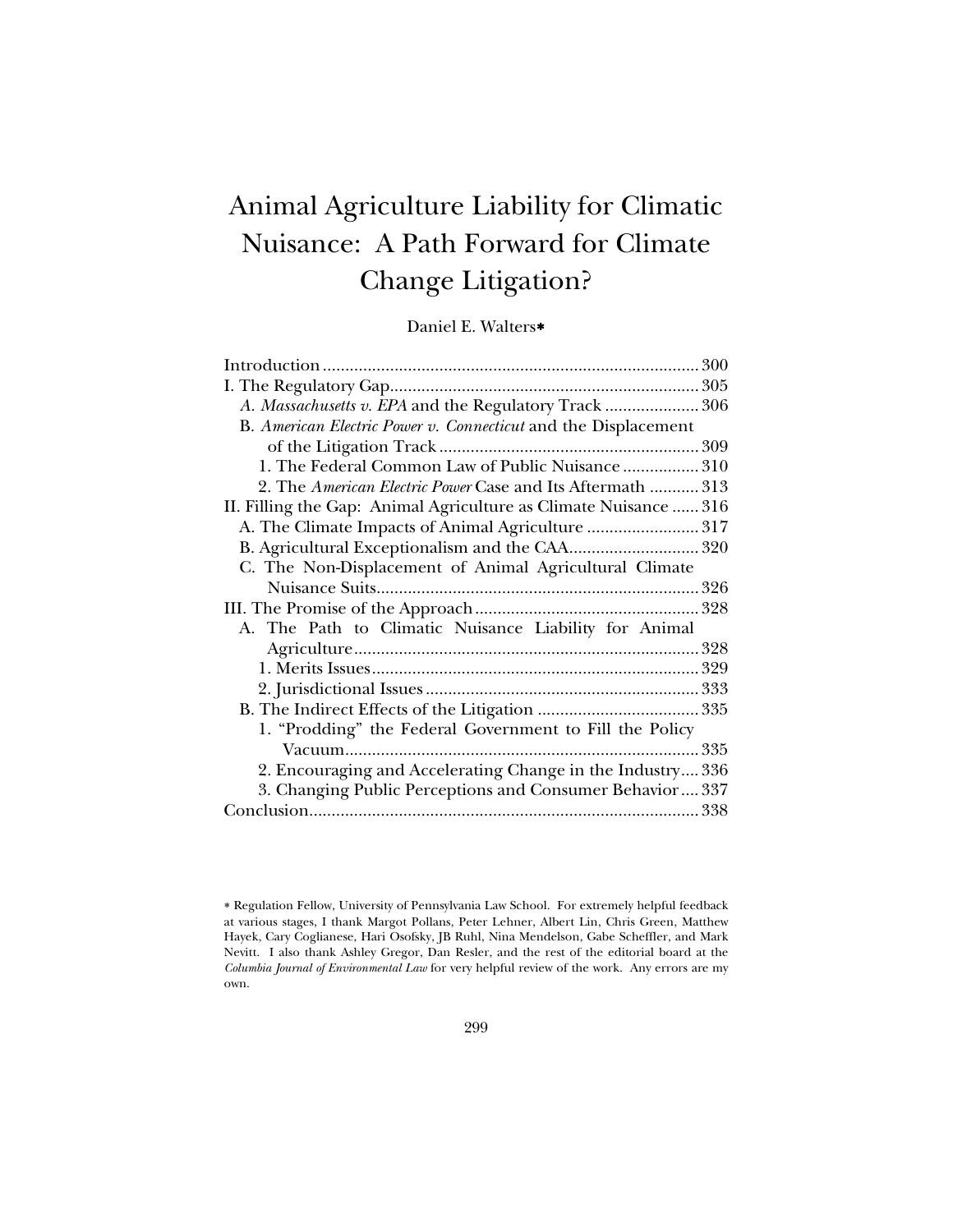*Despite possessing statutory authority to regulate at least some contributing causes of climate change, environmental regulators in the United States have recently found themselves tied up in political gridlock. In response, advocates are turning from the regulatory track to a common law liability track, bringing public nuisance suits against fossil fuel producers and electric utilities. However, most of these public nuisance suits have met a common fate: they have been held to be displaced by the comprehensive regulatory framework for controlling greenhouse gas emissions contained in the Clean Air Act. As long as there is even the possibility of regulatory action from EPA, suits alleging violations of the federal common law of public nuisance will be dismissed. The result is that neither road to serious climate policy is passable in the current environment.*

*This Article points to a gap-filling approach that has yet to be pursued by climate change advocates. Even if EPA will not or cannot regulate and nuisance suits against electric power and transportation sector defendants are barred, one set of contributors to climate change is still susceptible to suit. The animal agricultural industry is responsible for a surprising amount of greenhouse gas emissions—around 18 percent of global emissions and by some estimates even more than all transportation sources combined. Unlike with emissions of greenhouse gases from tailpipes or smokestacks, there is no plausible argument that Congress has ever developed a statutory framework that speaks directly to the problem of animal agriculture's contributions to climate change. While this means regulators lack authority to address the problem, it also means that courts should be able to maneuver around the displacement barriers to hear a properly pled federal common law of nuisance action against offending meat producers. I argue that such a suit would be a worthwhile enterprise not only because it stands a reasonable chance of surmounting the displacement barrier to climatic nuisance suits, but also because it would put pressure on policymakers and industry to curb emissions and would bring public scrutiny to the inefficiencies and externalities of animal agriculture.* 

#### **INTRODUCTION**

Climate change is an existential threat to our way of life. $<sup>1</sup>$  $<sup>1</sup>$  $<sup>1</sup>$ </sup> Policymakers around the globe have been scrambling for several

<span id="page-1-0"></span><sup>1.</sup> *See* Coral Davenport, *Major Climate Report Describes a Strong Risk of Crisis as Early as 2040*, N.Y. TIMES (Oct. 7, 2018), https://www.nytimes.com/2018/10/07/climate/ipcc-climatereport-2040.html [https://perma.cc/8BRP-MNBW] (reporting on a report by the Intergovernmental Panel on Climate Change showing that at the current pace of emissions, the "atmosphere will warm up by as much as 2.7 degrees Fahrenheit (1.5 degrees Celsius)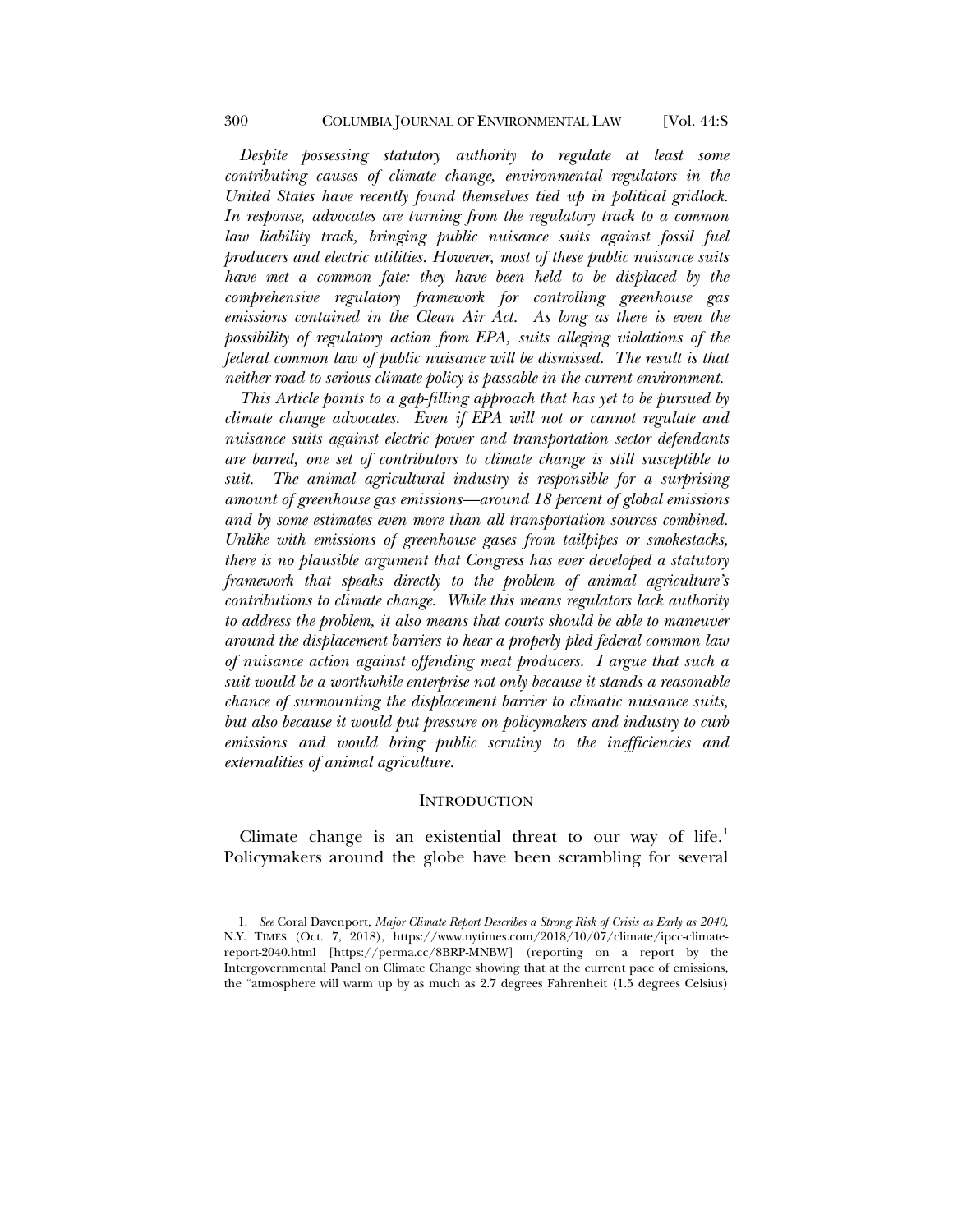decades now to find ways to respond to the threat.<sup>[2](#page-2-0)</sup> It is clear, however, that these regulatory efforts are not moving fast enough to prevent some of the serious impacts of climate change.<sup>[3](#page-2-1)</sup> In the United States, the situation is particularly dire, as the Trump Administration has reversed most of the significant Obama-era climate initiatives, setting the timetable for action back by years. $4$ While the Clean Air Act ("CAA") gives the U.S. Environmental Protection Agency ("EPA") authority to regulate greenhouse gas emissions from certain sources, $5$  the agency appears uninterested in using that authority while President Trump holds office.

<span id="page-2-5"></span>Compounding the problem is that much climate change litigation—which could potentially serve as a parallel or a substitute track to the regulatory track—has been stymied by the false hope that U.S. regulators would use their authority to develop a comprehensive regulatory solution. For decades before the advent of modern statutory environmental policy, environmental problems were addressed in federal court in private nuisance suits.<sup>[6](#page-2-4)</sup> When disputes crossed state lines, federal courts stood at the ready to impose liability under the federal common law of public nuisance. Even though global climate change presents unique challenges and complexities compared to ordinary environmental problems, it is plausible to think that the federal common law of nuisance might have some role to play, particularly when other forms of regulation are unavailable. Indeed, litigants have been bringing climate

above preindustrial levels by 2040, inundating coastlines and intensifying droughts and poverty").

<span id="page-2-0"></span>2. *See generally* Cass R. Sunstein, *Changing Climate Change, 2009–2016*, 42 HARV. ENVTL. L. REV. 231 (2018).

<span id="page-2-1"></span>3. *See* DAVID WALLACE-WELLS, THE UNINHABITABLE EARTH: LIFE AFTER WARMING ch. 1 (2019) (engagingly summarizing the likely scenarios for warming over the next decades); Cary Coglianese, *Pledging, Populism, and the Paris Agreement: The Paradox of a Management-Based Approach to Global Governance*, 34 MD. J. INT'L L. (forthcoming 2019) (on file with author) (showing that there are critical gaps in the Paris Climate Accord that fail to ensure sufficient mitigation efforts).

<span id="page-2-2"></span>4. *See* Joseph E. Aldy, *Real World Headwinds for Trump Climate Change Policy*, 73 BULL. ATOMIC SCIENTISTS 376 (2017).

<span id="page-2-3"></span>5. *See* Massachusetts v. EPA, 549 U.S. 497 (2007) (holding that carbon dioxide is a pollutant under the Clean Air Act).

<span id="page-2-4"></span>6. *See* Mark P. Nevitt & Robert V. Percival, *Could Official Climate Denial Revive the Common Law as a Regulatory Backstop?*, 96 WASH. U. L. REV. 441, 447–62 (2018) (chronicling in detail the history of the federal courts' use of the common law of public nuisance to address interstate environmental problems); *see also infra* Part I.B.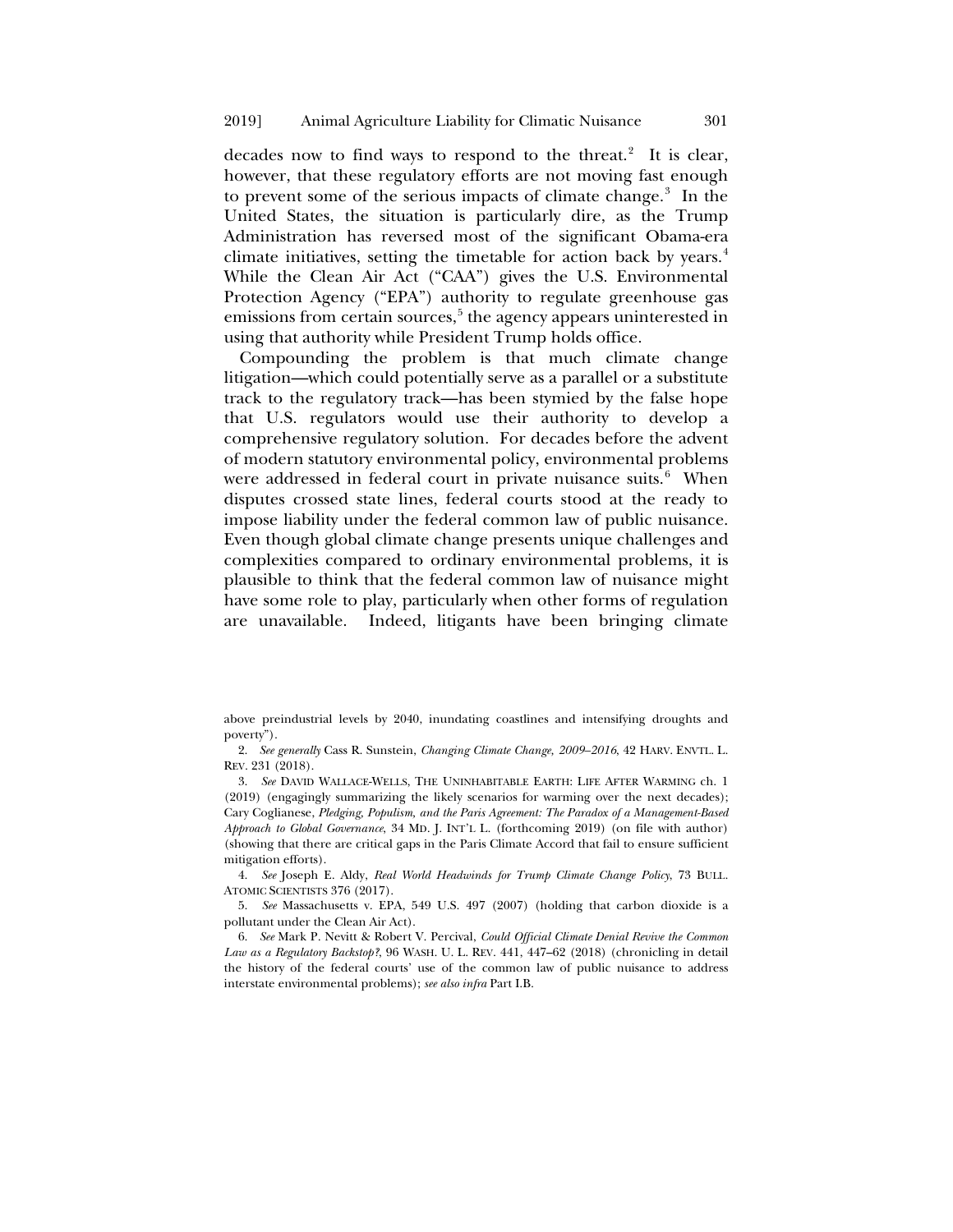<span id="page-3-0"></span>nuisance suits in the hopes that they might spur further action, governmental and private.[7](#page-3-1)

Yet courts have so far punted in the most important of these cases.[8](#page-3-2) In the 2011 case *American Electric Power v. Connecticut*, the Supreme Court seemed to eliminate nuisance liability for climate-changing emissions.<sup>[9](#page-3-3)</sup> According to the Court, the CAA displaced the federal common law of public nuisance when it came to carbon dioxide (" $CO<sub>2</sub>$ ") emissions from electric utilities, leaving the EPA with exclusive authority to regulate in this space.<sup>[10](#page-3-4)</sup> In the years following this holding, EPA appeared to be making the regulatory progress that the Supreme Court expected.<sup>[11](#page-3-5)</sup> However, political changes have halted this progress, leaving a policy vacuum.<sup>[12](#page-3-6)</sup> As long as the Court's decision in *American Electric Power* stands and

<span id="page-3-1"></span>7. *See* Albert C. Lin & Michael Burger, *State Public Nuisance Claims and Climate Change Adaptation*, 36 PACE ENVTL. L. REV. 49 (2018) (discussing much of the current nuisance litigation landscape).

<span id="page-3-2"></span>8. In saying this, I do not mean do diminish the importance of the often incrementalist litigation strategies being employed around the country. *See* Hari M. Osofky & Jacqueline Peel, *The Role of Litigation in Multilevel Climate Change Governance: Possibilities for a Lower Carbon Future?*, 30 ENVTL. & PLANNING L.J. 303, 307 (2013) ("The rulings issued by courts in climate change cases, across various jurisdictions and at different levels of governance (subnational, national, and international) can thus be seen to play an important role in articulating forms of 'transnational climate change regulation.'"). My point is only that federal law can be more comprehensive in its impacts, and therefore more likely to be accepted by courts as a useful form of policymaking in the complex, interjurisdictional domain of climate change policy.

<span id="page-3-3"></span>9. Am. Elec. Power Co. v. Connecticut, 564 U.S. 410 (2011). Technically, displacement does not apply to *state* public nuisance law, which has led litigants in a recent wave of nuisance actions to predominantly plead state nuisance causes of action. *See* Lin & Burger, *supra* note [7](#page-3-0) (arguing that state public nuisance claims may prove influential in ongoing litigation). Importantly, the early signs suggest problems with this route around the displacement barrier. First, even though displacement does not apply, preemption might. *Id*. Second, Judge Alsup's bellwether decision in *City of Oakland* construed the state causes of action as federal causes of action, noting that "a patchwork of fifty different answers to the same fundamental global issue would be unworkable." Order Denying Motions to Remand, People of the State of California v. BP p.l.c., No. C 17-06011 WHA, at \*5 (N.D. Cal. Feb. 27, 2018), https://cases.justia.com/federal/district-courts/california/candce/3:2017cv06011/ 318403/134/0.pdf?ts=1519809712 [https://perma.cc/VBK9-957T]. It remains to be seen whether state public nuisance claims against fossil fuel companies and utilities will fare better on appeal.

<span id="page-3-6"></span><span id="page-3-5"></span><span id="page-3-4"></span>10. *Am. Elec. Power Co*., 564 U.S. at 424 ("We hold that the Clean Air Act and the EPA actions it authorizes displace any federal common law right to seek abatement of carbondioxide emissions from fossil-fuel fired power plants.").

- 11. *See infra* Part I.A.
- 12. *See infra* Part I.C.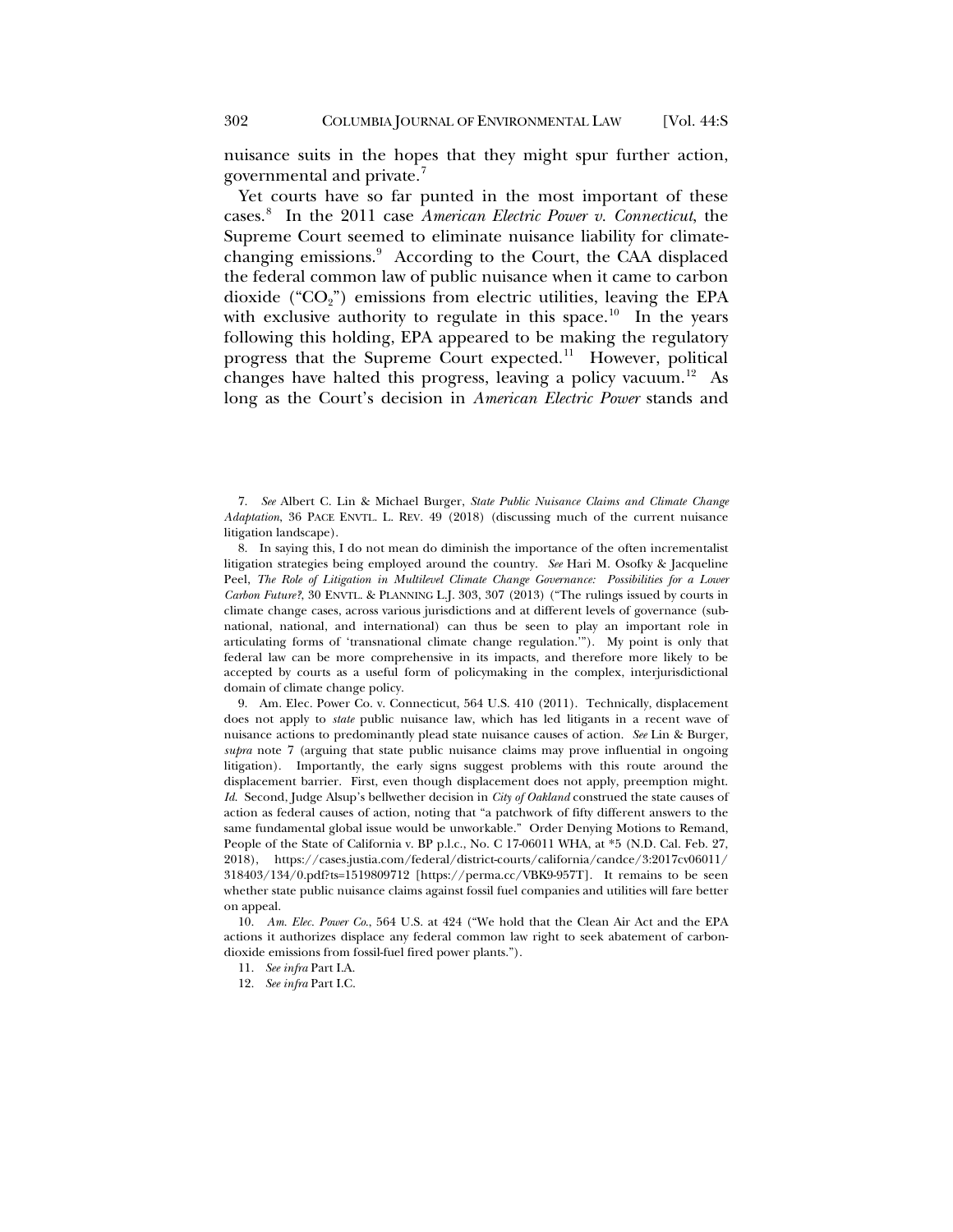regulators remain unwilling or unable to act, any serious national response to climate change would appear to be a non-starter.<sup>13</sup>

<span id="page-4-5"></span>This Article points to a gap-filling approach that, so far, has been overlooked by climate change advocates who have focused on the energy and transportation sectors. Even if EPA currently will not regulate the fossil fuel sources of emissions, and even if federal nuisance suits against electric power and transportation sector defendants are displaced, the CAA leaves one major contributing industry unregulated. The agriculture industry is responsible for a surprising amount of greenhouse gas emissions. At the global level, studies show that the industry is responsible for a third of global emissions.<sup>14</sup> In the United States, the numbers are slightly lower, but still stunning. Accepting even the lowest-end estimate of 9 percent of U.S. emissions would mean that the industry produces enough to match the emissions from 120 million automobiles.<sup>[15](#page-4-2)</sup> Animal agriculture contributes the lion's share of these agricultural emissions—some 18 percent of global greenhouse gas emissions come from livestock production.<sup>[16](#page-4-3)</sup> Beef production in the United States alone accounts for 3.3 percent of domestic greenhouse gas emissions—not just agricultural emissions, but *all* emissions.<sup>[17](#page-4-4)</sup>

<span id="page-4-6"></span><span id="page-4-0"></span>13. It bears noting that the federal government's inaction and delay could be limited by the litigation in *Juliana v. United States* over whether the government's failure to mitigate climate change violates the constitutional rights of minors and the duty of the government to protect its sovereign land. *See* David Wallace-Wells, *What if the Courts Could Save the Climate?*, N.Y. MAG.: INTELLIGENCER (Nov. 29, 2018), http://nymag.com/intelligencer/2018/11/ julianna-v-united-states-how-courts-could-save-the-climate.html [https://perma.cc/8FJ9- S4FL]. However, the ultimate outcome of that litigation is anything but certain at this point, and the latest orders have further delayed the litigation. *See* Sophie Yeo, *Will the Juliana Climate Case Ever Go to Court?*, PAC. STANDARD (Nov. 27, 2018), https://psmag.com/ environment/will-the-juliana-youth-climate-case-ever-go-to-court [https://perma.cc/X7KZ-G7MK].

<span id="page-4-1"></span>14. *See, e.g.*, Sonja J. Vermeulen et al., *Climate Change and Food Systems*, 37 ANN. REV. ENV'T & RESOURCES 195, 198 (2012).

<span id="page-4-2"></span>15. *See* Peter H. Lehner & Nathan A. Rosenberg, *Agriculture*, *in* LEGAL PATHWAYS TO DEEP DECARBONIZATION IN THE UNITED STATES 772, 774 (Michael Gerrard & John C. Dernbach eds., 2019) (citing *Sources of Greenhouse Gas Emissions*, U.S. ENVTL. PROTECTION AGENCY, https://www.epa.gov/ghgemissions/sources-greenhouse-gas-emissions [https://perma.cc/HHG6-SSG8] (last visited Mar. 2, 2019)).

<span id="page-4-3"></span>16. *See, e.g.*, ALEXANDER N. HRISTOV ET AL., U.N. FOOD & AGRIC. ORG., MITIGATION OF GREENHOUSE GAS EMISSIONS IN LIVESTOCK PRODUCTION (Pierre J. Gerber et al. eds., 2013), http://www.fao.org/docrep/018/i3288e/i3288e.pdf [https://perma.cc/3BZV-77D9]; *How Meat Contributes to Global Warming*, SCI. AM., https://www.scientificamerican.com/slideshow/ the-greenhouse-hamburger/ [https://perma.cc/BB2K-YTEZ] (last visited Feb. 27, 2019).

<span id="page-4-4"></span>17. Jan Suszkiw, *Study Clarifies U.S. Beef's Resource Use and Greenhouse Gas Emissions*, U.S. DEP'T OF AGRIC. (Mar. 11, 2019), https://www.ars.usda.gov/news-events/news/researchnews/2019/study-clarifies-us-beefs-resource-use-and-greenhouse-gas-emissions/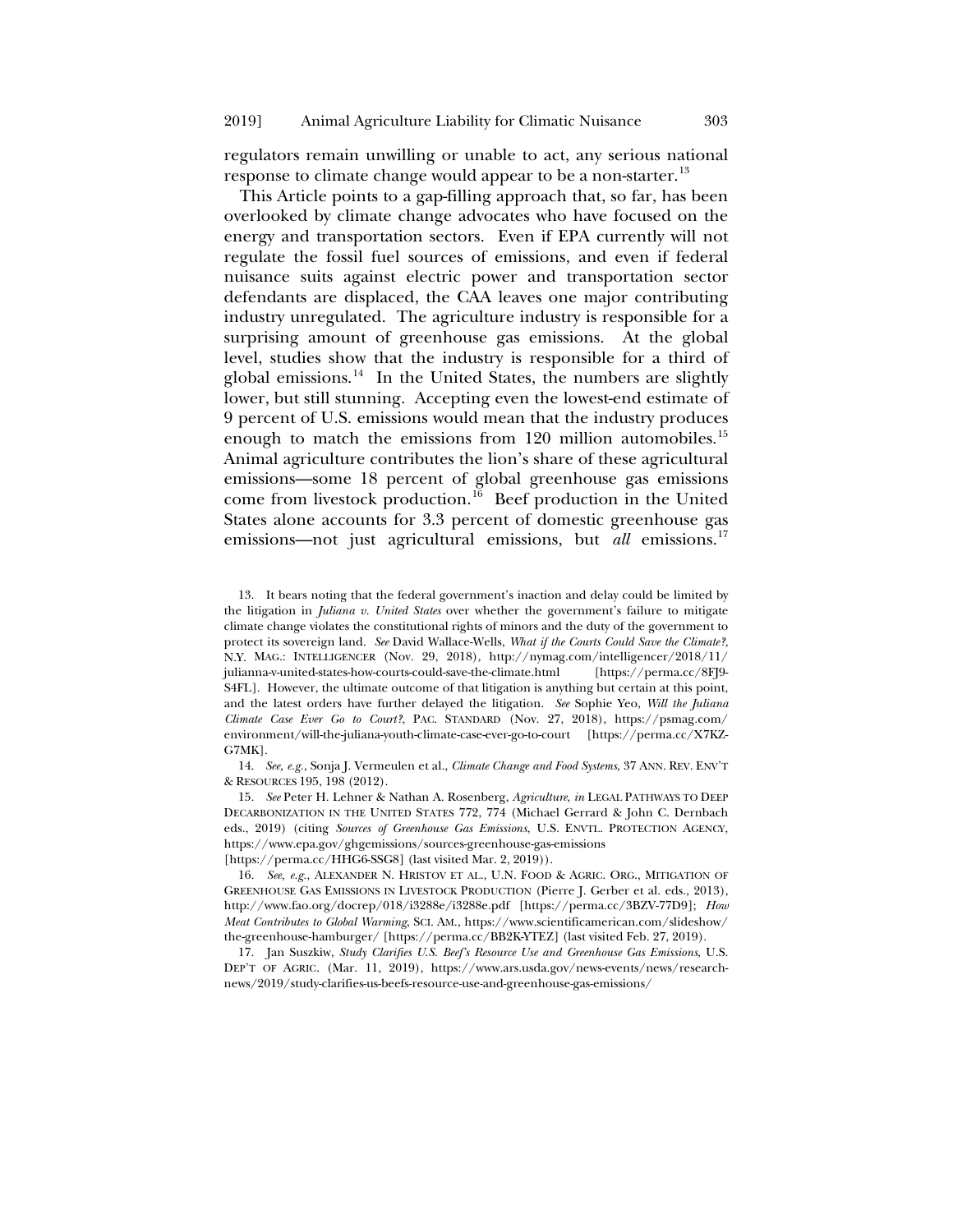Some of the industry's contributions come from direct emissions of greenhouse gases—carbon dioxide, methane, and nitrous oxide from the animals and their waste.<sup>18</sup> But changes in land use, transportation of materials, and production of feed for animal consumption are also part of the overall footprint of meat.<sup>[19](#page-5-1)</sup> Indeed, when these factors are all considered, it becomes apparent that producing meat is among the least efficient uses of natural resources. For example, it takes 20 calories of grain to produce just one calorie of beef, and when all of the inputs are added up, the carbon footprint of a single kilogram of beef protein is an astonishing  $1,000$  kilograms of  $CO<sub>2</sub>$  equivalent.<sup>20</sup> The industry also diminishes the world's resilience in the face of climate change: that same kilogram of beef protein will have used about 15,000 liters of water compared to just 1,250 liters of water for the same amount of corn or wheat. $21$  Considering that global meat consumption will double by  $2050$ ,<sup>[22](#page-5-4)</sup> agriculture, and in particular animal agriculture, is fertile ground for curbing climate change, and the failure to adequately address it could mute gains made in other areas.

<span id="page-5-6"></span>Despite its significant impact, animal agriculture is in effect exempt from the suite of environmental statutes that collectively demarcate the field of environmental law in the United States.<sup>[23](#page-5-5)</sup> This lack of statutory attention would seem to be a major problem, but the Supreme Court's approach to the displacement of the federal common law of nuisance is promising for future climate change litigants. Unlike with emissions of greenhouse gases from

<span id="page-5-5"></span><span id="page-5-4"></span>23. *See* J.B. Ruhl, *Farms, Their Environmental Harms, and Environmental Law*, 27 ECOLOGY L.Q. 263

(2000). *But see* J. Nicholas Hoover, *Can't You Smell That Smell? Clean Air Act Fixes for Factory Farm Air Pollution*, 6 STAN. J. ANIMAL L. & POL'Y 1 (2013) (arguing that the CAA could apply to a special category of animal farm called a Concentrated Animal Feeding Operation ("CAFO") and support emission-based regulation of the industry).

<sup>[</sup>https://perma.cc/H7KV-6ELG]. *See also* C. Alan Rotz, Senorpe Asem-Hiabele, Sara Place & Greg Thomas, *Environmental Footprints of Beef Cattle Production in the United States*, 169 AGRIC. SYS. 1, 1 (2019).

<span id="page-5-0"></span><sup>18.</sup> *Global Livestock Environmental Assessment Model (GLEAM)*, U.N. FOOD & AGRIC. ORG., http://www.fao.org/gleam/results/en/ [https://perma.cc/3EZ7-PRL2] (last visited Feb. 27, 2019) (describing emissions from enteric fermentation in the digestion of feed and emissions from manure management practices).

<sup>19.</sup> *See infra* Part II.A.

<sup>20.</sup> J.L.P., *Meat and Greens: How Bad for the Planet Is Eating Meat?*, ECONOMIST

<span id="page-5-3"></span><span id="page-5-2"></span><span id="page-5-1"></span><sup>(</sup>Dec. 31, 2013), https://www.economist.com/feast-and-famine/2013/12/31/meat-andgreens [https://perma.cc/63NV-757L].

<sup>21.</sup> *Id.*

<sup>22.</sup> *Id.*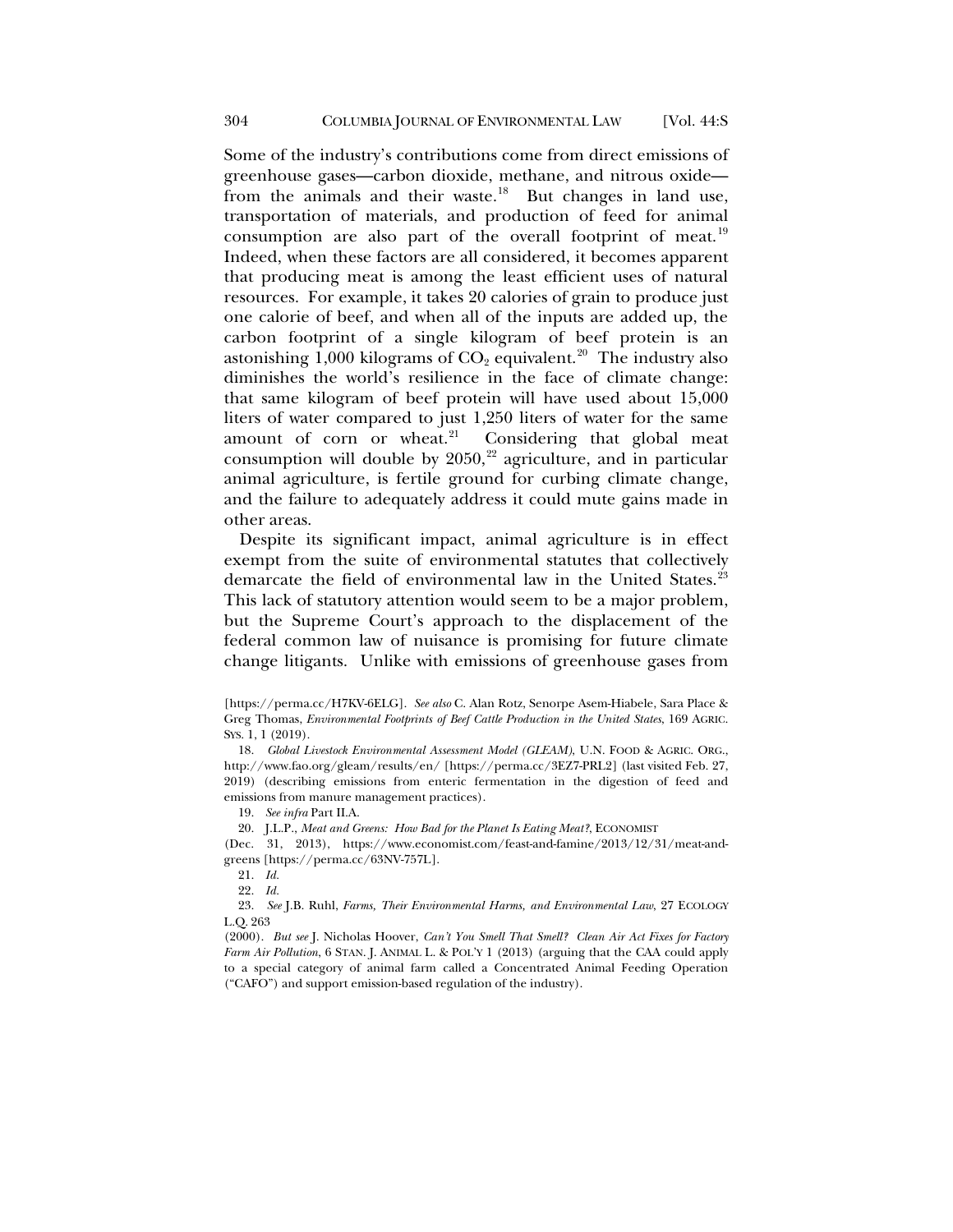tailpipes or smokestacks, there is no plausible argument that Congress has ever developed a statutory framework that speaks directly to the problem of animal agriculture's contributions to climate change. Displacement should therefore not be a barrier to courts hearing a properly pled federal common law of public nuisance claim against offending meatpackers who pass the environmental harms that they create on to a future public.

This Article lays out the case for using the federal common law of public nuisance to address animal agriculture's contribution to climate change. Part I explains why this move is necessary, recounting the failures of regulators, the turn to climate change litigation, and the barriers to climate change litigation created by the Supreme Court's endorsement of a preference for regulatory solutions where Congress has directly spoken to a problem. Part II then makes the legal case that animal agriculture's contribution to climate change has not been directly addressed by Congress, and therefore the displacement analysis in *American Electric Power* would not control. In Part III, I explain why overcoming the displacement barrier would likely be sufficient for such a climate nuisance suit to make a substantial impact.

# <span id="page-6-4"></span><span id="page-6-3"></span>I. THE REGULATORY GAP

Climate change is an extraordinarily complex market failure—a "super wicked problem," as Richard Lazarus terms it."[24](#page-6-0) Many economists, environmental scholars, and even judges tend to prefer a regulatory strategy to a common law strategy. $25^{\circ}$  $25^{\circ}$  Of course, these categories—purely regulatory and purely common law—tend to blur in the real world of governance.<sup>26</sup> Moreover, action in one category can be part of a positive feedback loop that spurs action in

<span id="page-6-0"></span>24. Richard J. Lazarus, *Super Wicked Problems and Climate Change: Restraining the Present to Liberate the Future*, 94 CORNELL L. REV. 1153 (2009).

<span id="page-6-1"></span>25. *See generally* REGULATION VERSUS LITIGATION: PERSPECTIVES FROM ECONOMICS AND LAW (Daniel P. Kessler ed., 2010); Shi-Ling Hsu, *A Realistic Evaluation of Climate Change Litigation Through the Lens of a Hypothetical Lawsuit*, 79 U. COLO. L. REV. 701 (2008); Elizabeth Fisher, *Climate Change Litigation, Obsession and Expertise: Reflecting on the Scholarly Response to*  Massachusetts v. EPA, 35 LAW & POL'Y 236 (2013).

<span id="page-6-2"></span>26. Hari M. Osofsky & Jacqueline Peel, *Litigation's Regulatory Pathways and the Administrative State: Lessons from U.S. and Australian Climate Change Governance*, 25 GEO. INT'L ENVTL. L. REV. 207, 213 (2013) (describing a broad "socio-legal tradition that treats a wide range of formal and informal action by diverse actors as regulatory and as part of an overall governance process").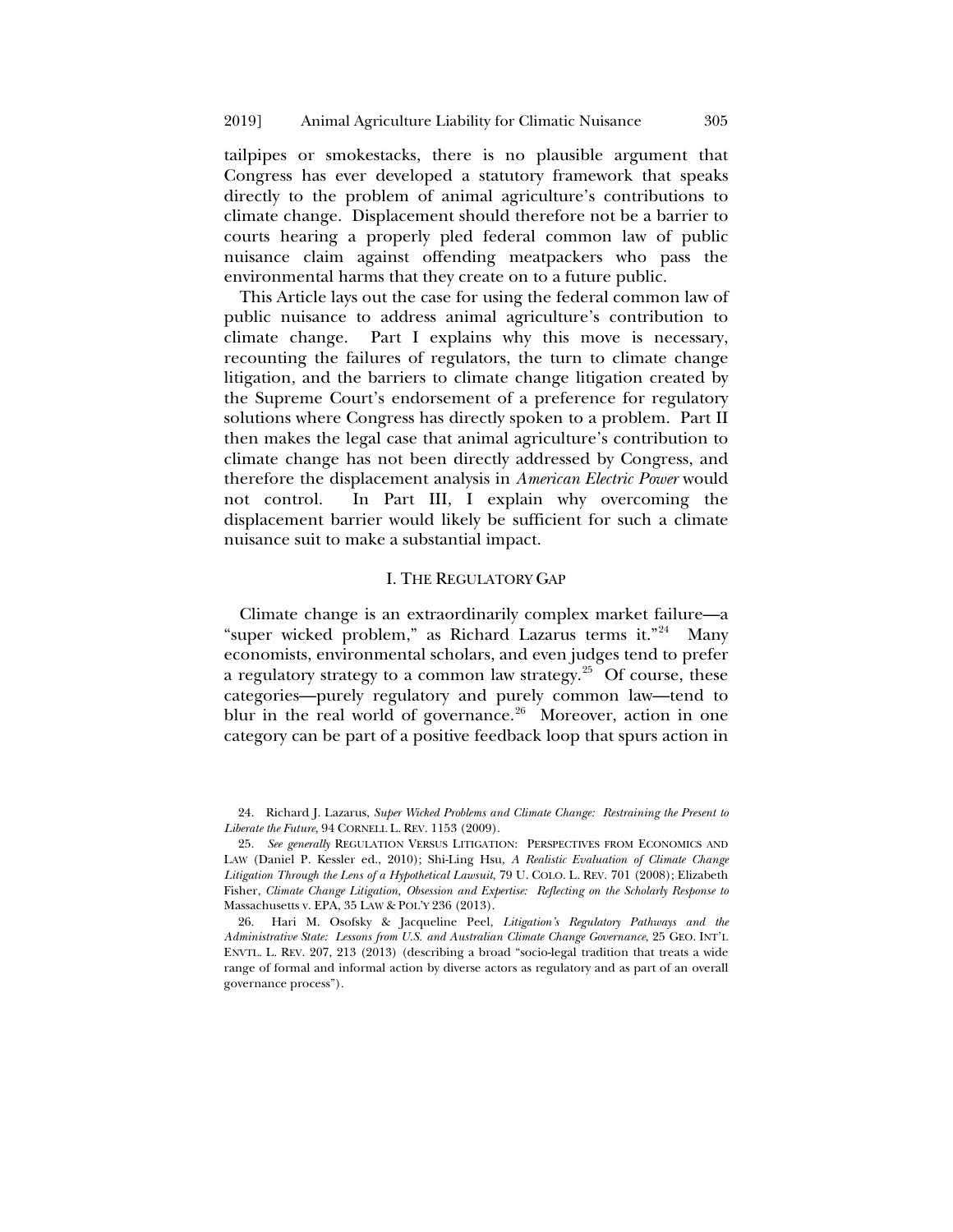the other category. $27$  Nevertheless, we can think of progress on climate change as taking either a regulatory track or a common law track. This Part chronicles the ascendance of the regulatory track over the common law track in the United States and the growing political barriers to regulation that make this imbalance concerning.

# *A. Massachusetts v. EPA* and the Regulatory Track

Initially, climate change litigation focusing on regulatory inaction seemed to hold out the possibility that regulators would ultimately take the reins. In *Massachusetts v. EPA*, a coalition of states, cities, and environmental groups successfully sued EPA after the agency denied a rulemaking petition urging the agency to undertake regulation of carbon dioxide emissions from mobile sources.<sup>[28](#page-7-1)</sup> In denying the petition, EPA had argued that it did not have the regulatory authority to do what the petitioners were asking, and that, even if it did, it would not opt to exercise that regulatory authority in light of other considerations, including the possibility of Congress taking on the task of passing targeted legislation.[29](#page-7-2) The Supreme Court, however, rejected the notion that carbon dioxide did not qualify as an air pollutant under the CAA, holding that EPA did in fact have authority to use the CAA to address carbon dioxide emissions from mobile sources.<sup>30</sup> Further, the Court rejected EPA's prudential reasons for inaction as arbitrary and capricious because they were too untethered to the criteria designated as relevant under the statute.<sup>[31](#page-7-4)</sup>

With the Supreme Court's decision, EPA had little choice but to make an endangerment finding—a decision that carbon dioxide and other greenhouse gases were not only potential air pollutants under the CAA, but that they also endanger public health and welfare by contributing to global climate change.<sup>32</sup> EPA made that

27. *See infra* Part III.B.

28. Massachusetts v. EPA, 549 U.S. 497 (2007).

<span id="page-7-2"></span><span id="page-7-1"></span><span id="page-7-0"></span>29. Control of Emissions from New Highway Vehicles and Engines, Notice of Denial of Petition for Rulemaking, 68 Fed. Reg. 52,922, 52,928–31 (Sept. 8, 2003).

30. *Massachusetts*, 549 U.S. at 528–32.

31. *Id.* at 532, 535.

<span id="page-7-5"></span><span id="page-7-4"></span><span id="page-7-3"></span>32. Jody Freeman & Adrian Vermeule, Massachusetts v. EPA*: From Politics to Expertise*, 2007 SUP. CT. REV. 51, 66 (arguing that the Court's decision made it "virtually unavoidable" for EPA to decline to regulate).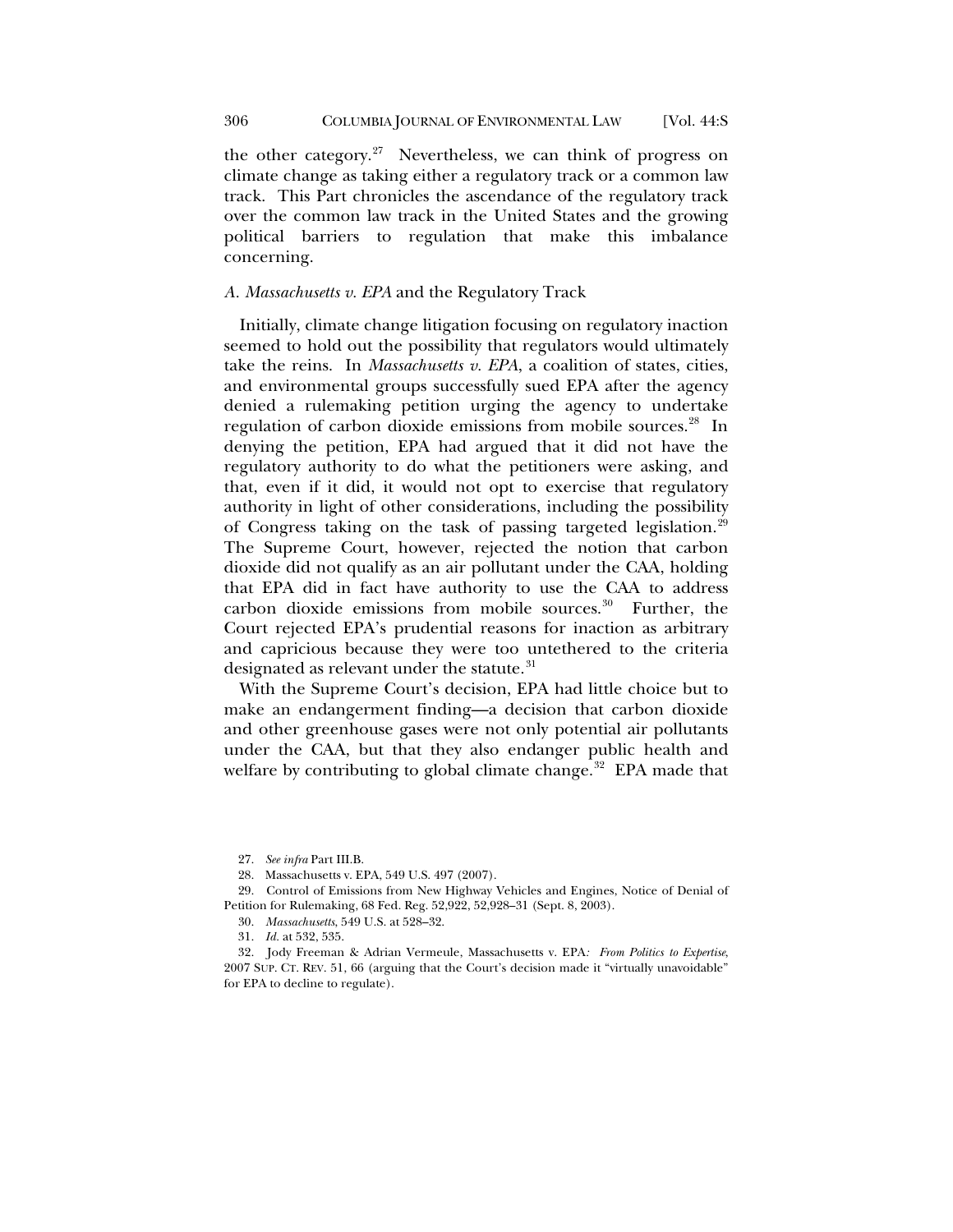finding with respect to mobile sources in  $2009$ ,  $33$  paving the way for rules regulating emission standards for light-duty vehicles and heavy-duty vehicles.<sup>34</sup> Moreover, after promulgating the light-duty automobile standards, EPA made the finding that regulating those sources "set off a chain reaction" culminating in a duty to regulate emissions from stationary sources under other programs in the CAA.[35](#page-8-2) In the so-called "Triggering Rule," EPA stated that the regulation of vehicle greenhouse gas emissions required it to seek pre-construction permits for any major stationary source in an attainment area under the Prevention of Significant Deterioration ("PSD") program, $36$  and also required it to seek operating permits for existing sources under the Title V program. $37$ 

One obstacle remained, however; by statute, the PSD and Title V programs apply when sources emit pollutants in excess of fairly low statutory thresholds. Greenhouse gases are emitted on a scale that is ill-suited to this framework, with the result that millions of sources would have suddenly been required to seek permits.<sup>[38](#page-8-5)</sup> EPA's solution was to promulgate a rule, known as the "Tailoring Rule," that imposed different thresholds that were more appropriate to the scale of industrial greenhouse gas emissions.<sup>[39](#page-8-6)</sup> In effect, the new requirements under the PSD and Title V

<span id="page-8-0"></span>33. Endangerment and Cause or Contribute Findings for Greenhouse Gases Under Section  $202(a)$  of the Clean Air Act, 74 Fed. Reg. 66,496 (Dec. 15, 2009). Getting to that point was not easy, however. During the George W. Bush administration, high-level executive officials stunted EPA's early proposals. For a brief recap of these temporary, and ultimately unsuccessful, attempts to stall the response to *Massachusetts v. EPA*, see Lisa Heinzerling, *Climate Change at EPA*, 64 FLA. L. REV. 1, 3–5 (2012).

<span id="page-8-1"></span>34. Light-Duty Vehicle Greenhouse Gas Emission Standards and Corporate Average Fuel Economy Standards, 75 Fed. Reg. 25,324 (May 7, 2010); Greenhouse Gas Emissions Standards and Fuel Efficiency Standards for Medium- and Heavy-Duty Engines and Vehicles, 76 Fed. Reg. 57,106 (Sept. 15, 2011).

<span id="page-8-2"></span>35. Cecilia Segal et al., *Climate Regulation Under the Clean Air Act in the Wake of* Utility Air Regulatory Group v. EPA, 39 HARV. ENVTL. L. REV. 1, 2–3 (2015). Notably, EPA maintained that it was not required to issue National Ambient Air Quality Standards ("NAAQS") for carbon dioxide, which therefore triggered no duty for states to develop implementation plans to reduce carbon dioxide. As I will discuss later, this gap may be another reason that the CAA does not displace the common law of public nuisance when it comes to greenhouse gases.

<span id="page-8-4"></span><span id="page-8-3"></span>36. Reconsideration of Interpretation of Regulations That Determine Pollutants Covered by Clean Air Act Permitting Programs, 75 Fed. Reg. 17,004 (Apr. 2, 2010).

37. *Id*.

<span id="page-8-6"></span><span id="page-8-5"></span>38. Prevention of Significant Deterioration and Title V Greenhouse Gas Tailoring Rule, 75 Fed. Reg. 31,514, 31,516 (June 3, 2010) [hereinafter Tailoring Rule].

39. *Id.*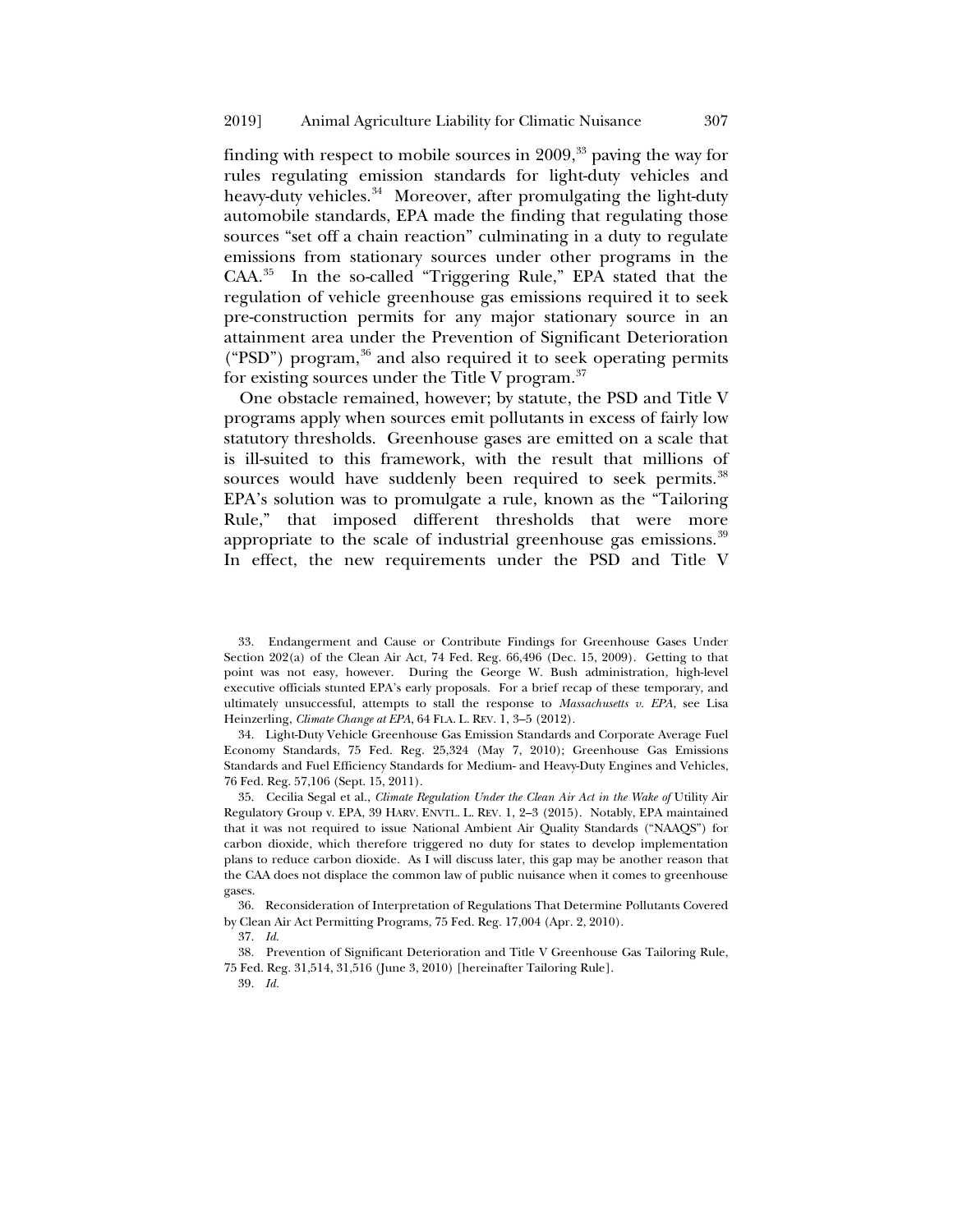programs would only apply to significant contributors of greenhouse gas emissions.

In *Utility Air Regulatory Group v. EPA*, the Supreme Court nixed this effort to limit the scope of the new requirements.<sup>40</sup> According to the Court, the plain language of the statute—specifically, the numerical thresholds—could not be effectively amended by regulations.[41](#page-9-1) EPA would have to regulate all sources, no matter how minute their contributions, or not regulate at all. In light of the purported absurdity of regulating all sources, the Court narrowly construed the triggering language relied on by the Triggering Rule, vacating EPA's conclusion that it had to regulate greenhouse gas emissions from stationary sources in the first  $place.<sup>42</sup>$  $place.<sup>42</sup>$  $place.<sup>42</sup>$ 

Undeterred, EPA found a new path within the CAA to regulate greenhouse gas emissions. Responding in part to President Obama's increasing emphasis on climate action, $43$  EPA in 2015 promulgated  $CO<sub>2</sub>$  emission guidelines for existing electric generating units.<sup>[44](#page-9-4)</sup> Colloquially known as the "Clean Power Plan," these new regulations on existing power plants aimed to fill a longstanding gap in the CAA's coverage by bringing grandfathered existing plants into the regulatory fold.<sup>45</sup> At the same time, EPA imposed new source performance standards ("NSPS") on new and modified power plants.[46](#page-9-6) Together, the two rules were predicted to lead to declines of electric power sector emissions to 32 percent of 2005 levels by 2030.<sup>[47](#page-9-7)</sup>

40. Util. Air Reg. Grp. v. EPA, 573 U.S. 302 (2014).

<span id="page-9-2"></span><span id="page-9-1"></span><span id="page-9-0"></span>42. *Id*. To be clear, the Court did uphold EPA's development of "best available control technology" standards for greenhouse gas emissions for so-called "anyway sources"—i.e., those sources that would have been required to comply with the PSD and Title V permitting programs because of emission of more conventional "air pollutants." *Id*. at 334.

<span id="page-9-3"></span>43. *See, e.g.*, EXEC. OFFICE OF THE PRESIDENT, THE PRESIDENT'S CLIMATE ACTION PLAN (2013), https://obamawhitehouse.archives.gov/sites/default/files/image/president27s climateactionplan.pdf [https://perma.cc/QG7Q-FZDC] (reaffirming a commitment to reduce U.S. greenhouse gas emissions by 17 percent below 2005 levels by 2050).

<span id="page-9-4"></span>44. Carbon Pollution Emission Guidelines for Existing Stationary Sources: Electric Utility Generating Units, 80 Fed. Reg. 64,661 (Oct. 23, 2015).

<span id="page-9-5"></span>45. *See* RICHARD L. REVESZ & JACK LIENKE, STRUGGLING FOR AIR: POWER PLANTS AND THE "WAR ON COAL" (2016).

<span id="page-9-6"></span>46. Standards of Performance for Greenhouse Gas Emissions from New, Modified, and Reconstructed Stationary Sources: Electric Utility Generating Units, 80 Fed. Reg. 64,510 (Oct. 23, 2015).

<span id="page-9-7"></span>47. *Id*. at 64,665. The NSPS standards for new and modified power plants were not expected to change significantly the net benefits of the two regulations, as modeling "indicate[d] that, even in the absence of [the NSPS] rule, (i) existing and anticipated

<sup>41.</sup> *Id*.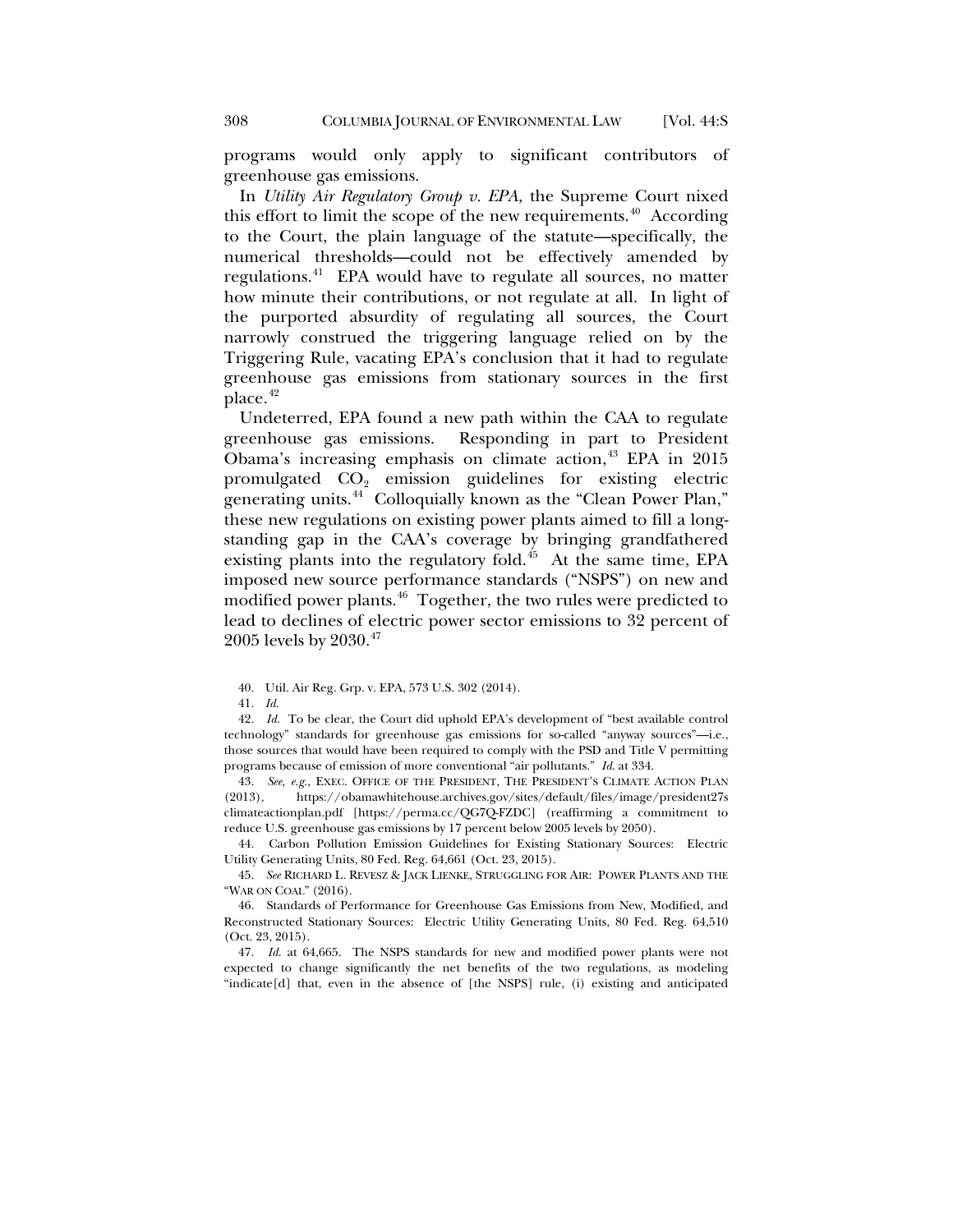Once again, though, the courts stopped EPA. In February of 2016, the Supreme Court issued a surprising stay of enforcement of the Clean Power Plan pending the resolution of litigation in the lower courts.<sup>48</sup> Then, while the litigation proceeded slowly in the D.C. Circuit, the tidal shift in environmental policy that was the election of President Trump occurred. Under Trump, EPA has formally proposed the rescission of the Clean Power Plan with the so-called Affordable Clean Energy Rule and has begun the process of withdrawing the United States from the recently ratified Paris Climate Accord, among other actions.<sup>49</sup>

*Massachusetts v. EPA* committed the United States to a primarily federal regulatory response to the threat of climate change.<sup>[50](#page-10-2)</sup> Even as the substance of the regulatory efforts has seesawed between the Bush, Obama, and Trump administrations, there has never been much doubt since *Massachusetts* that it is EPA's responsibility to take the lead on climate change policy using its authority under the CAA (at least insofar as comprehensive climate change legislation is not forthcoming). As the next section demonstrates, the Supreme Court reinforced this trend when it held that most private litigation alleging climate-related injuries was foreclosed by EPA's efforts.

# B. *American Electric Power v. Connecticut* and the Displacement of the Litigation Track

In the early years after *Massachusetts*, climate advocates began to explore another track to meaningful climate change policies—one based not on regulation but on common law liability for private emissions of greenhouse gases. But this "litigation track" was short lived. When it came to policing climate changing emissions, the

economic conditions are such that few, if any fossil fuel-fired steam-generating EGUs will be built in the foreseeable future, and (ii) utilities and project developers are expected to choose new generation technologies (primarily NGCC) that would meet the final standards and renewable generating sources that are not affected by these final standards." *Id*. at 64,515.

<span id="page-10-0"></span>48. Jonathan H. Adler, *Supreme Court Puts the Brakes on the EPA's Clean Power Plan*, WASH. POST: THE VOLOKH CONSPIRACY (Feb. 9, 2016), https://www.washingtonpost.com/news/ volokh-conspiracy/wp/2016/02/09/supreme-court-puts-the-brakes-on-the-epas-clean-powerplan/?utm\_term=.d962d09864bd [https://perma.cc/6A8T-RVFX] (describing the case and the Court's surprising and unprecedented decision).

<span id="page-10-1"></span>49. *See* Editorial Board, *Trump Imperils the Planet*, N.Y. TIMES: OPINION (Dec. 26, 2018), https://www.nytimes.com/2018/12/26/opinion/editorials/climate-change-environmenttrump.html [https://perma.cc/H8WJ-L35L].

<span id="page-10-2"></span>50. Osofsky & Peel, *supra* note [26,](#page-6-3) at 224 ("EPA regulation pursuant to [*Massachusetts*] . . . has served as the core of the U.S. federal efforts on climate change.").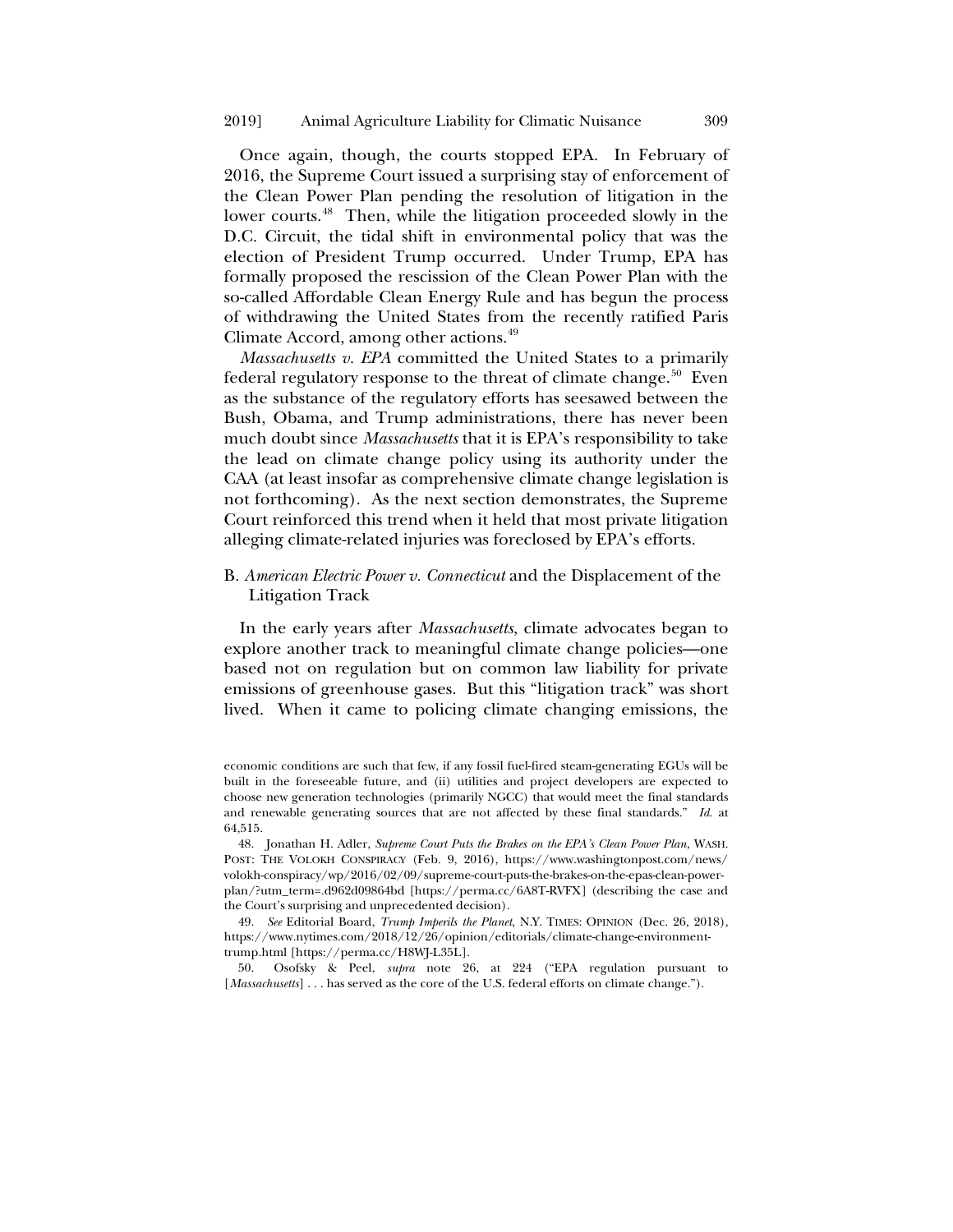Supreme Court's answer was clear: there was "no room for a parallel track" of climate change regulation.<sup>[51](#page-11-1)</sup>

#### 1. The Federal Common Law of Public Nuisance

<span id="page-11-0"></span>Operating alongside statutory and regulatory environmental protections, the federal common law of public nuisance "protects the public against unreasonable and substantial interference with a public right."[52](#page-11-2) What rights are included is not entirely clear, but the doctrine roughly covers "rights in health, safety, and comfort that are not necessarily tied to land or a particular resource."[53](#page-11-3) What differentiates federal public nuisance from ordinary public nuisance, which has a long lineage in state common law, is federal jurisdiction, which is established by Article III, Section 2's grant of original jurisdiction to the Supreme Court to resolve disputes between states or between states and citizens of another state.<sup>[54](#page-11-4)</sup> States have a quasi-sovereign interest in reducing environmental harms that originate out-of-state but affect the state's citizenry.<sup>[55](#page-11-5)</sup>

<span id="page-11-7"></span>The Supreme Court has developed the federal common law of public nuisance in a series of environmental cases spanning over a century.[56](#page-11-6) Indeed, as Robert Percival has observed, "[p]rior to the enactment of comprehensive federal regulatory statutes, the common law of nuisance was the first line of legal defense for the

53. Lin, *supra* not[e 52,](#page-11-0) at 1078.

<span id="page-11-4"></span><span id="page-11-3"></span>54. U.S. CONST. art. III, § 2. In a later case, the Supreme Court held that public nuisance suits under federal common law need not be heard originally by the Court, but could in fact be heard as usual in federal district court under general federal question jurisdiction. Illinois v. City of Milwaukee (*Milwaukee I*), 406 U.S. 91, 98–99 (1972).

55. Georgia v. Tenn. Copper Co., 206 U.S. 230, 237 (1907).

<span id="page-11-6"></span><span id="page-11-5"></span>56. Other scholars have offered more comprehensive treatments of the federal common law of public nuisance than the one I will offer here, which is simply intended to provide critical background. For an account of the rise of the doctrine, see Paul J. Wahlbeck, *The Development of a Legal Rule: The Federal Common Law of Public Nuisance*, 32 LAW & SOC'Y REV. 613 (1998), and Benjamin P. Harper, *Climate Change Litigation: The Federal Common Law of Interstate Nuisance and Federalism Concerns*, 40 GA. L. REV. 661 (2006). For commentary on much of the current litigation using the common law of nuisance to address climate change—much of which serves as a model for the litigation urged in this Article—see Lin & Burger, *supra* not[e 7.](#page-3-0)

<sup>51.</sup> Am. Elec. Power Co. v. Connecticut, 564 U.S. 410, 425–27 (2011).

<span id="page-11-2"></span><span id="page-11-1"></span><sup>52.</sup> Albert C. Lin, *Public Trust and Public Nuisance: Common Law Peas in a Pod?*, 45 U.C. DAVIS L. REV. 1075, 1077 (2012) (citing RESTATEMENT (SECOND) OF TORTS § 821B(1) & cmt. a (AM. LAW INST. 1979)). According to the Court, the federal common law of public nuisance exists notwithstanding the familiar adage from *Erie R. Co. v. Tompkins*, 304 U.S. 64, 78 (1938), that there "is no federal general common law" because the it is uniquely concerned with "areas of national concern" that are suited to the development of "federal decisional law." *Am. Elec. Power Co.*, 564 U.S. at 420–21.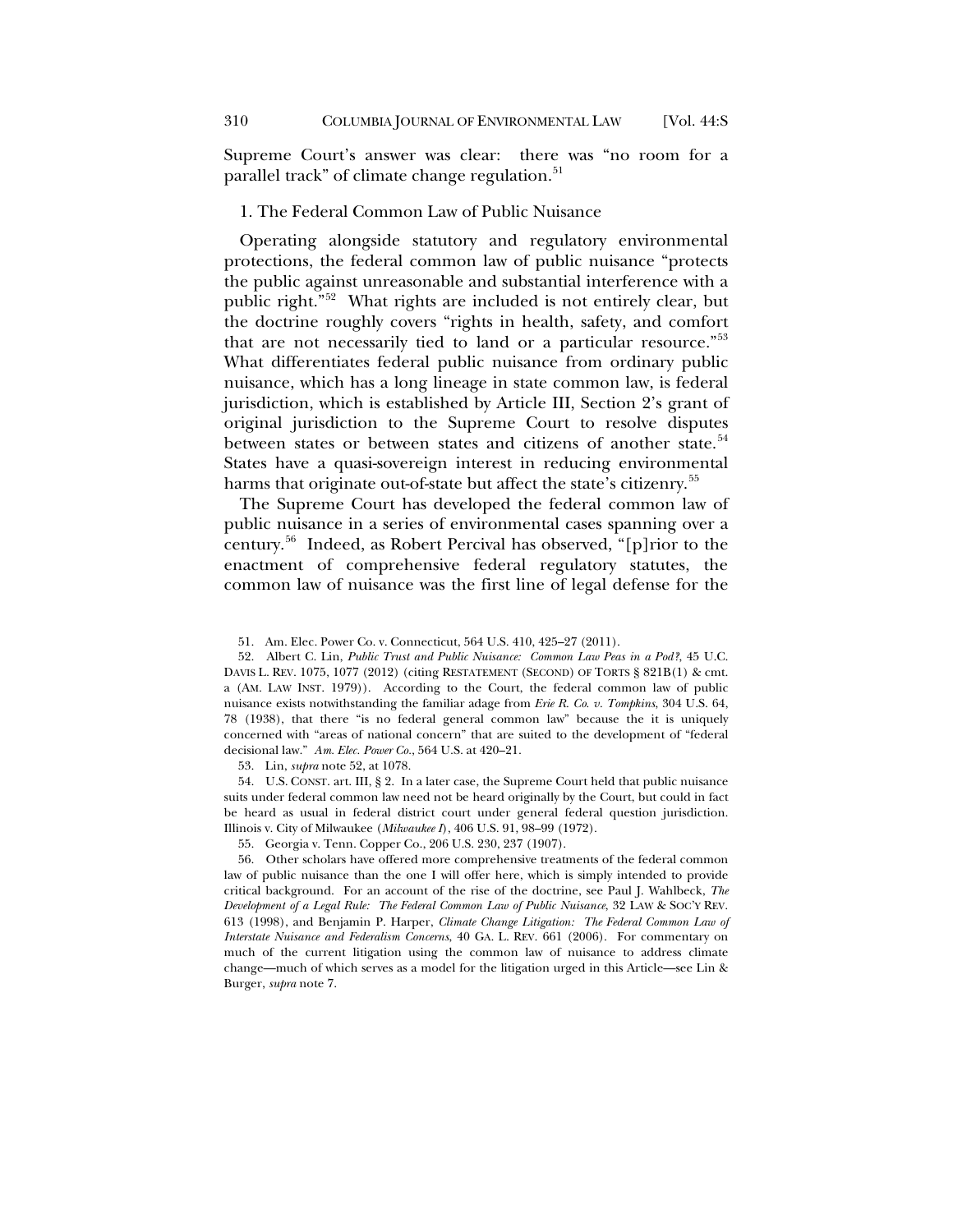environment. In the early decades of the twentieth century, the Supreme Court itself heard many prominent disputes between states over transboundary air and water pollution." $5^7$  For instance, in 1906 the Court recognized the possibility of using public nuisance to remediate the contamination of public water that occurred when the City of Chicago, aiming to protect Lake Michigan, reversed the flow of the Chicago River and directed its sewage down the Illinois River and into the Mississippi River.<sup>[58](#page-12-1)</sup> Just a year later, the Court recognized the possibility of states suing private defendants in a case involving two Tennessee Copper Company smelters that spewed sulfur dioxide across state lines and into Georgia.[59](#page-12-2) The Court continued to hear similar cases for decades, $60$  sometimes appointing special masters to oversee the technical and scientific questions raised by the litigation. $61$ Ordinarily, the relief in these cases took the form of an injunction to abate the nuisance, although in recent decades it has become clear that money damages of some kind are suitable remedies as well.

The scope of the federal common law of public nuisance action is elastic. The essential elements are a public right—usually enjoyment of a common resource, such as water or air—and an unreasonable interference with that right caused by a defendant, either public or private. $62$  Beyond this, the Court has described

<span id="page-12-1"></span><span id="page-12-0"></span>57. Robert V. Percival, Massachusetts v. EPA: *Escaping the Common Law's Growing Shadow*, 2007 SUP. CT. REV. 111, 113.

58. Missouri v. Illinois, 200 U.S. 496 (1906).

59. *Tennessee Copper Co*., 206 U.S. 230.

<span id="page-12-3"></span><span id="page-12-2"></span>60. *See, e.g.*, New Jersey v. City of New York, 283 U.S. 473 (1931) (issuing an injunction against New York's dumping of sewage into the Atlantic Ocean); Wisconsin v. Illinois, 278 U.S. 367 (1929) (issuing an injunction against Illinois's excessive drawing of Lake Michigan water, which had lowered the lake level for neighboring states). Occasionally, the Court declined to recognize public nuisance actions. *See, e.g.*, Ohio v. Wyandotte Chems. Corp., 401 U.S. 493 (1971) (refusing to hear a case alleging private defendants created a public nuisance by dumping mercury in Lake Erie); *Milwaukee I*, 406 U.S. 91 (1972) (rejecting Illinois's bid for a public nuisance action against Wisconsin cities for dumping sewage that contaminated Lake Michigan, which was Chicago's main source of drinking water); Washington v. Gen. Motors Corp., 406 U.S. 109 (1972); Vermont v. New York, 417 U.S. 270 (1974) (per curiam) (declining to approve a settlement in a dispute involving pollution from a paper mill because the Court saw it as inconsistent with the judicial role to police compliance with the settlement without any law to apply).

61. Nevitt & Percival, *supra* not[e 6,](#page-2-5) at 452–53.

<span id="page-12-5"></span><span id="page-12-4"></span>62. Native Vill. of Kivalina v. ExxonMobil Corp., 696 F.3d 849, 855 (9th Cir. 2012) ("A successful public nuisance claim generally requires proof that a defendant's activity unreasonably interfered with the use or enjoyment of a public right and thereby caused the public-at-large substantial and widespread harm.").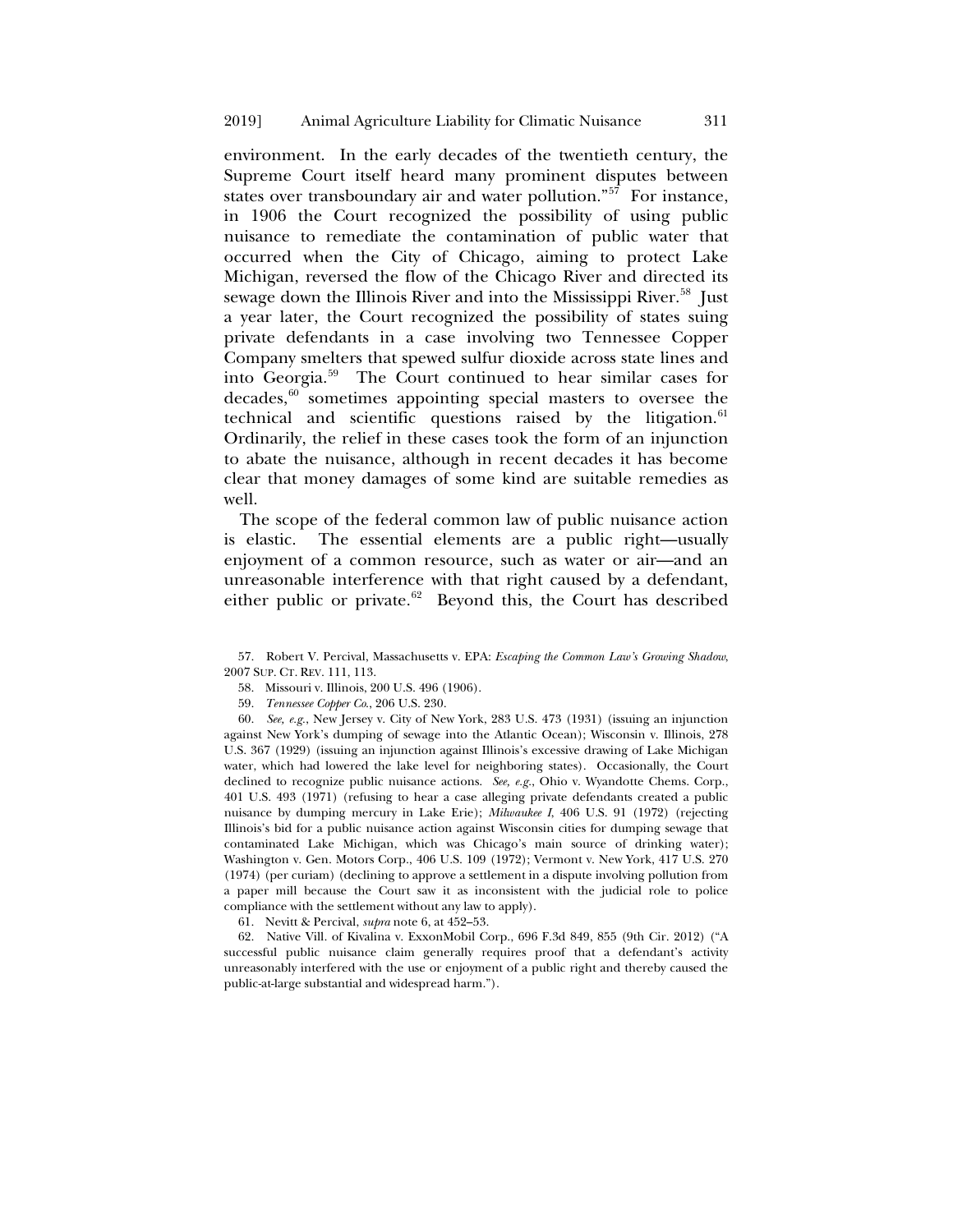these suits as requiring a court to "appraise the equities" on either side of an environmental dispute. $63$  As a result of this elasticity, climate change litigants began to think about the possibility of using the public nuisance concept to address climate-related harms. The right to a habitable planet might be thought of as the quintessential public right.<sup>[64](#page-13-1)</sup>

<span id="page-13-5"></span>The main limit on the scope of the public nuisance doctrine is the concept of "displacement," which holds that the federal common law is no longer available where there is already statutory law that fills the role. $\overline{65}$  $\overline{65}$  $\overline{65}$  The displacement question is somewhat similar to preemption (which applies to state law),  $66$  although, critically, it is closer to conflict preemption than field preemption in that it does not hinge on evidence of congressional purpose or intent. $67$  Instead, the focus is on whether the remedy sought in a public nuisance suit would be duplicated by, and therefore

<span id="page-13-0"></span>63. *Milwaukee I*, 406 U.S. at 107. More recently, however, the Court has cautioned that courts "do not have creative power akin to that vested in Congress" and should ordinarily rely on the "readymade body of state law as the federal rule of decision until Congress strikes a different accommodation." Am. Elec. Power Co., Inc. v. Connecticut, 564 U.S. 410, 422 (2011).

<span id="page-13-1"></span>64. *See generally* David Hunter & James Salzman, *Negligence in the Air: The Duty of Care in Climate Change Litigation*, 155 U. PA. L. REV. 1741, 1791–94 (2007); David A. Grossman, *Warming Up to a Not-So-Radical Idea: Tort-Based Climate Change Litigation*, 28 COLUM. J. ENVTL. L. 1, 53 (2003) (noting that the "enjoyment of the natural environment" constitutes a public right).

<span id="page-13-2"></span>65. *See, e.g.*, Milwaukee v. Illinois (*Milwaukee II*), 451 U.S. 304 (1980) (holding that Illinois's nuisance action against Wisconsin cities was displaced by the passage of the Clean Water Act); Middlesex Cty. Sewarage Auth. v. Nat'l Sea Clammers Ass'n, 453 U.S. 1 (1981) (finding displacement of ocean dumping nuisance claims under the Ocean Dumping Act). Note, however, that the Court expressly declined to hold that comprehensive federal regulatory schemes would displace *state* common law public nuisance actions. *See* Int'l Paper Co. v. Ouellette, 479 U.S. 481, 498–500 (1987).

66. Harper, *supra* note [56,](#page-11-7) at 680.

<span id="page-13-4"></span><span id="page-13-3"></span>67. *See Milwaukee II*, 451 U.S. at 316–17 ("[W]hen the question is whether federal statutory or federal common law governs . . . [,] the same sort of evidence of a clear and manifest purpose is not required."); *see generally* R. Trent Taylor, *The Obsolescence of Environmental Common Law*, 40 ECOLOGY L. CURRENTS 1 (2013) (comparing and contrasting preemption and displacement). The distinctions become critical in understanding why, even if the Clean Air Act's silence as to agriculture, see *infra* Part III, evinces "a clear and manifest purpose" to set essentially no greenhouse gas emission policy for agriculture, it does not mean there is displacement of nuisance liability. Common law liability can still exist so long as there is not direct regulation of the same conduct, and an implied exemption arguably does not rise to that level of specificity. *See also* Zachary Hennessee, Note, *Resurrecting a Doctrine on its Deathbed: Revisiting Federal Common Law Greenhouse Gas Litigation After* Utility Air Regulatory Group v. EPA, 67 DUKE L.J. 1073, 1094 (2018) ("This suggests that the field displacement theory contending that silence in a comprehensive statute may evidence a legislative intent *not* to regulate is incompatible with *AEP*'s reasoning.").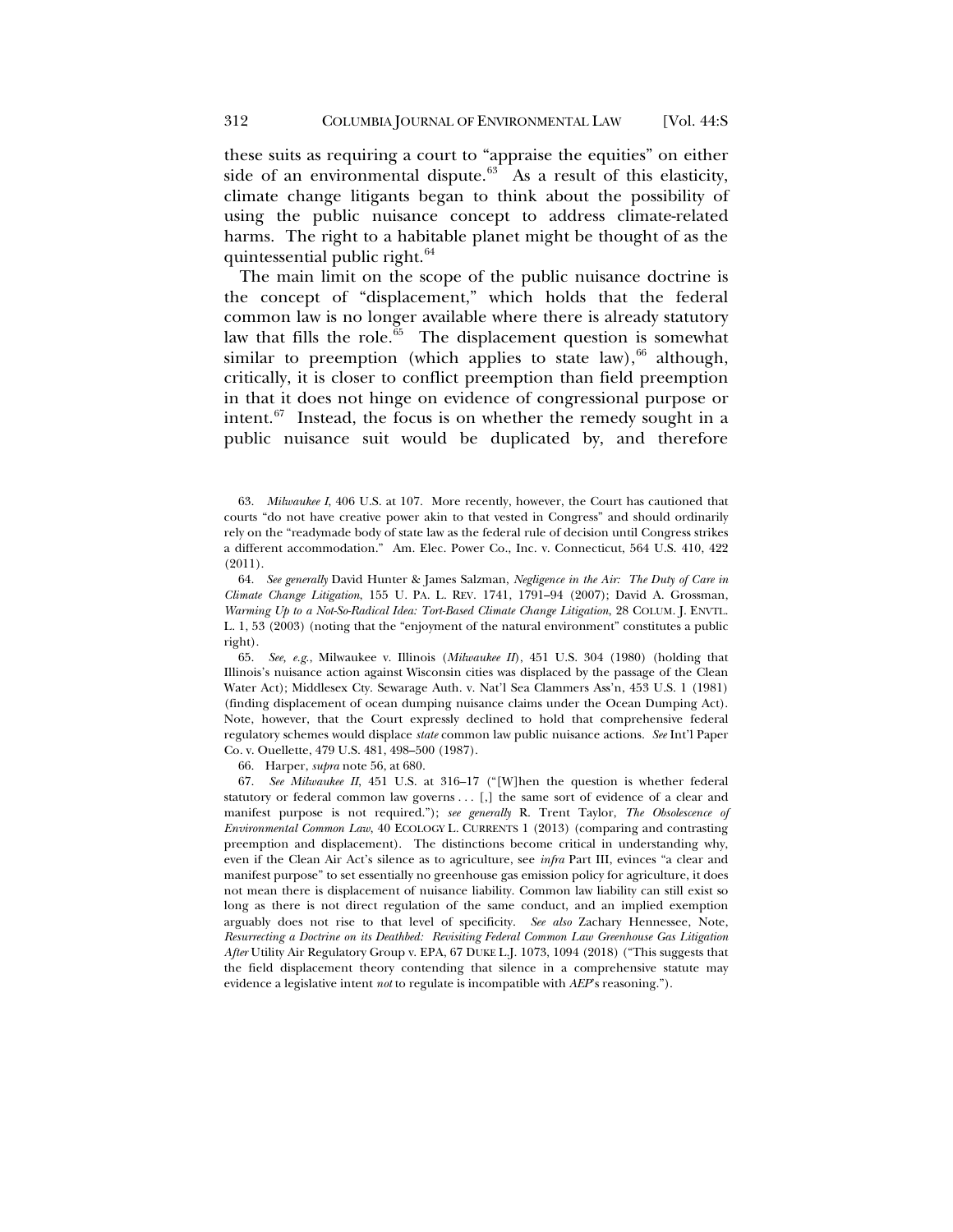interfere with, applicable federal statutory programs<sup>68</sup>—indeed, the displacement cases expressly acknowledge that federal common law will play a supplemental role to environmental statutory regimes, filling in interstices and gaps left by Congress. $69$  For instance, in a 2008 case involving claims arising from the Exxon Valdez oil spill, the Court focused the displacement inquiry on whether the claims "threaten . . . interference with federal regulatory goals," finding that the common law suit in that case did not threaten the implementation of the Clean Water Act and filled a gap left by the statute.<sup>70</sup> In climate change nuisance litigation, the displacement inquiry has become the central issue and the biggest hurdle.

## 2. The *American Electric Power* Case and Its Aftermath

Climate change was implicated under the federal common law of nuisance for the first time in 2004, when a coalition of states and the City of New York filed suit, alleging that electric utilities were collectively liable for their emission of up to ten percent of U.S. emissions of  $CO<sub>2</sub>$  and that these contributions to climate change were unreasonably interfering with the public rights of citizens to an unchanged climate.<sup>[71](#page-14-3)</sup> The coalition sought an injunction limiting  $CO<sub>2</sub>$  emissions, all in the hope of spurring a shift to

How much common law a statute displaces is determined through a two-part analysis. First, if legislation precedes common law, 'courts are not free to 'supplement' Congress'[s] [enactment]. In such cases, courts may only add law to areas left unaddressed by the statutory scheme, as courts presume that Congress intended its statute to be the sole rule of law. Second, if Congress legislates against the background of preexisting common law, the opposite presumption prevails. Courts in this situation are to presume that Congress intended its legislation to enhance the common law rules in specific areas, but to leave the rest of the existing common law rules in place to fill the gaps left in the legislative framework. Congress can displace preexisting common law, but absent an explicit desire to do so, courts are to continue applying the common law unless the statute specifically addresses the issue before the court.

70. Exxon Shipping Co. v. Baker, 554 U.S. 471 (2008).

<span id="page-14-3"></span>71. Connecticut v. Am. Elec. Power Co., 582 F.3d 309, 380 (2d Cir. 2009). This suit was not the only climate suit filed on the federal common law of nuisance theory. Comer v. Murphy Oil USA, Inc., No. 05-cv-436, 2007 WL 6942285 (S.D. Miss. Aug. 30, 2007); Native Vill. of Kivalina v. ExxonMobil Corp., 663 F. Supp. 2d 863 (N.D. Cal. 2009). *See also* California v. Gen. Motors Corp., No. C06-05755, 2007 WL 2726871 (N.D. Cal. Sept. 17, 2007) (rejecting nuisance suit by California against six car manufacturers for their alleged contributions to climate change impacts as a nonjusticiable political question).

<span id="page-14-0"></span><sup>68.</sup> *See* Molly M. Watters, Note, *Fish and Federalism: How the Asian Carp Litigation Highlights a Deficiency in the Federal Common Law Displacement Analysis*, 2 MICH. J. ENVTL. & ADMIN. L. 535, 557 (2013) (arguing that *AEP* analogized displacement to conflict preemption analysis).

<span id="page-14-1"></span><sup>69.</sup> *See* Dan Mensher, *Common Law on Ice: Using Federal Judge-Made Nuisance Law to Address the Interstate Effects of Greenhouse Gas Emissions*, 37 ENVTL. L. 463 (2007):

<span id="page-14-2"></span>*Id*. at 471–72.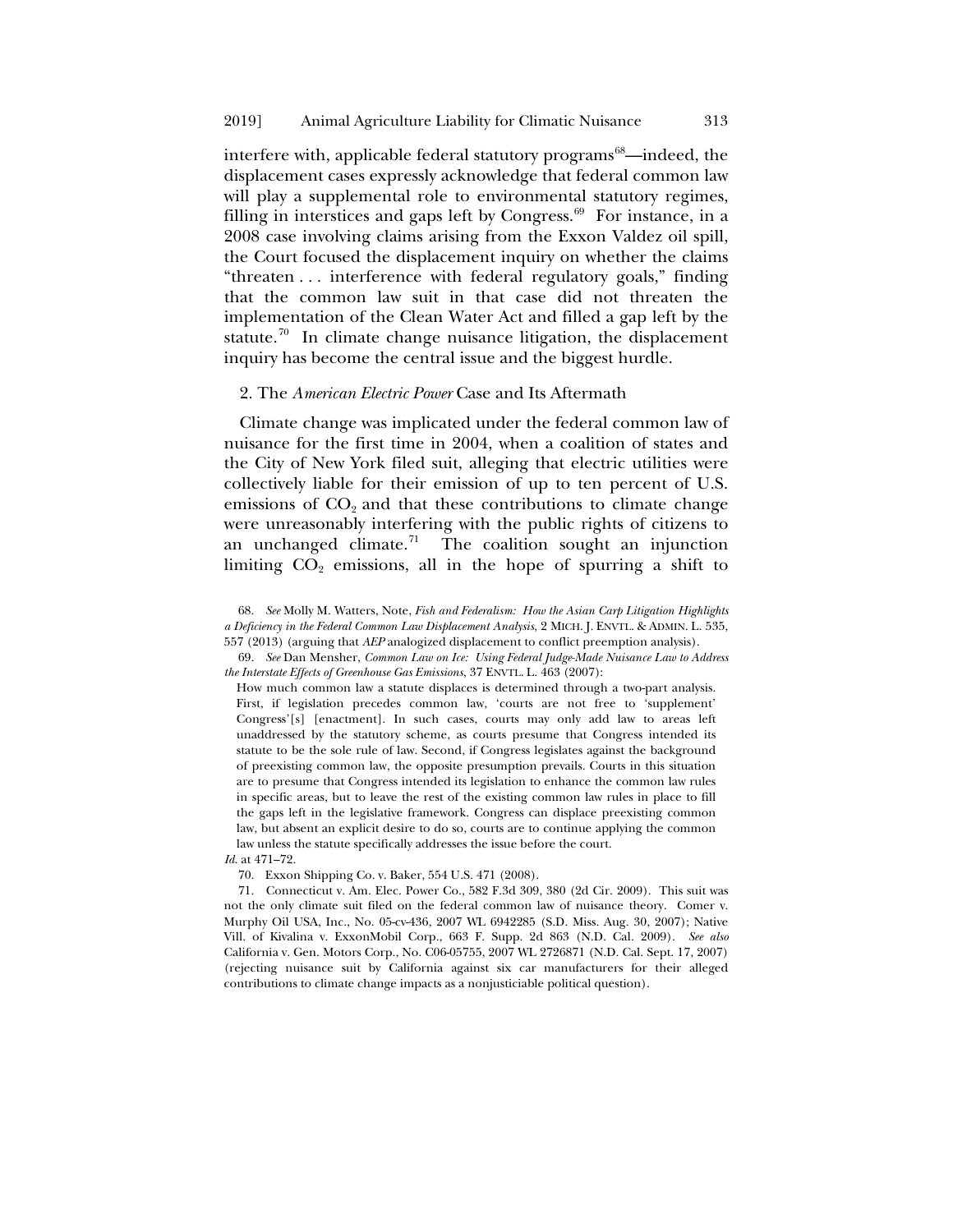renewable energy sources. Countering the coalition's claims, American Electric Power Company and its co-defendants argued that the case was non-justiciable for a host of reasons, including that the CAA had displaced the federal common law of public nuisance with respect to emissions of air pollutants.

Although the Second Circuit rejected the displacement arguments and held that the suit could proceed, $72$  a unanimous Supreme Court reversed, finding that the CAA had in fact displaced the federal common law of public nuisance as it relates to greenhouse gas emissions from power plants.[73](#page-15-1) The Court clarified the standard for displacement: "The test for whether congressional legislation excludes the declaration of federal common law is simply whether the statute 'speak[s] directly to [the] question' at issue."[74](#page-15-2) That is, the "relevant question . . . is 'whether the field has been occupied, not whether it has been occupied in a particular manner."<sup>75</sup> Hence, it is irrelevant whether EPA is in fact regulating  $CO<sub>2</sub>$  emissions from power plants—the point is that it has been delegated the authority to do so.<sup>[76](#page-15-4)</sup> As the Court noted, after determining that a particular category of stationary sources causes or contributes to air pollution that endangers public health or welfare, EPA "must establish standards of performance for emission of pollutants from new or modified sources within that category" and may also be required to develop regulations of "existing sources within the same category."[77](#page-15-5)

<span id="page-15-6"></span>In the wake of *American Electric Power*, climate change plaintiff states and municipalities have continued to press public nuisance claims in court, but to no avail. In each instance, displacement under the CAA has proven to be an insurmountable barrier to federal jurisdiction. For example, in *Native Village of Kivalina v.* 

72. *Am. Elec. Power Co.*, 582 F.3d at 380.

<span id="page-15-1"></span><span id="page-15-0"></span>73. Am. Elec. Power Co. v. Connecticut, 564 U.S. 410, 424 (2011) ("We hold that the Clean Air Act and the EPA actions it authorizes displace any federal common law right to seek abatement of carbon-dioxide emissions from fossil-fuel fired power plants.").

<span id="page-15-2"></span>74. *Am. Elec. Power Co*., 564 U.S. at 424 (quoting Mobil Oil Corp. v. Higginbotham, 436 U.S. 618, 625 (1978)).

75. *Id.* at 426.

<span id="page-15-4"></span><span id="page-15-3"></span>76. David R. Brody, Case Comment, American Electric Power Co. v. Connecticut, 36 HARV. ENVTL. L. REV. 297, 300 (2012) ("It is the delegation of authority, not its exercise, which displaces federal common law.") (citing *Am. Elec. Power Co.*, 549 U.S. at 426); *see also* Michigan v. U.S. Army Corps of Eng'rs, 667 F.3d 765, 777 (7th Cir. 2011) ("Congress's decision to assign a particular problem to an executive agency or its description of an agency's role in addressing a problem may be evidence of displacement, but the ebb and flow of agency action neither diminishes nor increases the role of federal common law.").

<span id="page-15-5"></span>77. *Am. Elec. Power Co*., 564 U.S. at 424 (citing 42 U.S.C. § 7411(b)(1)(A)–(B), (d)).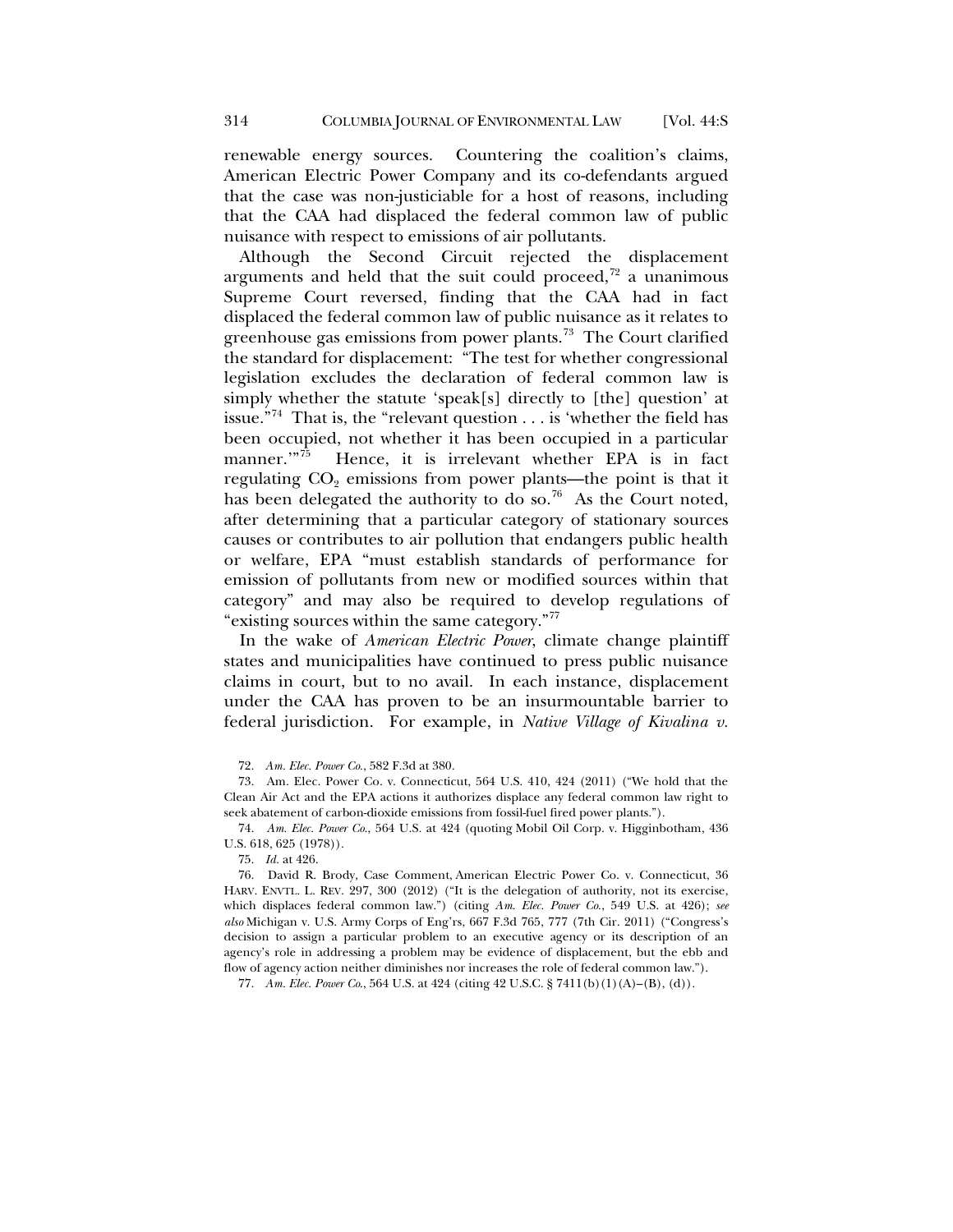*ExxonMobil Corp.*, an indigenous Alaskan village sued ExxonMobil for climate change-related public nuisance, but the Ninth Circuit held that the CAA displaced public nuisance claims concerning "domestic greenhouse gas emissions from stationary sources."[78](#page-16-0) Likewise, in *Michigan v. U.S. Army Corps of Engineers*, a case involving the failure to control the spread of invasive Asian carp through Chicago's waterways, the Seventh Circuit likened the displacement analysis to field preemption, writing that the "important displacement question is whether Congress has provided a sufficient legislative solution to the particular interstate nuisance . . . to warrant a conclusion that this legislation has occupied the field to the exclusion of federal common law.["79](#page-16-1) That panel held that the public nuisance action was *not* displaced because, "[f]or better or for worse, congressional efforts to curb the migration of invasive species, and of invasive carp in particular, have yet to reach the level of detail one sees in the air or water pollution schemes,"[80](#page-16-2) despite the fact that Congress was clearly "aware of the problem" and had passed numerous acts to appropriate funds to the Army Corps of Engineers to develop underwater electronic barriers to prevent migration of the fish. ${}^{81}$  ${}^{81}$  ${}^{81}$ The Seventh Circuit, though, emphasized that the limited statutory attention to the fish bore "little resemblance to the regulatory power that the EPA wields under the Clean Air Act."[82](#page-16-4)

More recently, several cities have filed separate lawsuits raising similar claims that major oil companies' production, marketing, and sale of fossil fuels contributed to climate change, creating a public nuisance.<sup>[83](#page-16-5)</sup> According to many of the complaints, the fossil fuel companies had "early knowledge of climate change risks" but nevertheless "extensively promoted fossil fuels for pervasive use, while denying or downplaying these threats."<sup>84</sup> In one of the first cases to result in a decision, Judge Alsup of the Northern District of California reiterated his earlier order that the federal common law

78. Native Vill. of Kivalina v. ExxonMobil Corp., 696 F.3d 849, 856 (9th Cir. 2012).

<span id="page-16-1"></span><span id="page-16-0"></span>79. *U.S. Army Corps of Eng'rs*, 667 F.3d at 777; *see generally* Christopher Grubb, Note, *Worthy of Their Name? Addressing Aquatic Nuisance Species with Common Law Public Nuisance Claims*, 87 CHI.-KENT L. REV. 237 (2012).

80*. U.S. Army Corps of Eng'rs*, 667 F.3d at 778–79.

81. *Id.* at 780.

82. *Id.*

<span id="page-16-6"></span><span id="page-16-5"></span><span id="page-16-4"></span><span id="page-16-3"></span><span id="page-16-2"></span>83. *See, e.g.*, City of New York v. BP p.l.c., 325 F. Supp. 3d 466 (S.D.N.Y. 2018); King County v. BP p.l.c., 2018 WL 4385448 (W.D. Wash. Aug. 31, 2018); City of Oakland v. BP p.l.c., 325 F. Supp. 3d 1017 (N.D. Cal. 2018).

84. *City of New York*, 325 F. Supp. 3d at 469.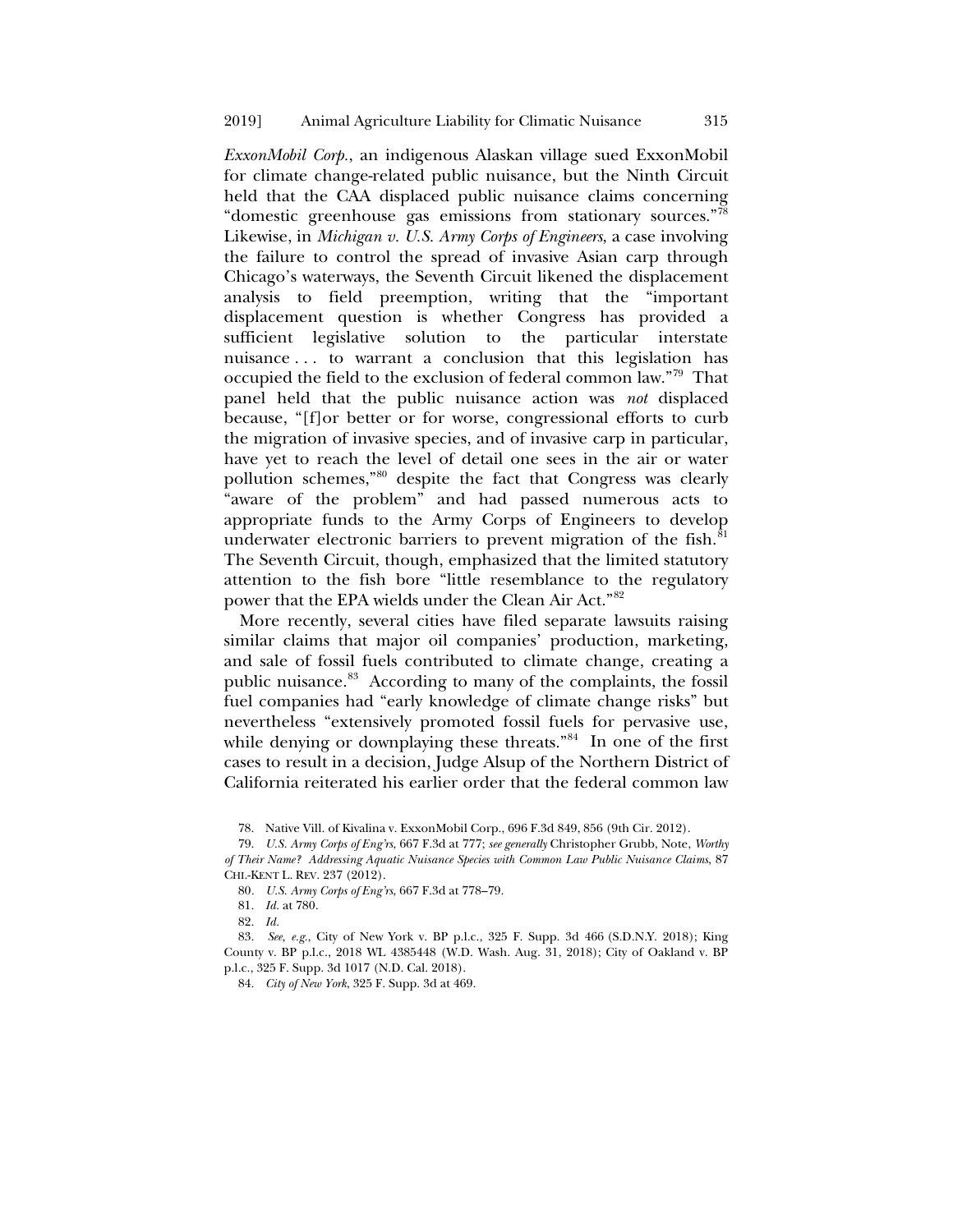of public nuisance, not the state-level equivalents, necessarily governed because of the complex inter-jurisdictional issues implicated by global climate change.[85](#page-17-0) Then, citing *American Electric Power*, the court dismissed the suit on the ground that the federal common law of public nuisance had been displaced by the CAA's extensive scheme for regulating greenhouse gas emissions from stationary sources.<sup>[86](#page-17-1)</sup> While the case is currently pending appeal, the result seems preordained, given *American Electric Power*'s position on the CAA's displacing effect on any claim related to the direct emission of greenhouse gases by the electric power sector.<sup>[87](#page-17-2)</sup>

## II. FILLING THE GAP: ANIMAL AGRICULTURE AS CLIMATE NUISANCE

If federal climate policy in the United States is to advance over the near future, the courts will have to take the lead. The first two years of the Trump administration have seen the attempted decimation of EPA's regulatory program under the CAA. Any climate legislation can be considered dead on arrival even should it proceed through the Republican held Senate. On the international level, President Trump has made it clear that the United States will not accede to any limitations on its greenhouse gas emissions. In short, for the time being, the regulatory track is leading nowhere.

However, *American Electric Power*'s conclusion that the CAA displaces the federal common law of public nuisance severely restricts courts' ability to fill the gap. The logic behind the Court's displacement analysis in *American Electric Power* centers on the intuitive notion that the CAA is a comprehensive regulatory

86. *Id*. at 472–75.

<span id="page-17-2"></span><span id="page-17-1"></span>87. It is possible that the Ninth Circuit will hold that the District Court erred in construing the claims as federal public nuisance claims. *See* Lin & Burger, *supra* note [7](#page-3-0) (contending that the District Court arguably erred on this point). If this occurs, plaintiffs would have another way around the displacement barrier—i.e., operating entirely under the state common law of public nuisance. The question would then be whether federal law *preempts* the state law causes of action. The Court has not given clear answers about the extent of preemption in this domain. *Id*. In addition, state common law claims would presumably be subject to state-level "Right-to-Farm" laws that often bar nuisance claims against agricultural operations. *See* Alexandra Lizano & Elizabeth Rumley, *States' Right-to-Farm Statutes*, NAT'L AGRIC. L. CTR., https://nationalaglawcenter.org/state-compilations/ right-to-farm/ [\[https://perma.cc/PZM2-ARX9\]](https://perma.cc/PZM2-ARX9) (last visited Apr. 21, 2019) (noting that all fifty states have enacted statutes that bar nuisance suits).

<span id="page-17-0"></span><sup>85.</sup> *Id.* at 471 ("Widespread global dispersal is exactly the type of 'transboundary pollution suit []' to which federal common law should apply.") (citing Native Vill. of Kivalina v. ExxonMobil Corp., 696 F.3d 849, 855–58 (9th Cir. 2012)) (alteration in original).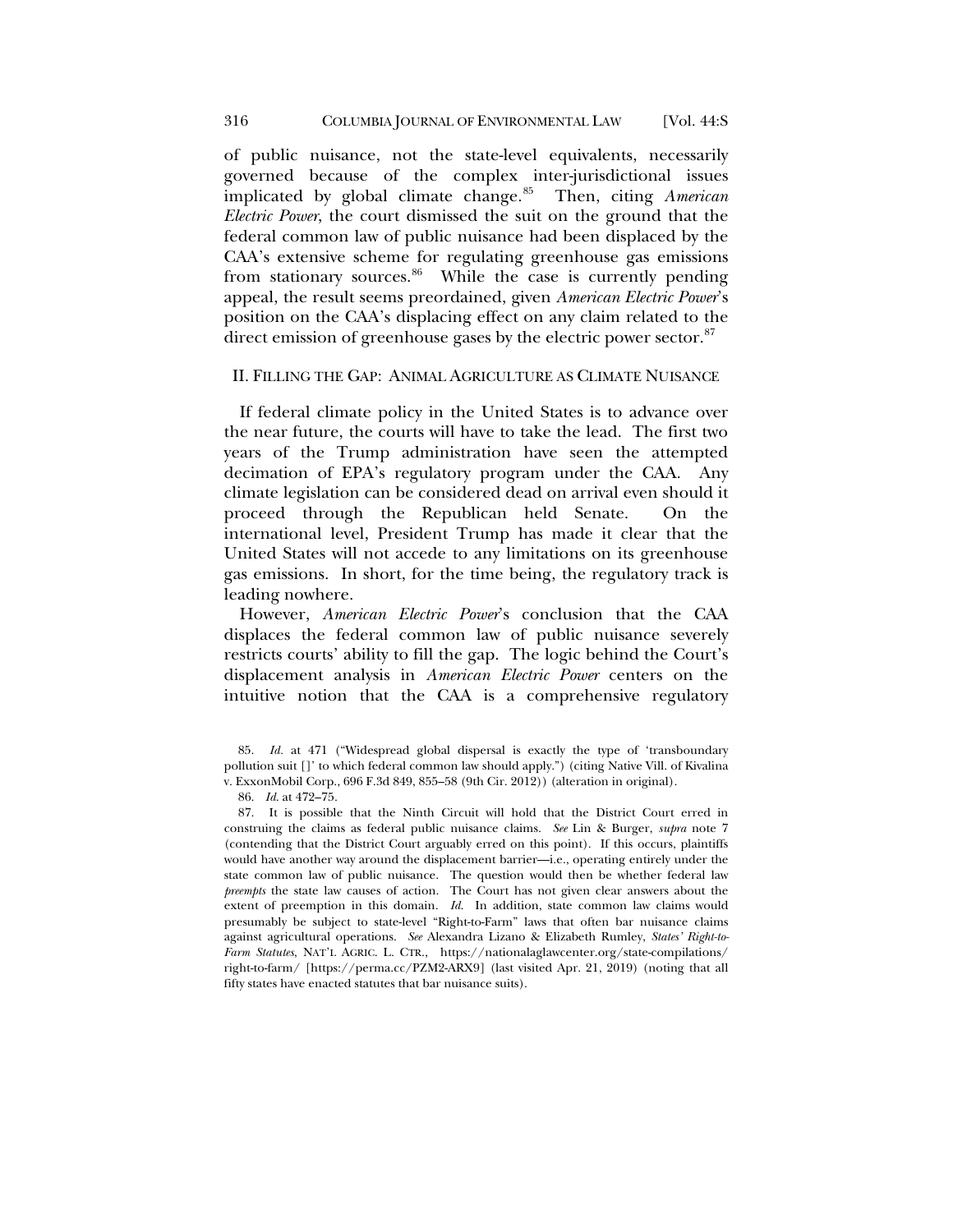framework for the regulation of greenhouse gas emissions from the electric power and transportation sectors. As the legislative history of the CAA shows, Congress did indeed aim to "fashion[] effective strategies" for the control of "numerous highly diversified sources," from "millions of automobiles driven on city streets or interstate highways to a relatively limited number of facilities and plants which are large-scale polluters such as powerplants burning coal or fuel oil."<sup>[88](#page-18-0)</sup> The approach the CAA takes is to impose technologybased limitations on this set of sources at the pollutants' points of origin (e.g., a smokestack). This leaves little room for competing emissions limitations imposed by courts, and it is easy to see how such limitations could substantially interfere with Congress's ability to set policy through a delegation of rulemaking authority to EPA.

Nevertheless, the CAA is not all encompassing when it comes to greenhouse gas emissions. As the Supreme Court itself noted in *American Electric Power*, "we each emit carbon dioxide merely by breathing," yet Congress plainly never intended the CAA to reach these activities.<sup>89</sup> There must be limits to the scope of the CAA, and in many cases the displacement analysis will have to grapple with the issue-specific inquiry into whether the CAA really "speak[s] directly to [the] question."<sup>90</sup> As the rest of this section demonstrates, one major industry that the CAA arguably does not speak directly to is the animal agriculture industry. The implication of this is that climate nuisance suits against animal agricultural operations should be able to survive displacement in court.

## A. The Climate Impacts of Animal Agriculture

Worldwide and nationally, agricultural production is a major contributor to climate change, estimated by some to account for

<span id="page-18-0"></span>88. *See, e.g.*, House Report on the Clean Air Act Amendments of 1970, H.R. REP. 91-1146, at 15 (1970), *reprinted in* 1970 U.S.C.C.A.N. 5356, 5371.

<span id="page-18-1"></span>89. Am. Elec. Power Co. v. Connecticut, 564 U.S. 410, 426 (2011). In fact, the Court has repeatedly emphasized the absurdity of the notion that the CAA reaches beyond conventional industrial sources of air pollution. In *Utility Air Regulatory Group*, for instance, the Court scoffed at the idea that EPA could ever extend its PSD and Title V programs to all sources emitting 100- or 250-tons-per-year level (including churches and schools), opining that a claim of such "extravagant statutory power over the national economy . . . would render the statute 'unrecognizable to the Congress that designed' it." Util. Air Reg. Grp. v. EPA, 573 U.S. 302, 324 (2014).

<span id="page-18-2"></span>90. *Am. Elec. Power Co.*, 564 U.S. at 424.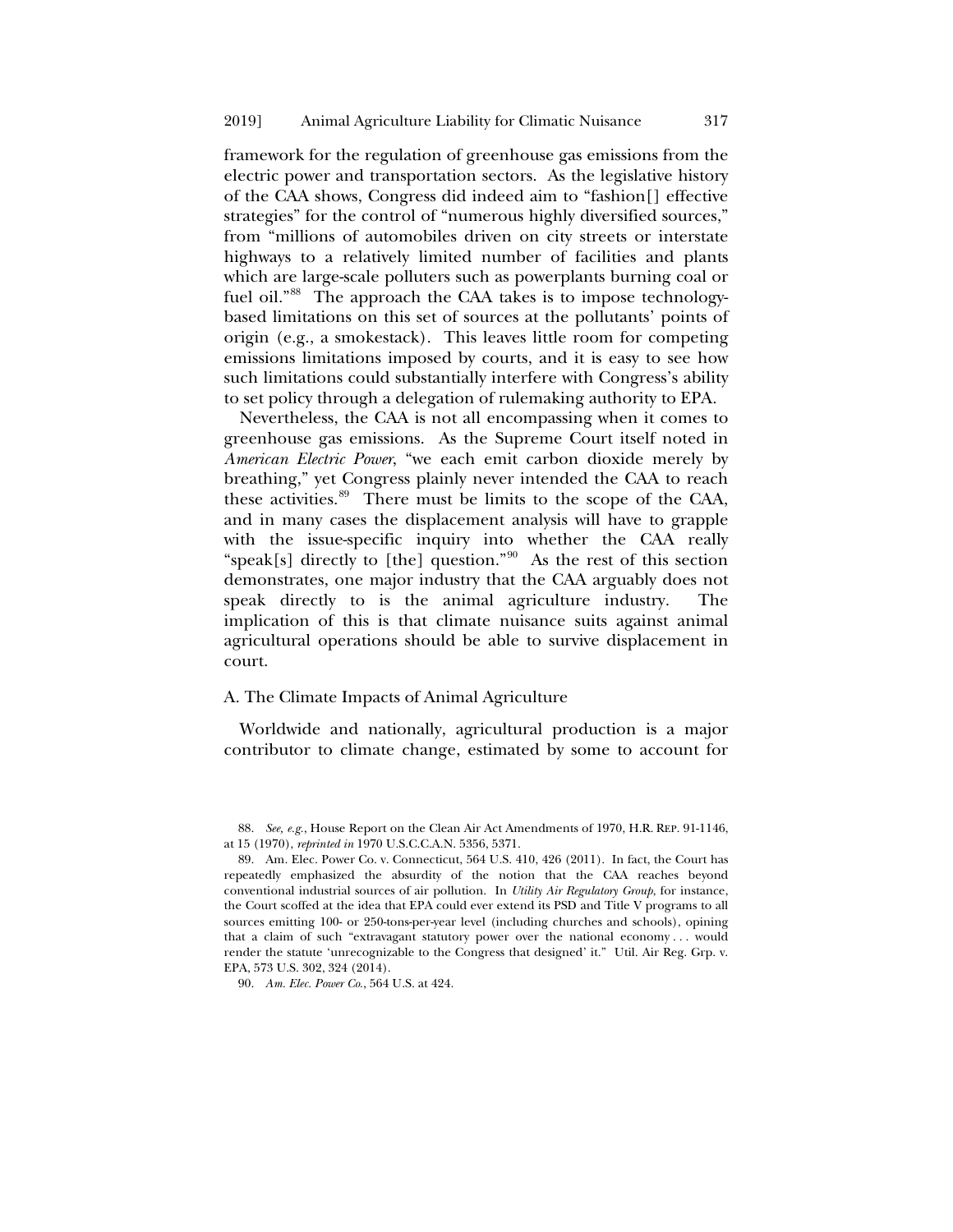<span id="page-19-0"></span>about one-third of greenhouse gas emissions. $91$  This is roughly equivalent to, perhaps in excess of, the amount contributed by all transportation-related activities. $92$  The majority of these agricultural impacts—up to 18 percent of total global greenhouse gas emissions—are attributable to the livestock production cycle.<sup>[93](#page-19-3)</sup> The contributions can be direct or indirect.

<span id="page-19-9"></span>On the direct side, livestock (especially ruminant livestock, such as cattle or sheep $94$ ) produce and emit vast quantities of methane gas, an extremely potent greenhouse gas.[95](#page-19-5) They produce and emit lower but still substantial quantities of nitrous oxide, another greenhouse gas.<sup>[96](#page-19-6)</sup> Together, these direct emissions from livestock account for approximately 9 percent of global greenhouse gas emissions.<sup>[97](#page-19-7)</sup>

Indirect emissions are harder to see but just as consequential. The Food and Agriculture Organization ("FAO") of the United Nations has released several reports assessing greenhouse gas contributions associated with the entire supply chain for livestock.<sup>[98](#page-19-8)</sup> The entire life cycle of the livestock industry includes several different pathways for greenhouse gas emissions, including:

<span id="page-19-10"></span>. . . fossil fuels used to produce mineral fertilizers used in feed production . . . ; methane release from the breakdown of fertilizers and from animal manure; land-use changes for feed production and for grazing; land degradation; fossil fuel use during feed and animal

<span id="page-19-1"></span>91. Vermeulen et al., *supra* note [14](#page-4-5) at 198; *see generally* Lehner & Rosenberg, *supra* note [15](#page-4-6) (reviewing the many sources of emissions in the food system and the known methods of reducing these emissions).

<span id="page-19-2"></span>92. HENNING STEINFELD ET AL., U.N. FOOD & AGRIC. ORG., LIVESTOCK'S LONG SHADOW: ENVIRONMENTAL ISSUES AND OPTIONS (2006), http://www.fao.org/3/a0701e/a0701e.pdf [https://perma.cc/8SAY-KPX7].

<span id="page-19-3"></span>93. M. Gill, P. Smith & J.M. Wilkinson, *Mitigating Climate Change: The Role of Domestic Livestock*, 4 ANIMAL 323 (2010).

<span id="page-19-4"></span>94. William J. Ripple et al., *Ruminants, Climate Change and Climate Policy*, 4 NATURE CLIMATE CHANGE 2 (2014).

<span id="page-19-5"></span>95. *See, e.g.*, STEINFELD ET AL., *supra* note [92,](#page-19-0) at 271 tbl.7.1 (noting that livestock produces 37 percent of methane emissions worldwide); Agence France-Presse, *Methane Emissions from Cattle Are 11% Higher than Estimated*, THE GUARDIAN (Sept. 29, 2017), https://www.theguardian.com/environment/2017/sep/29/methane-emissions-cattle-11 percent-higher-than-estimated [https://perma.cc/TN9R-56VP].

<span id="page-19-6"></span>96. STEINFELD ET AL., *supra* note [92,](#page-19-0) at 271 tbl.7.1 (noting that livestock produces 65 percent of nitrous oxide emissions).

97. *Id.*

<span id="page-19-8"></span><span id="page-19-7"></span>98. *Id*. at 272; P.J. GERBER ET AL., U.N. FOOD & AGRIC. ORG., TACKLING CLIMATE CHANGE THROUGH LIVESTOCK: A GLOBAL ASSESSMENT OF EMISSIONS AND MITIGATION OPPORTUNITIES (2013), http://www.fao.org/3/a-i3437e.pdf [https://perma.cc/AP3W-SS9P].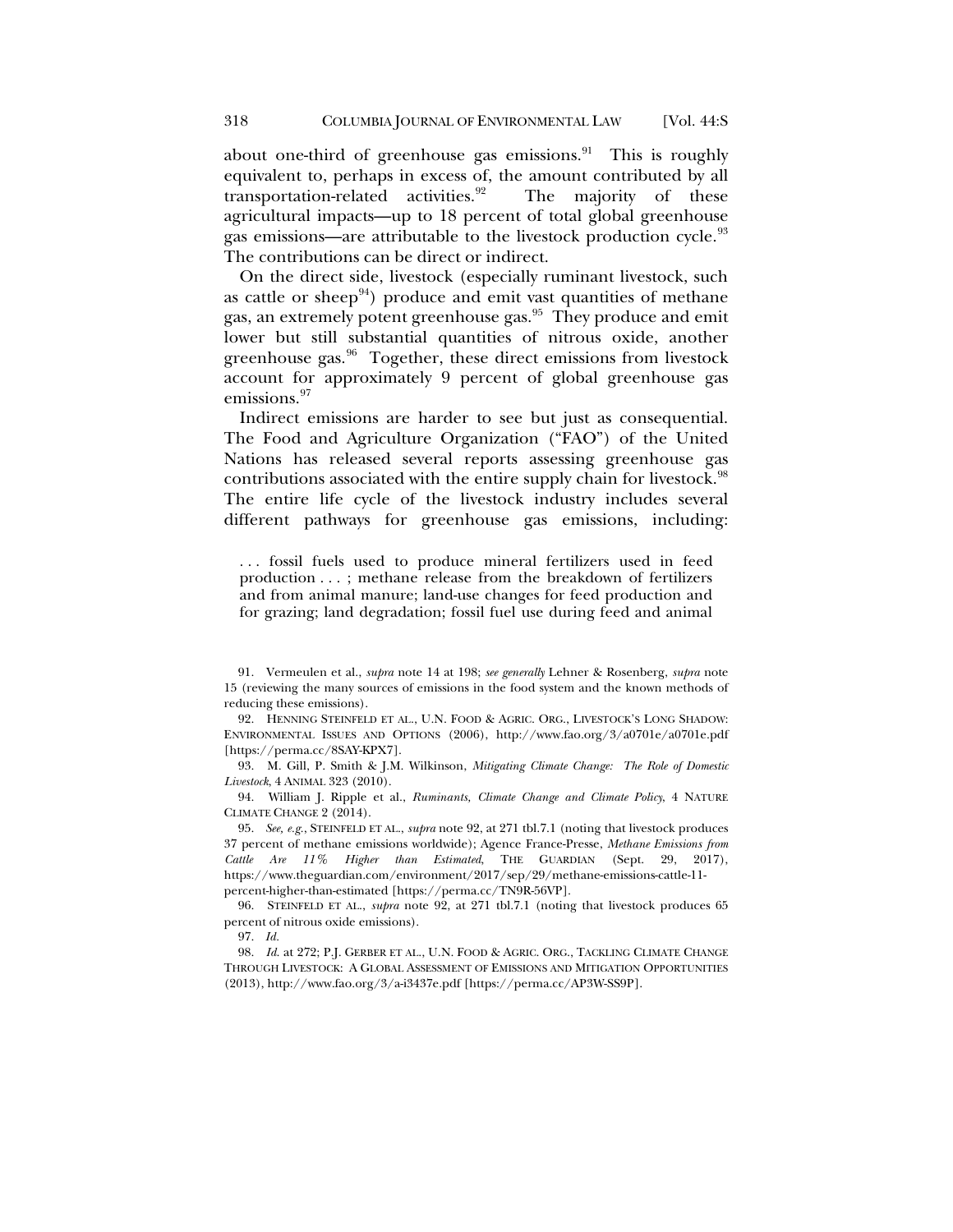production; [and] fossil fuel use in production and transport of processed and refrigerated animal products.<sup>[99](#page-20-0)</sup>

This resource-intensive process is more problematic because the resources are almost entirely wasted with the substantial losses of energy value from conversion of feed to muscle. For instance, 97 percent of the caloric value of the feed inputs involved with beef production is lost by the time it reaches our plates.<sup>[100](#page-20-1)</sup> By one estimate, a meat-eating diet doubles the carbon footprint of any given person relative to a vegan diet.<sup>101</sup> Moreover, in severely depleting other natural resources, such as water, animal agriculture renders the world less resilient to the impacts of climate change that is already occurring. With the global production of meat likely to double by  $2050$ ,<sup>[102](#page-20-3)</sup> the problem will only become worse as the threat from climate change grows.<sup>[103](#page-20-4)</sup>

It bears mentioning, as well, that there is enormous climate change mitigation potential even with fairly modest shifts in dietary patterns. For instance, several studies have modeled the mitigation potential of a shift in meat consumption to nutritionally recommended levels, finding that between 2.15 and 5.6 gigatons of  $CO<sub>2</sub>$  equivalent could be eliminated per year.<sup>104</sup> To put that in perspective, the 2017 estimate of the "emissions gap," measuring the difference between the 2.0 degree target global temperature level and the conditional "Nationally Determined Contributions" in the Paris Accord, was 11 to 13.5 gigatons of  $CO_2$  equivalent.<sup>105</sup> In

<span id="page-20-7"></span>99. Gill, Smith & Wilkinson, *supra* note [93,](#page-19-9) at 323.

<span id="page-20-1"></span><span id="page-20-0"></span>100. Alon Shepon et al., *Energy and Protein Feed-to-Food Conversion Efficiencies in the US and Potential Food Security Gains from Dietary Changes*, 11 ENVTL. RES. LETTERS 1, 1–2 (2016).

<span id="page-20-2"></span>101. Peter Scarborough et al., *Dietary Greenhouse Gas Emissions of Meat-Eaters, Fish-Eaters, Vegetarians and Vegans in the UK*, 125 CLIMATE CHANGE 179, 179 (2014).

<span id="page-20-3"></span>102. *Meat & Meat Products*, U.N. FOOD & AGRIC. ORG., http://www.fao.org/ag/againfo/ themes/en/meat/home.html [https://perma.cc/Y7G2-MFTE] (last visited on Mar. 2, 2019).

<span id="page-20-4"></span>103. M.J. MacLeod et al., *Invited Review: A Position on the Global Livestock Environmental Assessment Model (GLEAM)*, 12 ANIMAL 383, 384 (2018) ("If the GHG emissions intensities (Ei) (i.e. the kg of GHG per kg of animal product) of livestock commodities are not reduced, the forecast increases in production will lead to proportionate increases in GHG emissions, compromising efforts towards climate change mitigation.").

<span id="page-20-5"></span>104. *See* ROB BAILEY, ANTONY FROGGATT & LAURA WELLESLEY, LIVESTOCK—CLIMATE CHANGE'S FORGOTTEN SECTOR: GLOBAL PUBLIC OPINION ON MEAT AND DAIRY CONSUMPTION 12 (2014), https://www.chathamhouse.org/sites/default/files/field/field\_document/ 20141203LivestockClimateChangeForgottenSectorBaileyFroggattWellesleyFinal.pdf [https://perma.cc/Y9BY-SNZR].

<span id="page-20-6"></span>105. JOHN CHRISTENSEN ET AL., U.N. ENV'T PROGRAMME, THE EMISSIONS GAP REPORT 2017: A UN ENVIRONMENT SYNTHESIS REPORT xvii (2017), https://wedocs.unep.org/ bitstream/handle/20.500.11822/22070/EGR\_2017.pdf [https://perma.cc/7T4S-Y23Y].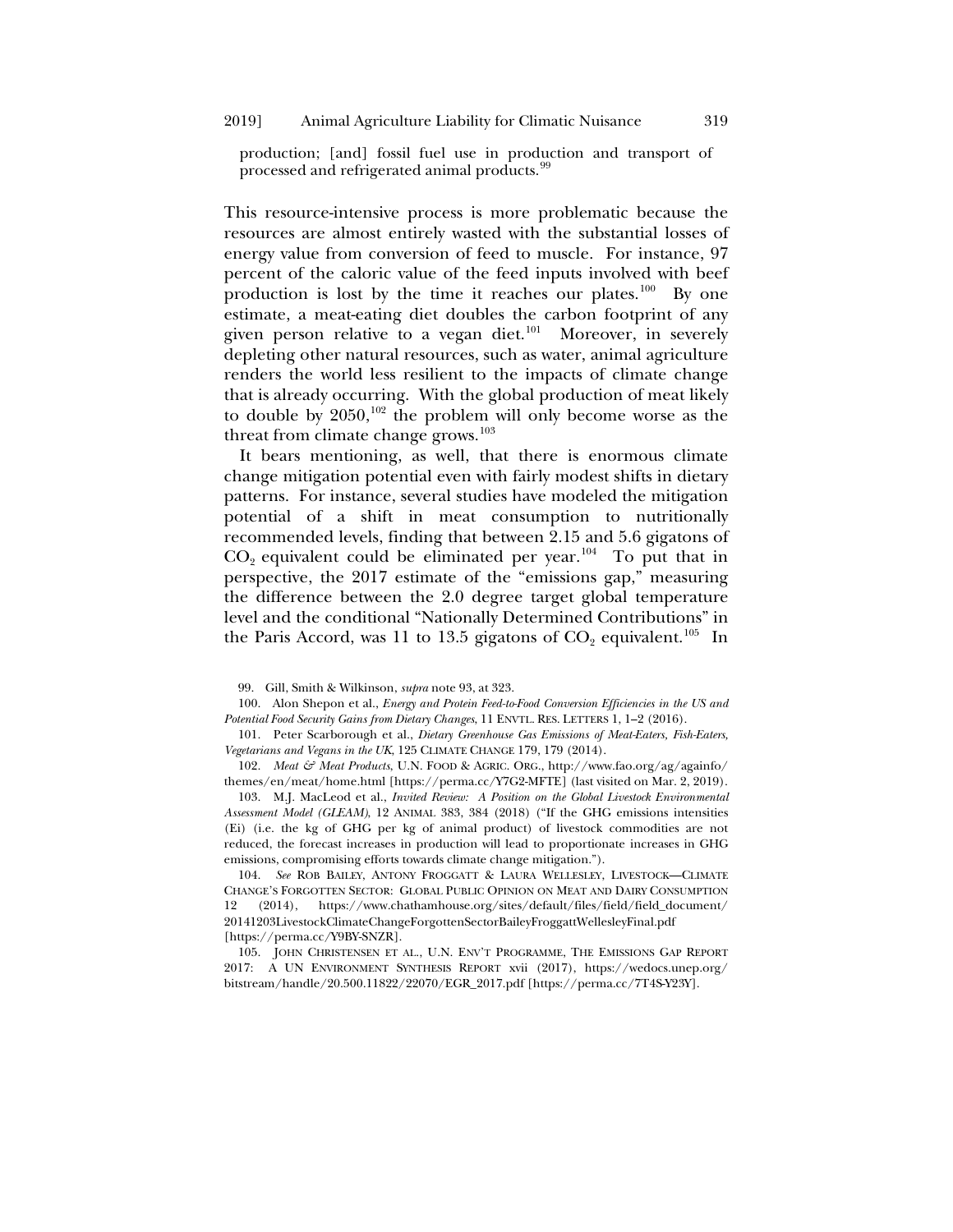other words, eating the appropriate amount of meat for a healthy diet could get the world halfway where it needs to be to avoid the worst effects of climate change. Likewise, the FAO estimates that a "30 percent reduction of GHG emissions would be possible, for example, if producers in a given [animal agriculture] system, region and climate adopted the technologies and practice currently used by the 10 percent of producers with the lowest emission intensity."[106](#page-21-1)

## B. Agricultural Exceptionalism and the CAA

As discussed in Part I.A, the CAA is now widely understood to contain a framework for regulating the climate change impacts of electric generation and transportation, even if the details of that framework have yet to be worked out. The same cannot be said about the CAA when it comes to animal agriculture.<sup>[107](#page-21-2)</sup>

<span id="page-21-0"></span>To understand why this is the case, it is necessary to understand how the animal agriculture sector is organized, as well as how it is not organized. As many have noted, there has been a fundamental change in recent decades from an almost pastoral model of animal rearing and slaughter to an industrial model marked by vertical integration by a small set of leading industry players (*e.g.,* Tyson, Cargill, Smithfield, etc.).<sup>[108](#page-21-3)</sup> The concentration of power on the meatpacker, or buyer, side means that small farmers who rear the animals and prepare them for slaughter often feel pressure to establish stable relationships with the dominant meatpackers.<sup>[109](#page-21-4)</sup> Small farmers now often enter into contracts with meatpackers to raise livestock using a highly efficient and arguably cruel system of

106. GERBER ET AL., *supra* note [98,](#page-19-10) at xiii.

<span id="page-21-2"></span><span id="page-21-1"></span>107. *See generally* Ruhl, *supra* note [23;](#page-5-6) CLAUDIA COPELAND, CONG. RESEARCH SERV., RL32948, AIR QUALITY ISSUES AND ANIMAL AGRICULTURE: A PRIMER 7 (2005) ("[U]nder the Clean Air Act (CAA), most agricultural sources escape that law's regulatory programs because the majority of them do not meet the CAA's minimum emission quantity thresholds."); Sarah C. Wilson, *Hogwash! Why Industrial Animal Agriculture Is Not Beyond the Scope of Clean Air Act Regulation*, 24 PACE ENVTL. L. REV. 439, 450–51 (2007) (noting that "the government has historically graced agriculture with special treatment, expressly exempting the industry or simply not addressing it at all").

<span id="page-21-3"></span>108. *See* Susan M. Brehm, *From Red Barn to Facility: Changing Environmental Liability to Fit the Changing Structure of Livestock Production*, 93 CAL. L. REV. 797 (2005); PEW COMM'N ON INDUS. FARM ANIMAL PROD., PUTTING MEAT ON THE TABLE: INDUSTRIAL FARM ANIMAL PRODUCTION IN AMERICA (2008), https://www.pewtrusts.org/~/media/legacy/ uploadedfiles/phg/content\_level\_pages/reports/pcifapfinalpdf.pdf

<span id="page-21-4"></span>[https://perma.cc/PFH3-5UH3].

109. Brehm, *supra* not[e 108.](#page-21-0)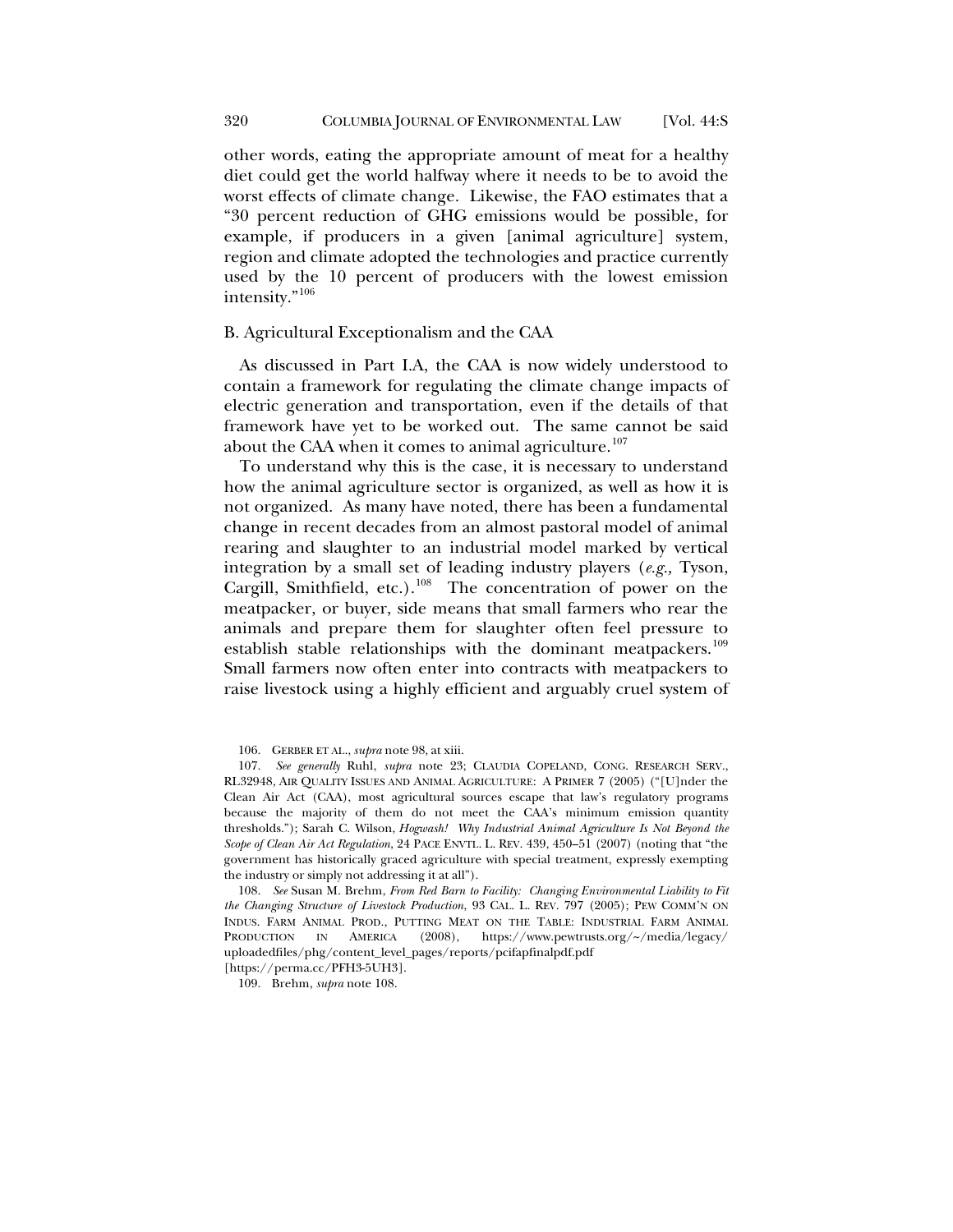animal feeding operations involving close confinement of the animals.[110](#page-22-0) Most notorious among these are so-called concentrated animal feeding operations ("CAFOs"), which can hold hundreds of thousands of animals in confinement.[111](#page-22-1) After farmers raise the animals for some time, the animals are shipped to the vertical integrator for slaughter in a processing plant.<sup>[112](#page-22-2)</sup>

<span id="page-22-5"></span>As industrial as this model is compared to the bucolic 1950s, it is not industrial enough to fit the mold set out by the CAA. Starting with the CAA's permitting programs, the reality is that animals in the industrial agriculture system spend their short lives going through discrete stages at an incredibly diverse set of sites,<sup>113</sup> almost all of which are guaranteed to be below the thresholds for emissions at which the permits would be required. In order to reach greenhouse gases under the PSD or Title V programs, EPA would have to be able to require permits for the emission of nongreenhouse gas emissions such as ammonia, volatile organic compounds, particulate matter, and hydrogen sulfide.<sup>114</sup> Under

<span id="page-22-0"></span>110. *Id*. This contract model is especially typified by the poultry industry, in which packers have made wide use of production contracts to control every aspect of the feeding and rearing of broilers. *See Contracting in the Poultry Industry*, U.S. DEP'T OF AGRIC., https://www.ers.usda.gov/webdocs/publications/42203/13405\_aib748c\_1\_.pdf?v=0 (last visited Apr. 24, 2019); Craig Watts, *Under Contract: Farmers and the Fine Print, A Brutally Honest Look at Contract Poultry*, FARM AID BLOG (Jan. 18, 2017), https://www.farmaid.org/ issues/industrial-agriculture/under-contract-farmers-fine-print-honest-look-contract-poultry/ [\[https://perma.cc/4L7C-C8AT\]](https://perma.cc/4L7C-C8AT).

<span id="page-22-1"></span>111. CAFOs are defined as a point source by the Clean Water Act (a rare exception to the general silence of environmental statutes on agriculture) and, therefore, are required to obtain a permit for discharging pollutants into water. *See* 33 U.S.C. § 1362(14) (2018). EPA has promulgated regulations delineating the distinctions between different tiers of CAFOs. *See Regulatory Definitions of Large CAFOs, Medium CAFO, and Small CAFOs*, ENVTL. PROTECTION AGENCY, https://www.epa.gov/sites/production/files/2015-08/documents/sector\_table.pdf [https://perma.cc/XC8V-DB85] (last visited Mar. 2, 2019).

<span id="page-22-2"></span>112. James M. MacDonald, *CAFOs: Farm Animals and Industrialized Livestock Production*, *in* OXFORD RESEARCH ENCYCLOPEDIA OF ENVIRONMENTAL SCIENCE 5 (2018), http://oxfordre.com/environmentalscience/view/10.1093/acrefore/9780199389414.001.00 01/acrefore-9780199389414-e-240?print=pdf [https://perma.cc/M4LV-8MSD] (reviewing the organization of industrial agriculture).

<span id="page-22-3"></span>113. *Id.* (noting that beef production, like pork, "is arranged into separate stages" including cow-calf operations, stocker operations, and industrial feedlot operations, and that "integration across stages" is "still a rare phenomenon").

<span id="page-22-4"></span>114. Util. Air Reg. Grp. v. EPA, 573 U.S. 302, 333–34 (2014) ("We hold that EPA exceeded its statutory authority when it interpreted the Clean Air Act to require PSD and Title V permitting for stationary sources based on their greenhouse-gas emissions. Specifically, the Agency may not treat greenhouse gases as a pollutant for purposes of defining a 'major emitting facility' (or a 'modification' thereof) in the PSD context or a 'major source' in the Title V context. To the extent its regulations purport to do so, they are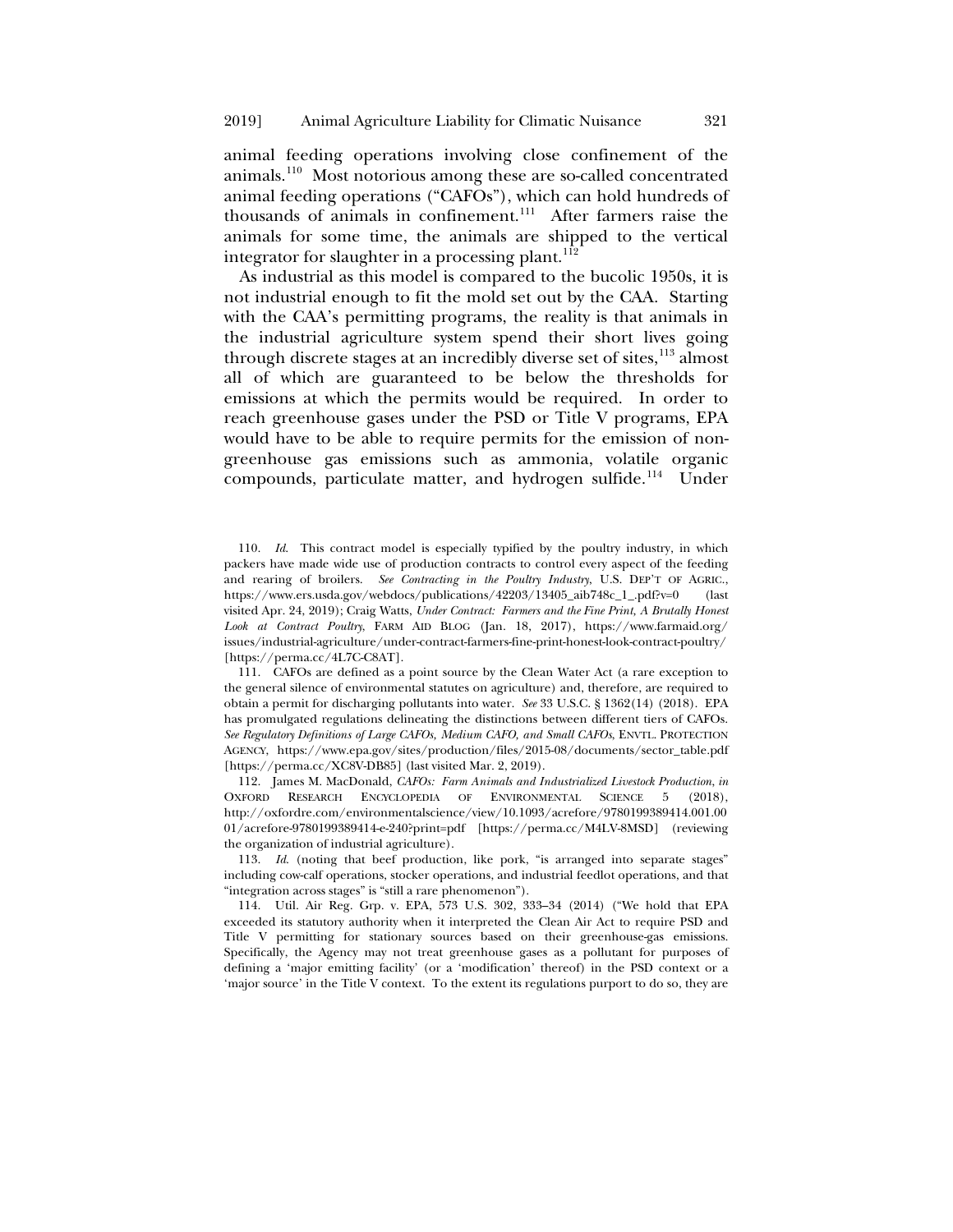<span id="page-23-8"></span><span id="page-23-0"></span>the operative provisions, these "anyway" sources would have to exceed at least 100 tons per year of a designated pollutant.<sup>[115](#page-23-1)</sup> The modal livestock farm is far too small to meet these thresholds for "anyway" pollutants. The USDA has estimated that in 1997 there were  $1.32$  million farms holding livestock.<sup>[116](#page-23-2)</sup> Approximately 1.08 million of these farms held less than four animals, $117$  even though the animals raised on these farms were likely sold to a major meatpacker on a spot market and transported to a CAFO.<sup>[118](#page-23-4)</sup> For these kinds of sites, and even for medium-sized CAFOs (approximately 500 animal units), there is essentially no chance that sites will meet the 100 tons per year *de minimis* thresholds for the non-greenhouse gas pollutants that must provide the hook for permit requirements.<sup>119</sup> Only about 12,000 farms would be Only about  $12,000$  farms would be considered large CAFOs under EPA's definitions (i.e., holding at least  $1,000$  individual animals, and often many more).<sup>120</sup> Even there, most large CAFOs will not meet the thresholds: taking EPA's own estimates at face value, a beef farm would need nearly 5,000 animal units to cross the 100 ton-per-year *de minimis* threshold for

<span id="page-23-7"></span>invalid. EPA may, however, continue to treat greenhouse gases as a 'pollutant subject to regulation under this chapter' for purposes of requiring BACT for 'anyway' sources.").

<span id="page-23-1"></span>115. *See* Teresa B. Clemmer, *Agriculture and the Clean Air Act*, *in* FOOD, AGRICULTURE, AND ENVIRONMENTAL LAW 163, 166 (Mary Jane Angelo, Jason J. Czarnezki & William S. Eubanks eds., 2013).

<span id="page-23-2"></span>116. ROBERT L. KELLOGG, U.S. DEP'T OF AGRIC., PROFILE OF FARMS WITH LIVESTOCK IN THE UNITED STATES: A STATISTICAL SUMMARY (2002), https://www.nrcs.usda.gov/wps/ portal/nrcs/detail/national/home/?cid=nrcs143\_014121 [https://perma.cc/55U3-ZXQ3].

<span id="page-23-3"></span>117. *Id.* Of note, the USDA defines animal units by each 1,000 pounds of live weight, whereas EPA measures units by head. *Id.*

<span id="page-23-4"></span>118. CONG. RESEARCH SERV., RL33325, LIVESTOCK MARKETING AND COMPETITION ISSUES 8 (2009) (noting that "alternative marketing arrangements" to production contracts and marketing contracts, such as spot market sales, accounted for 38 percent of slaughter-ready beef cattle volume and 89 percent of finished hog volume). Vertical integration is much more common and developed in the poultry market. *See* MacDonald, *supra* note [112.](#page-22-5)

<span id="page-23-5"></span>119. A 2001 EPA study found that 500 animal-unit cattle farms emitted 11.2 tons per year of ammonia, 1.4 tons per year of nitrous oxide, and 3.2 tons per year of particulate matter. Swine farms with 500 animal units emitted 15 tons per year of ammonia, 0.021 tons per year of nitrous oxide, 2.6 tons per year of hydrogen sulfide, 0.6 tons per year of volatile organic compounds, and 2.0 tons per year of particulate matter. Poultry farms with 500 animal units emitted 13 tons per year of ammonia, 1.8 tons per year of nitrous oxide and 2.1 tons per year of particulate matter. U.S. ENVTL. PROT. AGENCY, EMISSIONS FROM ANIMAL FEEDING OPERATIONS tbls.8-12, 8-18 & 8-19 (2001), https://www3.epa.gov/ttn/chief/ap42/ch09/

<span id="page-23-6"></span>draft/draftanimalfeed.pdf [\[https://perma.cc/XDW6-ZMUP\]](https://perma.cc/XDW6-ZMUP) [hereinafter EMISSIONS FROM ANIMAL FEEDING OPERATIONS]. The study unfortunately did not look into carbon dioxide emissions associated with animal feeding operations.

120. KELLOGG, *supra* not[e 116.](#page-23-0)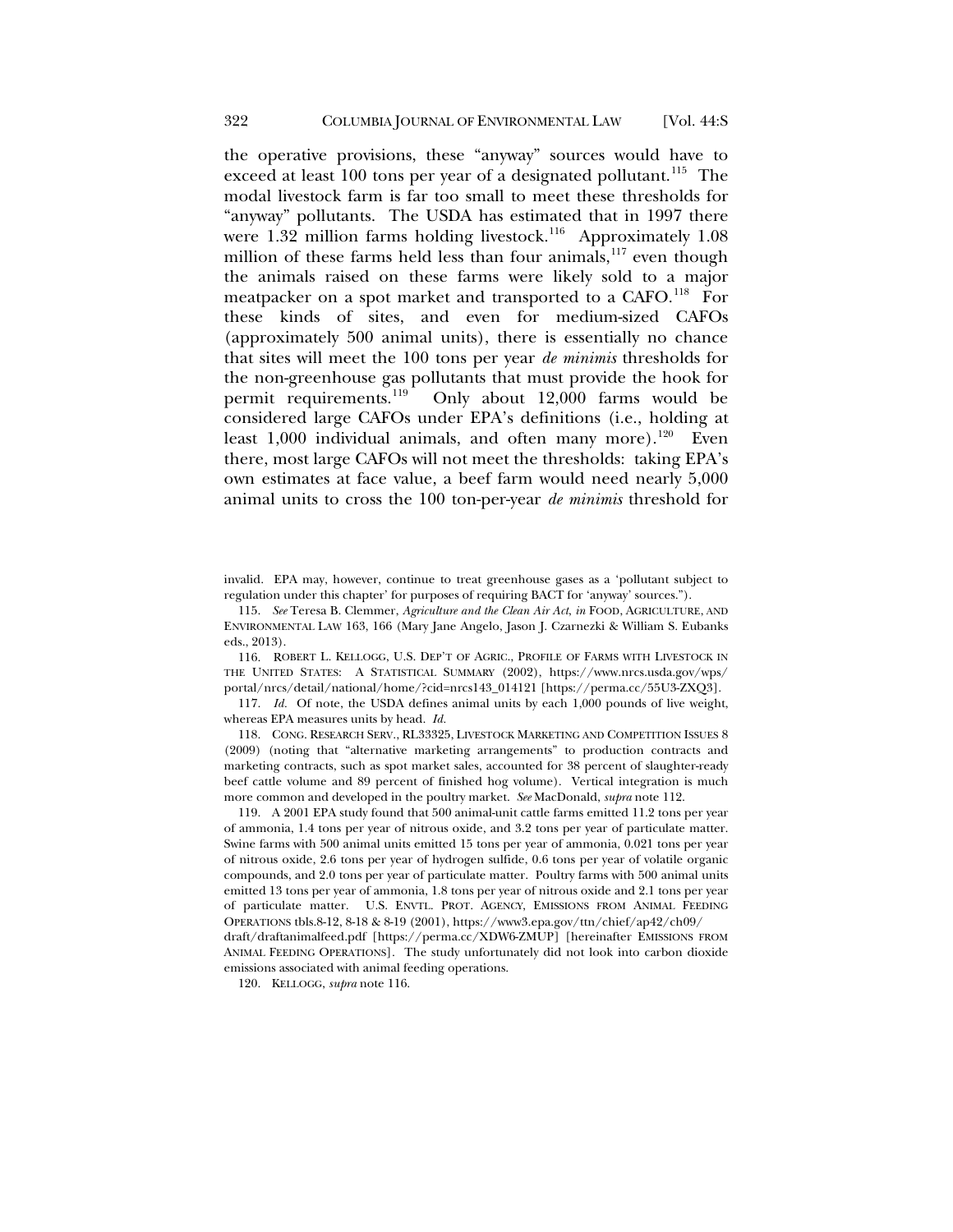the PSD and Title V programs.<sup>[121](#page-24-0)</sup> While a handful of sites might exceed thresholds for certain pollutants, $122$  feeding operations of this size comprise an exceedingly small slice of the overall pie.

In short, the animal agriculture industry is just disaggregated enough that it flies under the radar of the major permitting programs in the CAA. Were one to aggregate all the emissions at all sites, treating the system as one large bubble, then the thresholds would easily be exceeded and regulators would be able to require greenhouse gas permits at these sites as well. However, the CAA contains no language that would allow EPA's authority to be stretched over the entirety of the animal agriculture system's discrete stages or to aggregate the many different "anyway" emissions that they produce. Moreover, it is not clear under *American Electric Power* whether piecemeal, site-by-site regulatory programs like Title V and PSD would be enough to displace a public nuisance action asking for a comprehensive and uniform solution were it otherwise applicable in individual instances.

It might be argued that the 1.32 million individual sites in the livestock production system are potentially subject to comprehensive regulation under the CAA's NSPS program, since unlike the CAA's permitting programs, it requires no threshold amount of pollution and applies to an entire industry. For NSPS to apply, the only requirement is that the EPA Administrator determine that the category of sources is in fact a category of "stationary sources" as defined by the Act.<sup>123</sup> When this determination is made, new sources in the category must implement the "best system of emission reduction."[124](#page-24-3) To date, though, the Administrator has not defined animal feeding operations, or farms more generally, as stationary sources warranting an NSPS. Indeed, the closest category recognized is grain elevators.[125](#page-24-4)

<span id="page-24-0"></span><sup>121.</sup> This assumes a linear relationship between the rate of emission estimated by EPA's 2001 report and the number of animal units (for instance, the report found a rate of 11.2 tons per year of ammonia emissions at 500 animal-unit beef farms, which suggests that getting to 100 tons per year would require the size to rise to nearly 5,000 animal units). *See* EMISSIONS FROM ANIMAL FEEDING OPERATIONS, *supra* not[e 119.](#page-23-7)

<span id="page-24-1"></span><sup>122.</sup> *See* Clemmer*, supra* note [115,](#page-23-8) at 171–72 (recounting EPA's efforts in the early 2000s to enforce the PSD and Title V programs against select CAFOs before the EPA entered into a consent decree staying enforcement against the industry altogether).

<sup>123.</sup> 42 U.S.C. § 7411(b)(1)(A) (2018).

<sup>124.</sup> *Id*. § 7411(a)(1).

<span id="page-24-4"></span><span id="page-24-3"></span><span id="page-24-2"></span><sup>125.</sup> *See Clean Air Act Standards and Guidelines for Agriculture, Food and Forestry*, U.S. ENVTL. PROTECTION AGENCY (Mar. 22, 2017), https://www.epa.gov/stationary-sources-air-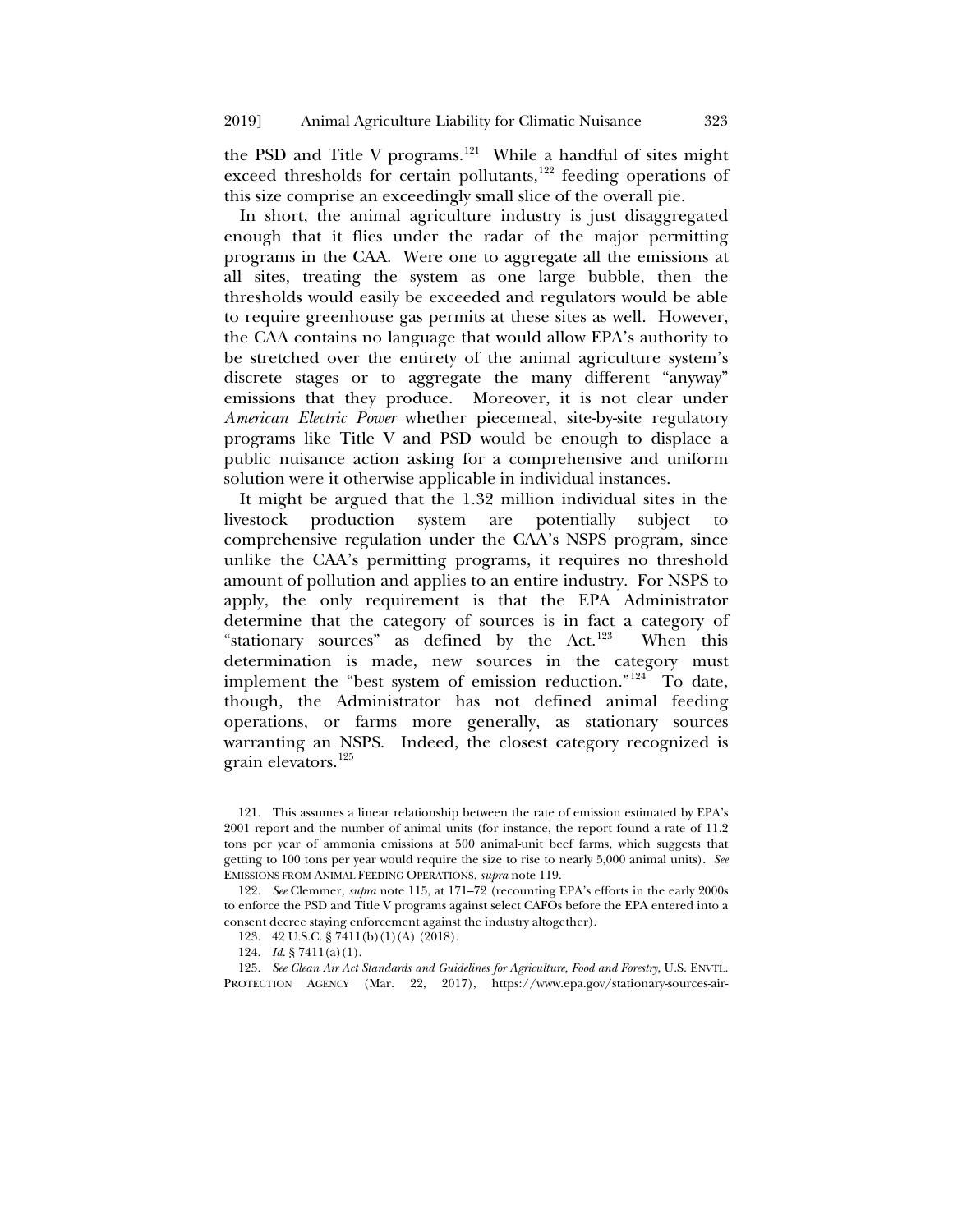There are good reasons for the exclusion. By statute, a stationary source is "any building, structure, facility, or installation which emits or may emit any air pollutant."<sup>[126](#page-25-0)</sup> The direct source of the emissions—the livestock—are not buildings, structures, facilities, or installations, at least not in ordinary English. Moreover, categorizing herds of cattle and pigs as sources of air pollution would make little functional sense, given the nature of the performance standards that EPA would be obliged to develop. It is easy to develop "best system[s] of emission reduction" for "stationary" structures like smokestacks; less so for belching livestock who might be roaming about a property.<sup>[127](#page-25-1)</sup> The feeding operations and other sites through which the animals pass could perhaps be considered facilities, but in practice they are not uniform enough to be a cognizable category. EPA said almost exactly this in denying a petition from the Humane Society and other groups that asked EPA to promulgate NSPS for CAFOs. According to EPA, even within the special category of CAFOs, which has a rather precise, facility-like definition in EPA's regulations,[128](#page-25-2) there is simply too much diversity of design, operation, and environment to permit the development of uniform control technologies. $129$  That diversity increases exponentially when all animal feeding operations are considered, where the number of discrete operations grows from more than 18,000 to  $450,000$ <sup>130</sup> As a result, the chances are vanishingly small that EPA

<span id="page-25-1"></span>127. *Id*. § 7411(a)(1). Some might argue that these factors irrelevant and that EPA could design an NSPS to handle the complexities involved with animals by analogizing to the Clean Water Act's regulation of water pollution from CAFOs using a "nonpoint source" framework. *See* Am. Farm Bureau Fed'n v. EPA, 792 F.3d 281, 289–90 (3d Cir. 2015) (discussing the Clean Water Act's authority for requiring states to submit and earn approval for plans for regulating nonpoint sources of water pollution); *see also* Mary Jane Angelo & James F. Choate, *Agriculture and the Clean Water Act*, *in* FOOD, AGRICULTURE, AND ENVIRONMENTAL LAW 147, 156 (Mary Jane Angelo, Jason J. Czarnezki & William S. Eubanks eds., 2013). This overlooks the fact that the CAA has no parallel statutory authority for imposing nonpoint source regulation of air emissions. Any attempt by EPA to implement nonpoint source NSPS of animal feeding operations would be highly vulnerable to judicial review.

128. *See* 40 C.F.R. § 122.23 (2018).

<span id="page-25-3"></span><span id="page-25-2"></span>129. Letter from E. Scott Pruitt, Adm'r, U.S. Envtl. Prot. Agency, to Tom Frantz, President, Association of Irritated Residents (Dec. 15, 2017), https://www.regulations.gov/ document?D=EPA-HQ-OAR-2017-0638-0003 [https://perma.cc/3S4K-42G6] (follow link titled "View document").

<span id="page-25-4"></span>130. OFFICE OF INSPECTOR GEN., U.S. ENVTL. PROT. AGENCY, 17-P-0396, ELEVEN YEARS AFTER AGREEMENT, EPA HAS NOT DEVELOPED RELIABLE EMISSION ESTIMATION METHODS TO

pollution/clean-air-act-standards-and-guidelines-agriculture-food-and

<span id="page-25-0"></span><sup>[</sup>https://perma.cc/H9K2-WT8Q].

<sup>126.</sup> 42 U.S.C. § 7411(a)(3) (2018).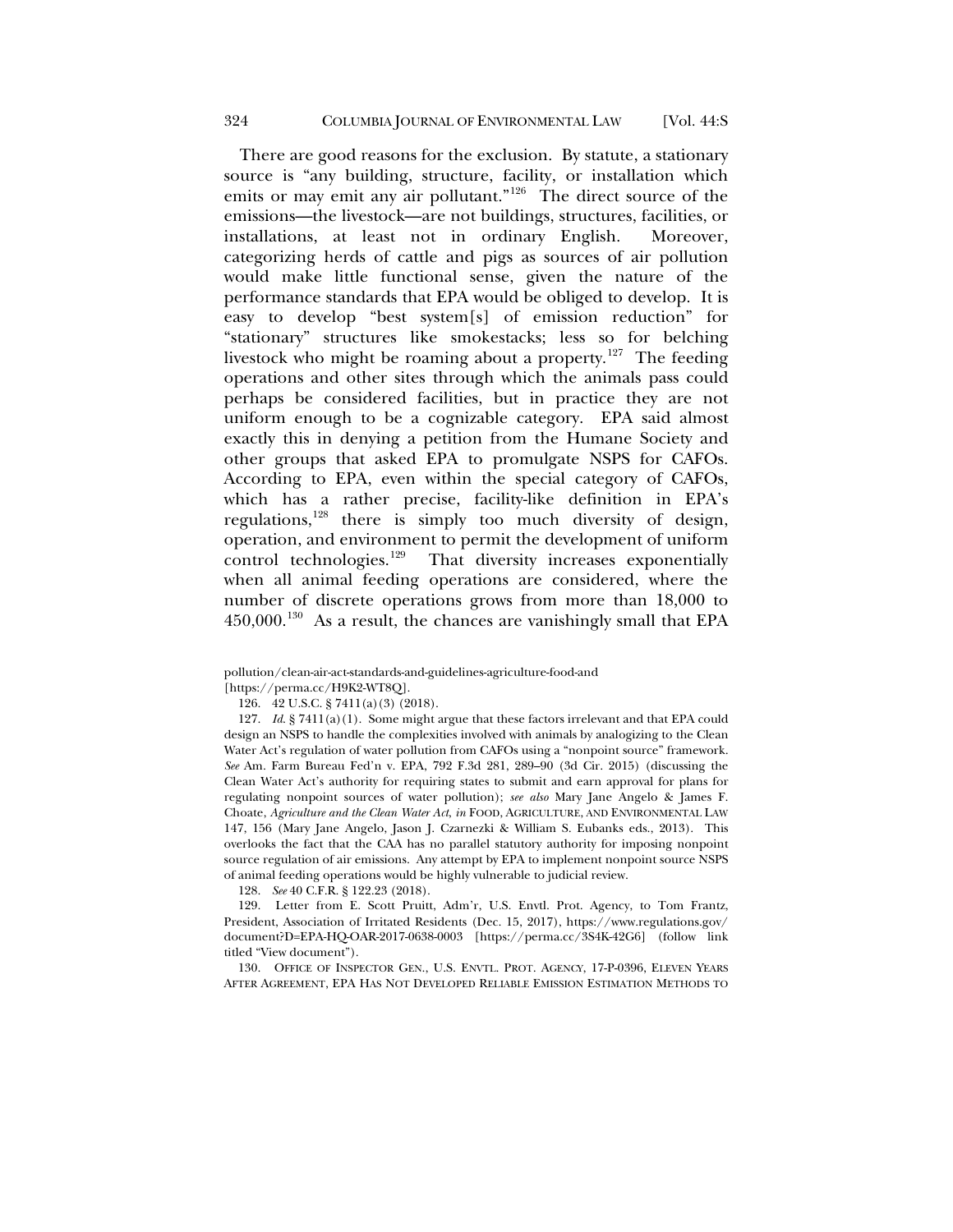will ever develop NSPS for most animal agricultural operations, and any effort to do so would necessarily be incomplete and legally vulnerable.

Another potential avenue to applying the CAA to animal agriculture, that in reality is a mirage, is the National Ambient Air Quality Standards ("NAAQS") Program. Under the NAAQS Program, EPA first sets permissible concentration levels for certain criteria pollutants and then allows states to craft state implementation plans ("SIPs") to achieve compliance with the standards.<sup>[131](#page-26-0)</sup> Setting aside the fact that carbon dioxide is not currently designated as a criteria pollutant and that EPA has simply ignored a  $2009$  citizen petition to designate it as such,<sup>[132](#page-26-1)</sup> it is in theory possible that greenhouse gas emissions from farms could be captured in SIPs. States have a great deal of flexibility in these plans, so states could decide to use that authority to regulate animal agricultural sources of emissions.<sup>[133](#page-26-2)</sup> It is not clear, however, that an isolated SIP or two that address greenhouse gas emissions from animal farms would count for displacement in a federal public nuisance suit seeking an industry-wide and nation-wide remedy.

There is even less of a potential role for the CAA when it comes to addressing the roughly half of animal agriculture emissions of greenhouse gases that come indirectly from the entire production cycle rather from the livestock themselves. For instance, one reason animal agriculture affects climate change is because of the loss of forest as farmers clear the land for grazing, yet the CAA contains no provisions that plausibly delegate authority to EPA to regulate decisions to clear forest for grazing. Similarly, feed for livestock not only has its own emissions from the production process, but also can make livestock produce and emit more greenhouse gas. Again, though, the CAA would seem inapposite to these impacts. The CAA might well cover some of these individual

<span id="page-26-1"></span>132. CHRIS WOLD, DAVID HUNTER & MELISSA POWERS, CLIMATE CHANGE AND THE LAW (2013).

<span id="page-26-2"></span>133. Ruhl, *supra* note [23,](#page-5-6) at 306. Note that one good reason to bring a nuisance suit would be to force the Court to urge EPA to respond to this petition.

DETERMINE WHETHER ANIMAL FEEDING OPERATIONS COMPLY WITH CLEAN AIR ACT AND OTHER STATUTES 1 (2017), https://www.epa.gov/sites/production/files/2017-09/ documents/\_epaoig\_20170919-17-p-0396.pdf [https://perma.cc/D26F-4XE6].

<span id="page-26-0"></span><sup>131.</sup> *See Summary of the Clean Air Act*, U.S. ENVTL. PROTECTION AGENCY (Aug. 24, 2017), https://www.epa.gov/laws-regulations/summary-clean-air-act [\[https://perma.cc/WL22-](https://perma.cc/WL22-XHR9) [XHR9\]](https://perma.cc/WL22-XHR9).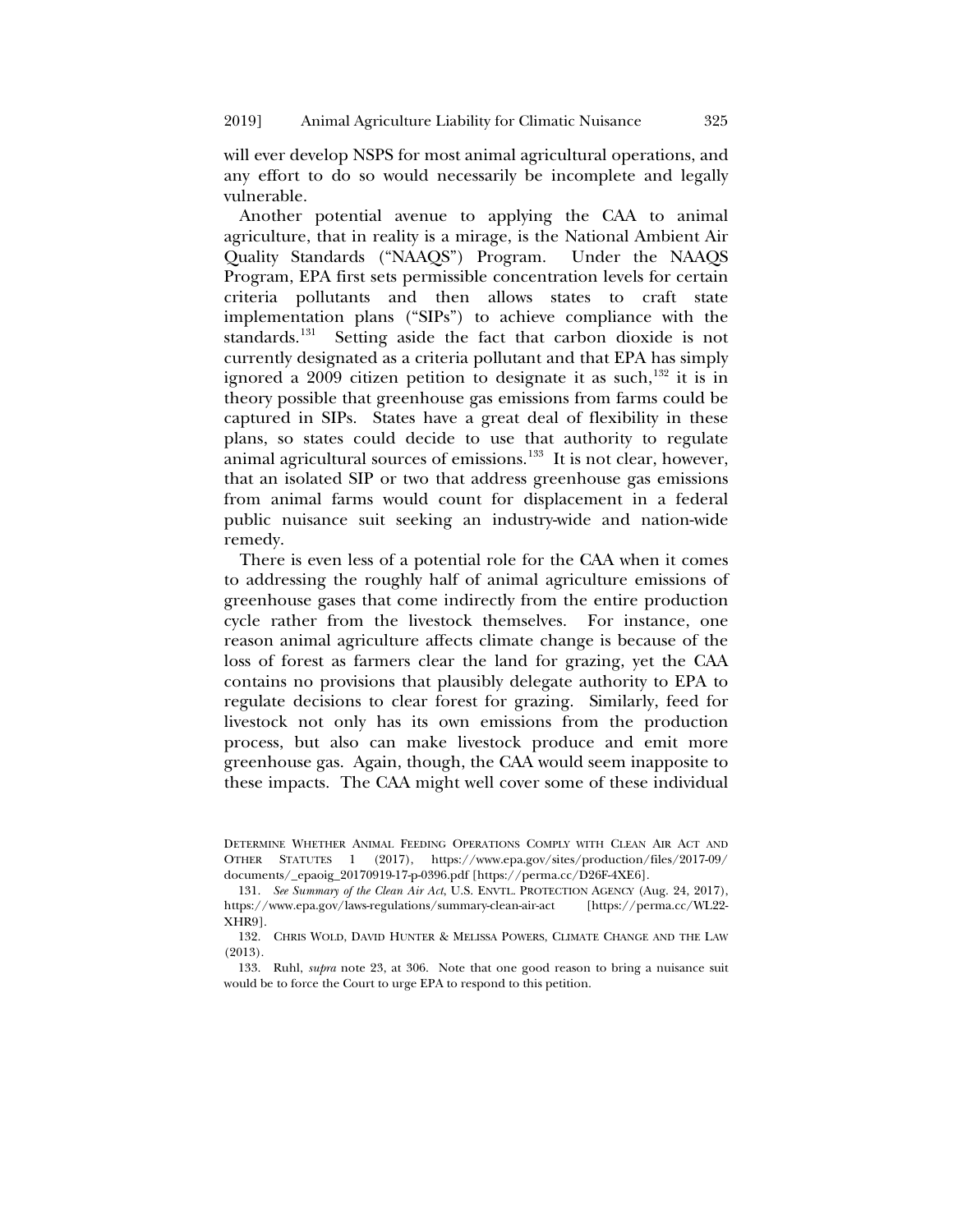components of the production cycle, but it would not provide any remedy as to the animal agriculture firms that use these inputs to create a product with major independent impacts on the climate.<sup>[134](#page-27-0)</sup>

# C. The Non-Displacement of Animal Agricultural Climate Nuisance Suits

Of course, the reason for examining whether the CAA reaches the animal agriculture sector is to determine whether a potential federal common law of public nuisance suit against animal agriculture firms would be displaced, as other climate nuisance suits have been. As discussed above, the *American Electric Power* Court explained that displacement occurs when there is a federal regulatory statute that "speaks directly" to the question at issue[.135](#page-27-1)

By itself, the standard is somewhat cryptic—the Court simply held that it was "plain that [the CAA] speaks directly to emissions of carbon dioxide from the defendants' plants."[136](#page-27-2) If the foregoing discussion in Part II.B does nothing else, it makes it plain that the application of the CAA to animal agricultural operations is anything but "plain." There are countless questions that would have to be answered before EPA could think about regulating the direct and indirect greenhouse gas emissions associated with the production of meat. Moreover, while a creative (or cavalier) EPA might be able to find indirect ways to package the reduction of greenhouse gases from animal feeding operations as a "co-benefit" of some other regulatory program with clearer authorization<sup>137</sup>— i.e., to apply permitting programs to some small set of sites,<sup>[138](#page-27-4)</sup> or to push the envelope of the NSPS program<sup>[139](#page-27-5)</sup>—it is clear that there is no real analogue to EPA's authority to directly regulate greenhouse gas emissions from fossil fuel sources, an authority that was central

<span id="page-27-0"></span>134. It is for this reason that I do not see the Farm Bill as a source of displacement of the federal common law of nuisance. Of course, the Farm Bill is a source of some sort of agricultural policy, and its subsidy programs can be deployed as incentive-based tools for regulation. But the Farm Bill is not a regulatory statute, and there is no opportunity, as there was in *American Electric Power*, for plaintiffs to sue the USDA to dispute the allocation of funding and subsidies that it establishes.

135. Am. Elec. Power Co. v. Connecticut, 564 U.S. 410, 424 (2011).

136. *Id.* (internal quotation marks omitted).

<span id="page-27-5"></span><span id="page-27-4"></span><span id="page-27-3"></span><span id="page-27-2"></span><span id="page-27-1"></span>137. For instance, ammonia is likely toxic enough to be designated as a hazardous air pollutant, Clemmer, *supra* note [115,](#page-23-8) at 168–69, and using the CAA's hazardous air pollutant provisions to control emissions of ammonia would have the co-benefit of reducing methane emissions.

138. *See supra* notes 113–22.

139. *See supra* notes 126–30.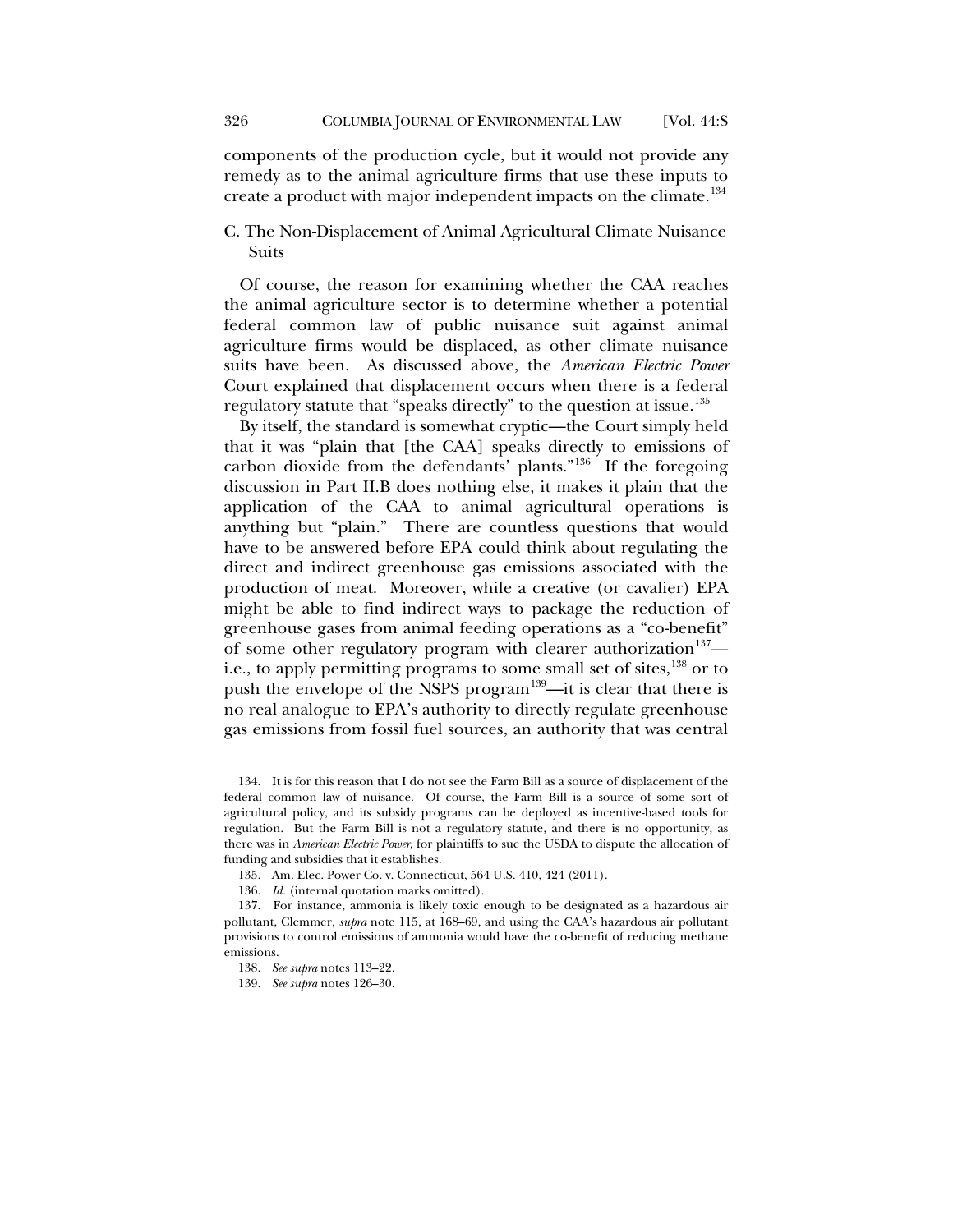to the *American Electric Power* Court's reasoning.<sup>140</sup> In this respect, the animal agriculture case seems closer to the Asian carp case in the Seventh Circuit (where there were some oblique references to the fish in federal statutes but less "detail" than is necessary for displacement) than to the electric utilities in *American Electric Power* (which going back decades have been the target of EPA regulation). $^{141}$  $^{141}$  $^{141}$ 

Although some have interpreted the Court's cryptic formulation in *American Electric Power* as setting up a default that all environmental nuisances and environmental torts are displaced,<sup>[142](#page-28-2)</sup> it remains an open question whether the Court would be able to maintain such a position in good faith where there is no realistic possibility that the agency will ever act and the conduct in question falls far outside the ordinary focus on the energy and transportation sectors. In *American Electric Power*, it was not only likely that EPA under the Obama Administration would soon act to address the climate change contributions of the electric generation sector, but it was possibly mandatory as well—at least that was the thinking at the time after the Court in *Massachusetts v. EPA* effectively ordered the agency to begin such action.<sup>143</sup> Thus, even if an argument could be made that the CAA has delegated authority over the entire field of greenhouse gas emissions, including from the animal agricultural operations, the Court could well be persuaded to narrow the displacement test where plaintiffs establish that EPA has no plans to attempt to regulate animal agriculture emissions. If the Court did the opposite and broadened the displacement of the federal common law of nuisance, it would put more pressure on EPA to use whatever powers the Court might think the agency has, and would certainly open the agency to suit for failure to exercise those powers.

In short, there are good reasons to believe that a federal common law of nuisance suit against animal agriculture firms could survive the displacement hurdle. As the next Part demonstrates, this would be an important development in climate law. Moreover,

- 141. Michigan v. U.S. Army Corps of Eng'rs, 667 F.3d 765, 778–79 (7th Cir. 2011).
- 142. Brody, *supra* not[e 76,](#page-15-6) at 302.

<span id="page-28-3"></span><span id="page-28-2"></span><span id="page-28-1"></span><span id="page-28-0"></span>143. *Am. Elec. Power Co*., 564 U.S. at 425 (noting that if EPA failed to set emissions limits, states and private parties could petition the agency and sue if the response was inadequate, and further noting that the "agency agreed to complete that rulemaking by May 2012"). This passage would suggest that EPA's pending action was critically important to the Court's displacement holding.

<sup>140.</sup> *Am. Elec. Power Co*., 564 U.S. at 425.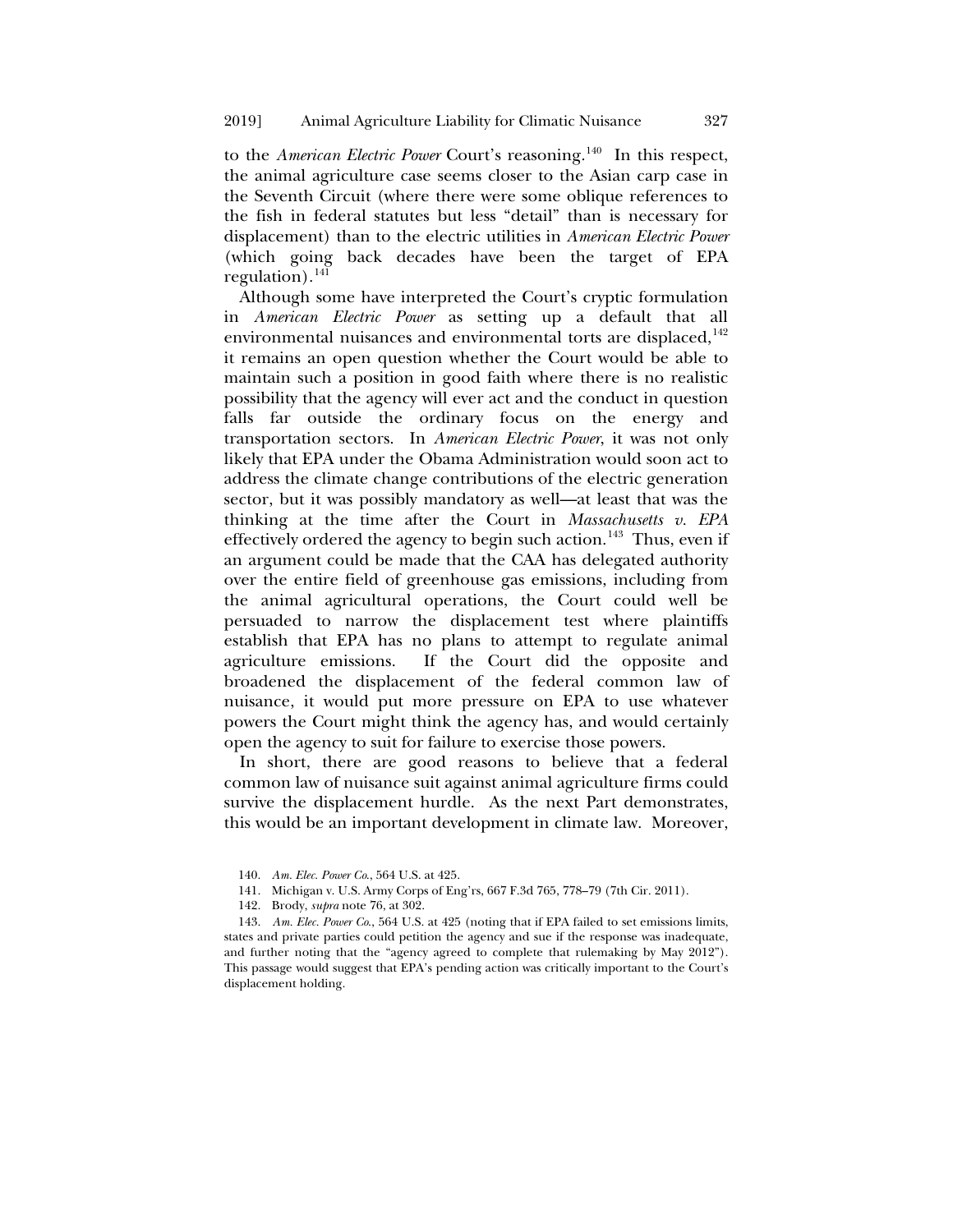even if plaintiffs were to lose, the litigation itself would advance the ball by clarifying policymakers' responsibility for regulating greenhouse gas emissions from the industry and catalyzing public demand for regulation.

#### <span id="page-29-2"></span>III. THE PROMISE OF THE APPROACH

Leading climate change scholars Jacqueline Peel and Hari Osofsky have noted, "common law climate change cases to date have not exerted a direct influence on the regulatory landscape."<sup>[144](#page-29-0)</sup> Overcoming the displacement barrier through a federal nuisance suit against animal agriculture firms would go a long way toward changing that fact. $145$  In this Part, I first argue that displacement is the biggest hurdle facing climate nuisance litigation, and that other potential hurdles to a merits judgment are surmountable. I then explain why such a suit would produce many desirable indirect effects no matter the ultimate disposition. In short, I argue that a federal public nuisance suit against the animal agriculture industry would be a worthwhile endeavor.

A. The Path to Climatic Nuisance Liability for Animal Agriculture

Climate nuisance litigants have consistently stumbled on the displacement question. Because courts have generally not had occasion to reach the merits in any of the climate nuisance cases brought against fossil fuel producers, there are open questions about how courts would decide important questions about liability and causation in a climate change tort action. There are also open questions about other jurisdictional defenses, like the political question doctrine and standing, that have been less tested by the courts. While there is always uncertainty in impact litigation, there are ready answers to many of the most important potential objections.

<span id="page-29-0"></span>144. JACQUELINE PEEL & HARI M. OSOFSKY, CLIMATE CHANGE LITIGATION: REGULATORY PATHWAYS TO CLEANER ENERGY 46 (2015).

<span id="page-29-1"></span>145. It bears mentioning that public nuisance actions against animal agriculture under state law are probably not as available as they might be against fossil fuel companies and other industries. That is because most states have right-to-farm laws that bar public nuisance actions against animal feeding operations except when specific criteria are met. *See, e.g.*, Honomichl v. Valley View Swine, 914 N.W.2d 223 (Iowa 2018) (rejecting constitutional challenges to a right-to-farm law that barred a state law action alleging a public nuisance from a hog CAFO).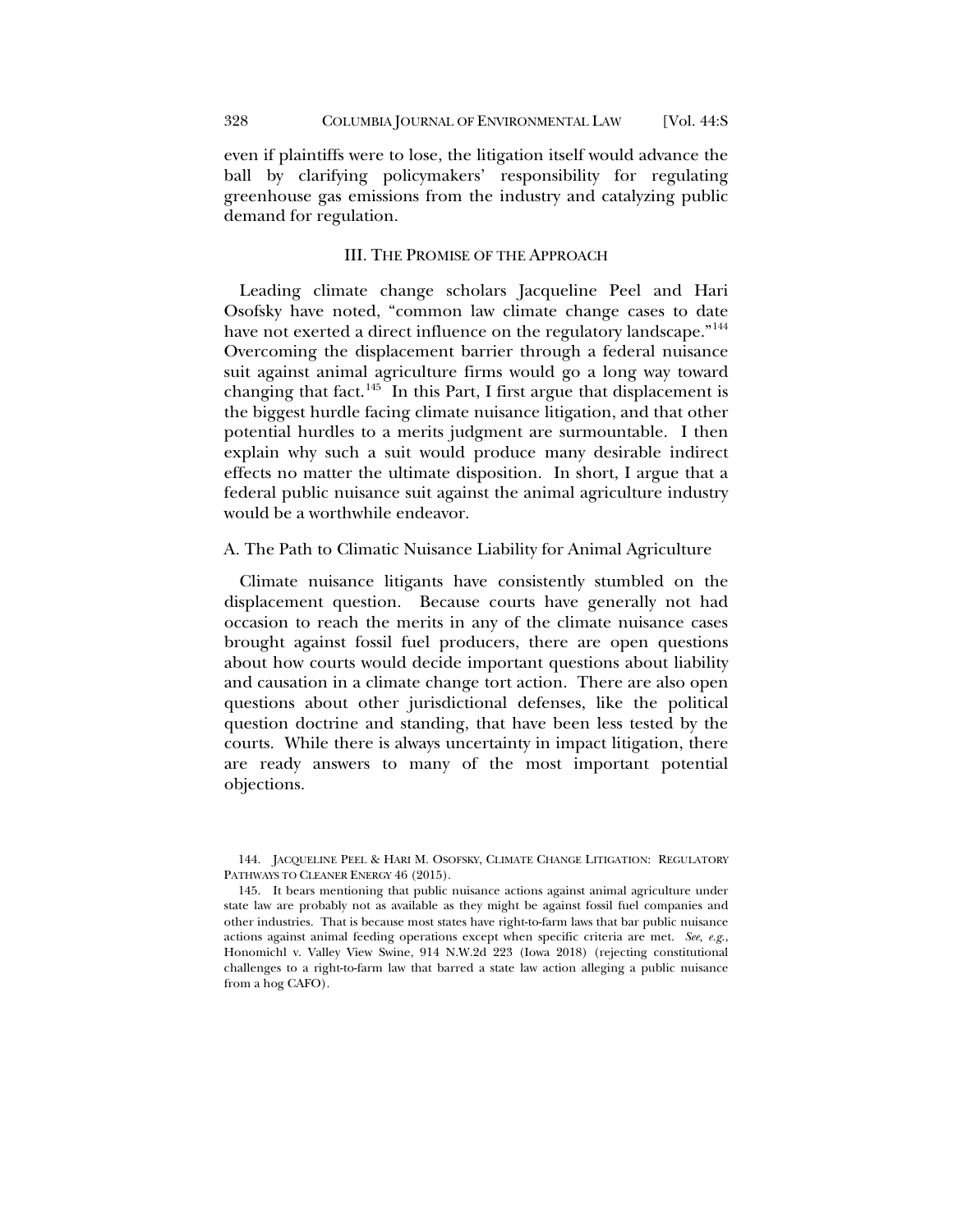## 1. Merits Issues

To prove a public nuisance claim, plaintiffs would need to show an unreasonable interference with a public right that was caused by defendants' activity.[146](#page-30-0) Assuming that litigants would model a complaint on the many climate nuisance cases against fossil fuel companies currently wending their way through the court system,  $147$ the causal theory would be that private defendants' production, promotion, and sale of a product that defendants know contributes to climate change causes an unreasonable interference with the public right of plaintiffs to live in a world that is habitable.<sup>[148](#page-30-2)</sup> The court would have to determine whether defendants' conduct was unreasonable by deciding whether "the gravity of the interference with the public right outweighs the utility of the actor's conduct" an inquiry which in turn involves assessments of the "value that the law attaches to" the conduct and the "burden of avoiding the harm placed upon members of the public."[149](#page-30-3)

This may be an uncomfortable analysis,<sup>[150](#page-30-4)</sup> but it is not impossible or uncommon for courts to weigh the costs and benefits of alternative behaviors and identify when costs are not being internalized.[151](#page-30-5) To some extent, producing meat has undeniable benefits, as it is a source of calories and nutrition for consumers. But from an economic standpoint, there comes a point at which the harm—the significant contribution to climate change that will wreak havoc on the planet—becomes so large and the cost of switching to alternative, less-carbon-intensive sources of food becomes so low that the production of meat can only be seen as an inefficient choice and a cause of climate change. At that point, it would be an unreasonable diminishment in social utility to allow the producer to continue to produce the harmful product (at least without paying for it), as the continued production creates a

146. RESTATEMENT (SECOND) OF TORTS, § 821B(1) (AM. LAW INST., 2018).

147. *See supra* notes 83–87 and accompanying text.

<span id="page-30-2"></span><span id="page-30-1"></span><span id="page-30-0"></span>148. Lin & Burger, *supra* note [7,](#page-3-0) at 85 ("If the climate change cases are litigated on the merits, defendants likely will content they cease to exert control over their products once the products are sold and thus should not be liable for abatement. Any interference with a public right, they may argue, arises from the burning of fossil fuels after control has already passed to the consumer.").

149. RESTATEMENT (SECOND) OF TORTS, § 821B cmts. a–e (AM. LAW INST., 1979).

<span id="page-30-5"></span><span id="page-30-4"></span><span id="page-30-3"></span>150. *See, e.g.*, City of Oakland v. BP p.l.c., 325 F. Supp. 3d 1017, 1024 (N.D. Cal. 2018) (raising, but not answering, a list of purportedly intractable questions associated with the case).

151. *See* Grossman, *supra* note [64.](#page-13-5)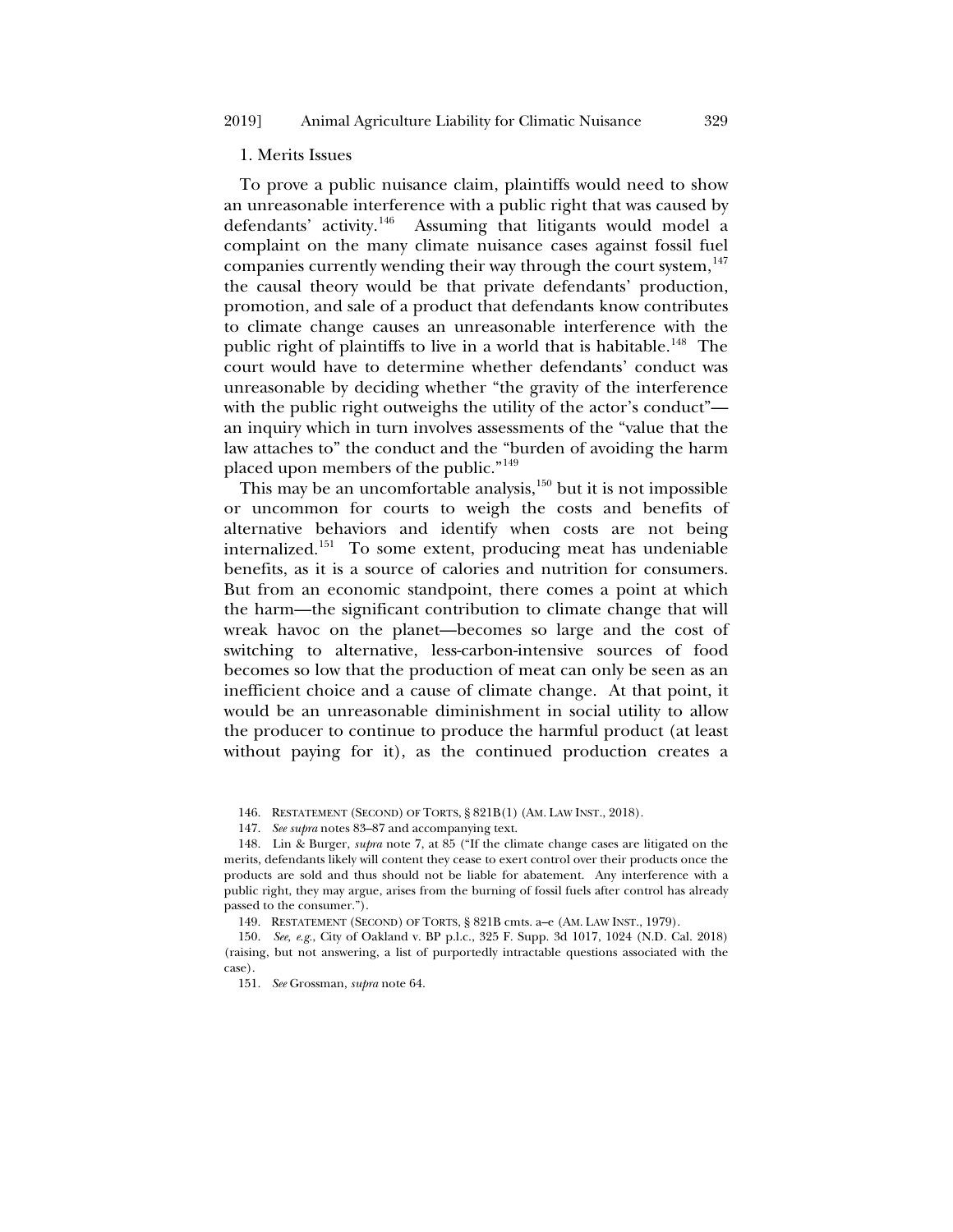negative externality. The economic theory behind using liability to force firms to internalize the environmental cost that they have externalized is "nothing extraordinary."[152](#page-31-0) Courts may need to rely on experts to determine the optimal production of meat and the degree of the negative externality that the industry has created, but once they do, the damages in a climate nuisance suit should reflect the excess production of meat beyond what is economically efficient. While the scale of the remedy necessary to correct the market failure would be significant,<sup>[153](#page-31-1)</sup> it would not be any more significant than it would be for courts to hold the electric utilities liable for contributions to climate change—a prospect that many find plausible but for the displacement barrier.

One likely response from the industry would be that consumers are responsible for the defendants' production because their aggregate choices create the market for the product.<sup>154</sup> This is another way of saying that the industry lacks control over the instrumentality of the public nuisance, and hence that there is no tortious conduct on the part of the defendants causing climatic injury.[155](#page-31-3) The argument would perhaps have more force were it not for the fact that there are significant market distortions in this field that arguably have been created by concerted industry strategy. Like the fossil fuel industry, the animal agriculture industry has been able to promote and sell its product well below true cost because it does not incorporate the environmental costs of the product and survives on significant public subsidies that the consumer can only faintly see.<sup>156</sup> This underpricing leads consumer can only faintly see. $156$ 

<span id="page-31-0"></span>152. Brief for Catherine Sharkey as Amicus Curiae Supporting Plaintiff-Appellant at 3, City of New York v. Chevron Corp., No. 18-2188-cv (2d Cir. Nov. 15, 2018).

<span id="page-31-1"></span>153. For an argument that common law principles are flexible tools that can be easily adapted to deal with the challenges of climate change, see *id*. at 13 (arguing that the view that the common law "cannot be applied to climate change harms" rests on a "stultified conception of the common law, one that is blind to modern developments fashioning creative remedies and addressing tort liability under causal uncertainty").

<span id="page-31-2"></span>154. Lin & Burger, *supra* note [7](#page-3-0) (noting that this argument has been raised in the fossil fuel nuisance cases).

155. *Id.*

<span id="page-31-4"></span><span id="page-31-3"></span>156. *See, e.g.*, Mark Bittman, *The True Cost of a Burger*, N.Y. TIMES: OPINION (July 15, 2014), https://www.nytimes.com/2014/07/16/opinion/the-true-cost-of-a-burger.html

[https://perma.cc/5QE3-HJX4] ("What you pay for a cheeseburger is the price, but price isn't cost. It isn't the cost to the producers or the marketers and it certainly isn't the sum of the costs to the world; those *true* costs are much greater than the price.") (emphasis in original); Susan Subak, *Global Environmental Costs of Beef Production*, 30 ECOLOGICAL ECON. 79, 80 (1999) ("Efforts are under way to seek to limit some of the distortions that have led to the underpricing of an environmentally costly form of protein."); Gowri Koneswaran & Danielle Nierenberg, *Global Farm Animal Production and Global Warming: Impacting and Mitigating*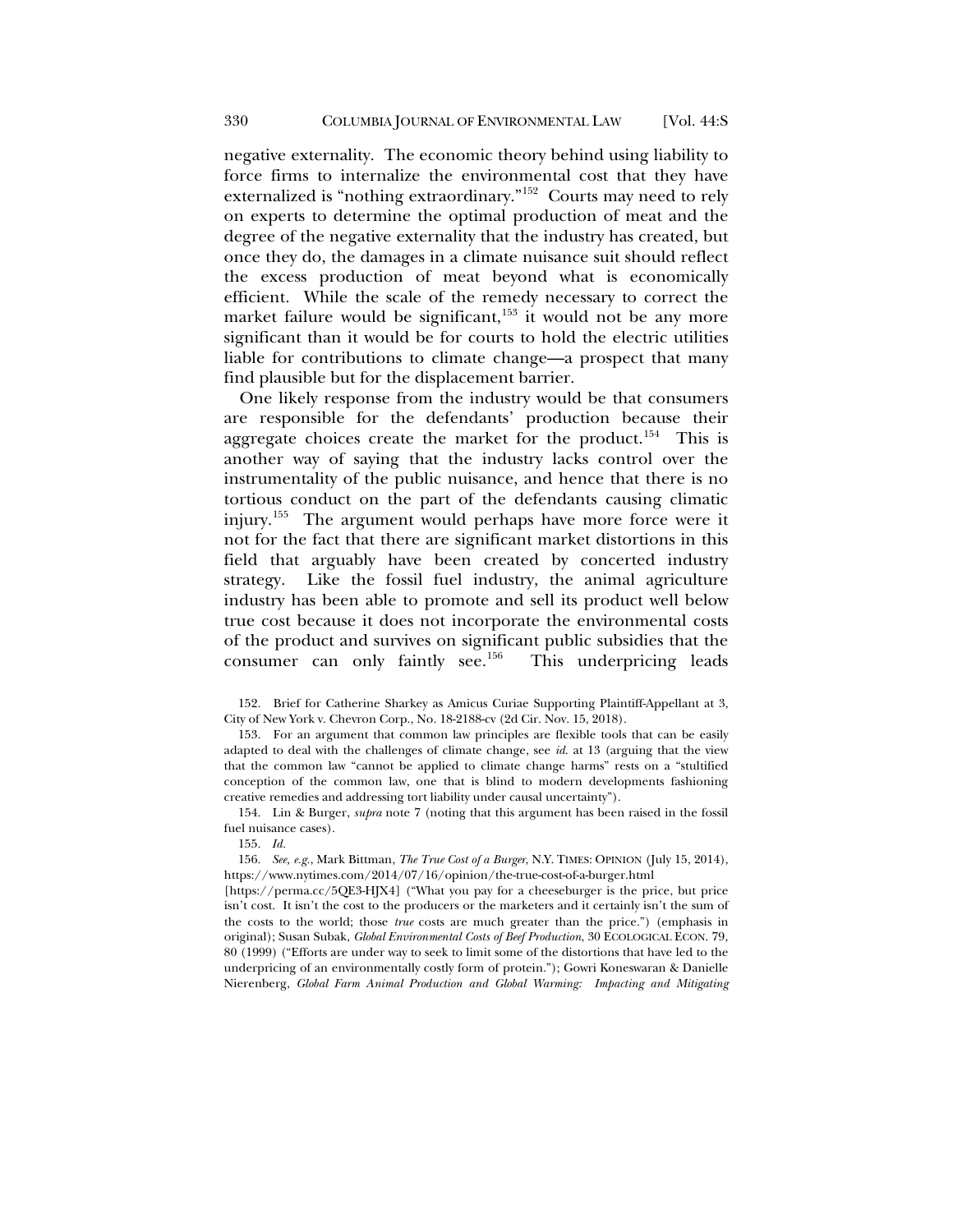consumers to overconsume meat because they do not bear the cost of future environmental damages. Were the courts to impose damages on the animal agriculture firms, the price of meat would surely rise, and it is unlikely that consumers would continue to choose to eat meat at the rate they currently do.<sup>[157](#page-32-1)</sup>

<span id="page-32-5"></span><span id="page-32-0"></span>While determining liability should be possible, and while it appears that meat producers are in fact liable under the straightforward elements of a public nuisance claim, more difficult questions arise when it comes to apportioning liability across the firms in the industry and determining a workable remedy. However, these too are manageable challenges, provided courts are willing to be somewhat creative. As Daniel Grimm has argued, market-share liability provides a useful mechanism for justly determining each defendant's causal contribution to, and liability for, a climate-change harm.<sup>158</sup> This is because diverse products and activities "combine to form a fungible cause of global warming."[159](#page-32-3) Under market-share liability, an individual defendant's liability is indexed to the percentage of the market the firm controls—i.e., if Tyson Foods has around 33.14 percent of the market share for chicken, $160$  it will pay for 33.14 percent of the damages associated with the excess production of chicken, whatever level that is determined to be. This kind of calculation is increasingly possible with climate change, where virtually any product can be given a

*Climate Change*, 116 ENVTL. HEALTH PERSP. 578, 580 (2008) ("One critical step [in mitigating the effect of animal agriculture] is accurately pricing environmental services—natural resources that are typically free or underpriced—leading to 'overexploitation and pollution.'") (quoting STEINFELD ET AL., *supra* note 92, at xxiii).

<span id="page-32-1"></span>157. In fact, in function if not in form, damages in a public nuisance case against animal agricultural firms would be like a carbon tax, which is many economists' preferred method for regulating climate change, since it allows consumers to make choices about whether the true cost is worth the benefits on an individual basis. *See* Jonathan Zasloff, *The Judicial Carbon Tax: Reconstructing Public Nuisance and Climate Change*, 55 UCLA L. REV. 1827 (2008).

<span id="page-32-2"></span>158. Daniel J. Grimm, Note, *Global Warming and Market Share Liability: A Proposed Model for Allocating Tort Damages Among CO2 Producers*, 32 COLUM. J. ENVTL. L. 209, 211 (2007) ("[M]arket share liability, while typically inefficient given the rarity of uniform risk markets, provides an ideal platform for developing a liability regime capable of managing climate change-based torts."); *see also* Samantha Lawson, Note, *The Conundrum of Climate Change Causation: Using Market Share Liability to Satisfy the Identification Requirement in Native Village of* Kivalina v. ExxonMobil Co.*,* 22 FORDHAM ENVTL. L. REV. 433 (2011).

159. Grimm, *supra* not[e 158,](#page-32-0) at 219.

<span id="page-32-4"></span><span id="page-32-3"></span>160. *TSN's Competition by Segment and its Market Share*, CSIMARKET.COM, https://csimarket.com/stocks/competitionSEG2.php?code=TSN [https://perma.cc/V5NR-CPWP] (last visited Mar. 3, 2019).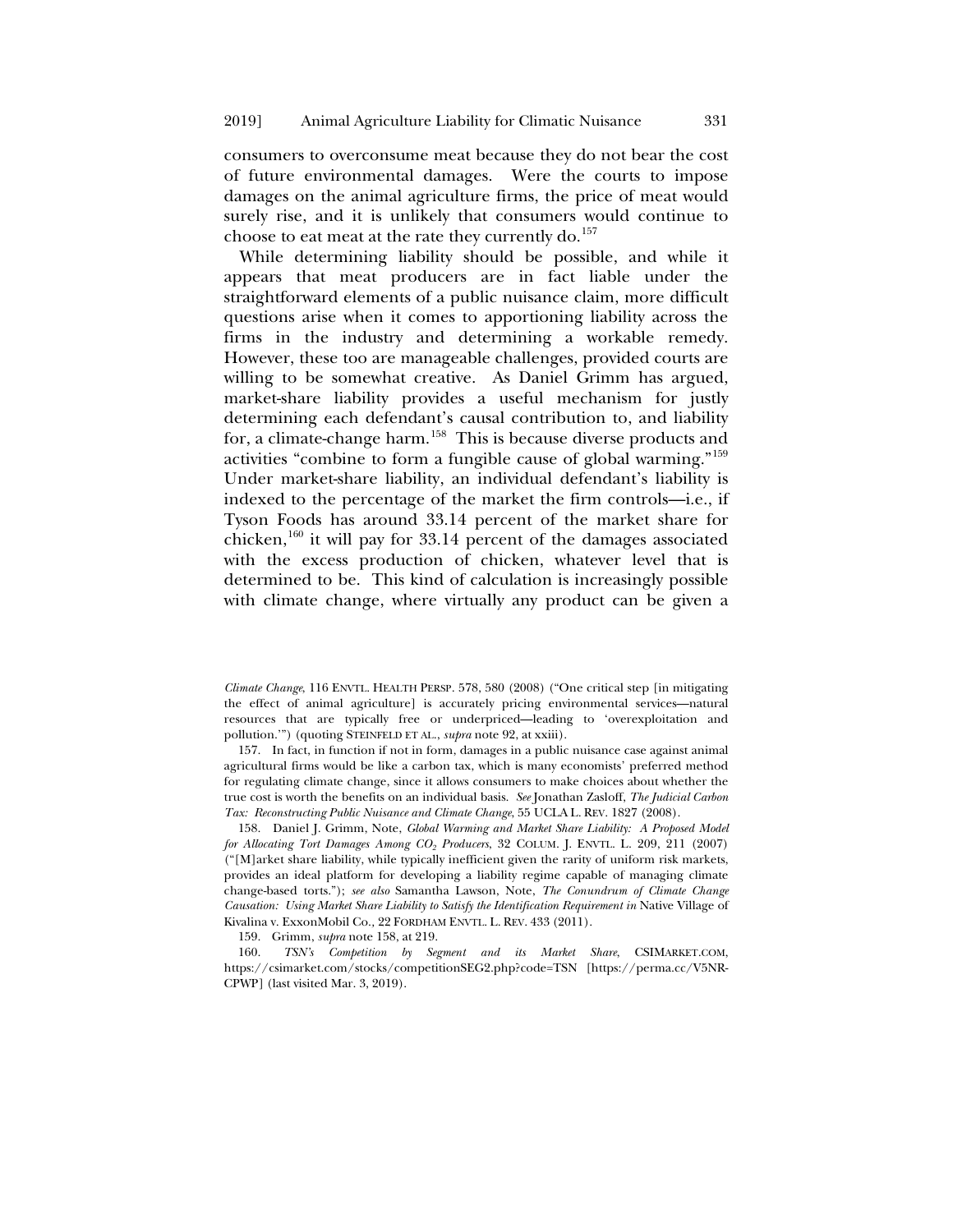carbon footprint.[161](#page-33-1) Specific to meat, the Global Livestock Environmental Assessment Model ("GLEAM") produced by the United Nations Food and Agriculture Organization has already done the necessary calculations to standardize the carbon footprints of various meat products.<sup>162</sup> All that a court would need to do is determine the product category's contribution to climatechange harms and then apportion the liability to defendant firms based on their contributions to the market.

As to remedy, courts should have ample authority to craft relief that avoids shuttering small businesses. To start, the meat industry today is highly concentrated—for instance, four companies control 84 percent of the slaughter of beef $163$ —and this concentration means that only a handful of firms individually contribute enough to climate change to amount to a significant public nuisance. One good reason to use market-share liability as a basis for apportioning liability is to limit the exposure of smaller firms in the production chain. Moreover, courts retain flexibility in shaping the exact form of the remedy. While public nuisance has traditionally led to injunctions to abate the nuisance, courts now also assess damages in appropriate cases.[164](#page-33-4) A court could also enjoin defendants to satisfy the damages by purchasing emissions offsets.<sup>165</sup> Or it could draw on any number of other climate change mitigation strategies detailed in the economic and policy literature to construct a remedial framework that gives firms flexibility to comply while minimizing costs.[166](#page-33-6) No matter the approach, if the court determines that a particular firm is responsible for a certain

<span id="page-33-3"></span><span id="page-33-2"></span>163. *Industrial Meat*, FRONTLINE, https://www.pbs.org/wgbh/pages/frontline/shows/ meat/industrial/consolidation.html [https://perma.cc/CUD3-NCXZ] (last visited Mar. 3, 2019).

164. Grossman, *supra* not[e 64,](#page-13-5) at 58.

<span id="page-33-5"></span><span id="page-33-4"></span>165. *See* Kirsten H. Engel, *Harmonizing Regulatory and Litigation Approaches to Climate Change Mitigation: Incorporating Tradable Emissions Offsets into Common Law Remedies*, 155 U. PA. L. REV. 1563 (2007). There are, of course, many practical issues surrounding emission offset programs. *See* James B. Bushnell, *The Economics of Carbon Offsets*, *in* THE DESIGN AND IMPLEMENTATION OF U.S. CLIMATE POLICY 197 (Don Fullerton & Catherine Wolfram eds., 2012); Jimena González-Ramírez, Catherine L. Kling & Adriana Valcu, *An Overview of Carbon Offsets from Agriculture*, 4 ANN. REV. RESOURCE ECON. 145 (2012). However, Kirsten Engel has argued that these difficulties are manageable for courts hearing public nuisance claims. *See*  Engel, *supra* not[e 165.](#page-33-0)

<span id="page-33-6"></span>166. *See generally* JOSEPH E. ALDY ET AL., NAT'L BUREAU OF ECON. RESEARCH, DESIGNING CLIMATE MITIGATION POLICY: WORKING PAPER 15022 (2009), https://www.nber.org/papers/ w15022.pdf [https://perma.cc/ZY86-X2K6].

<span id="page-33-1"></span><span id="page-33-0"></span><sup>161.</sup> *See* Jason J. Czarnezki, *The Future of Food Eco-Labeling: Organic, Carbon Footprint, and Environmental Life-Cycle Analysis*, 30 STAN. ENVTL. L.J. 3 (2011).

<sup>162.</sup> *See* GERBER ET AL., *supra* not[e 98.](#page-19-10)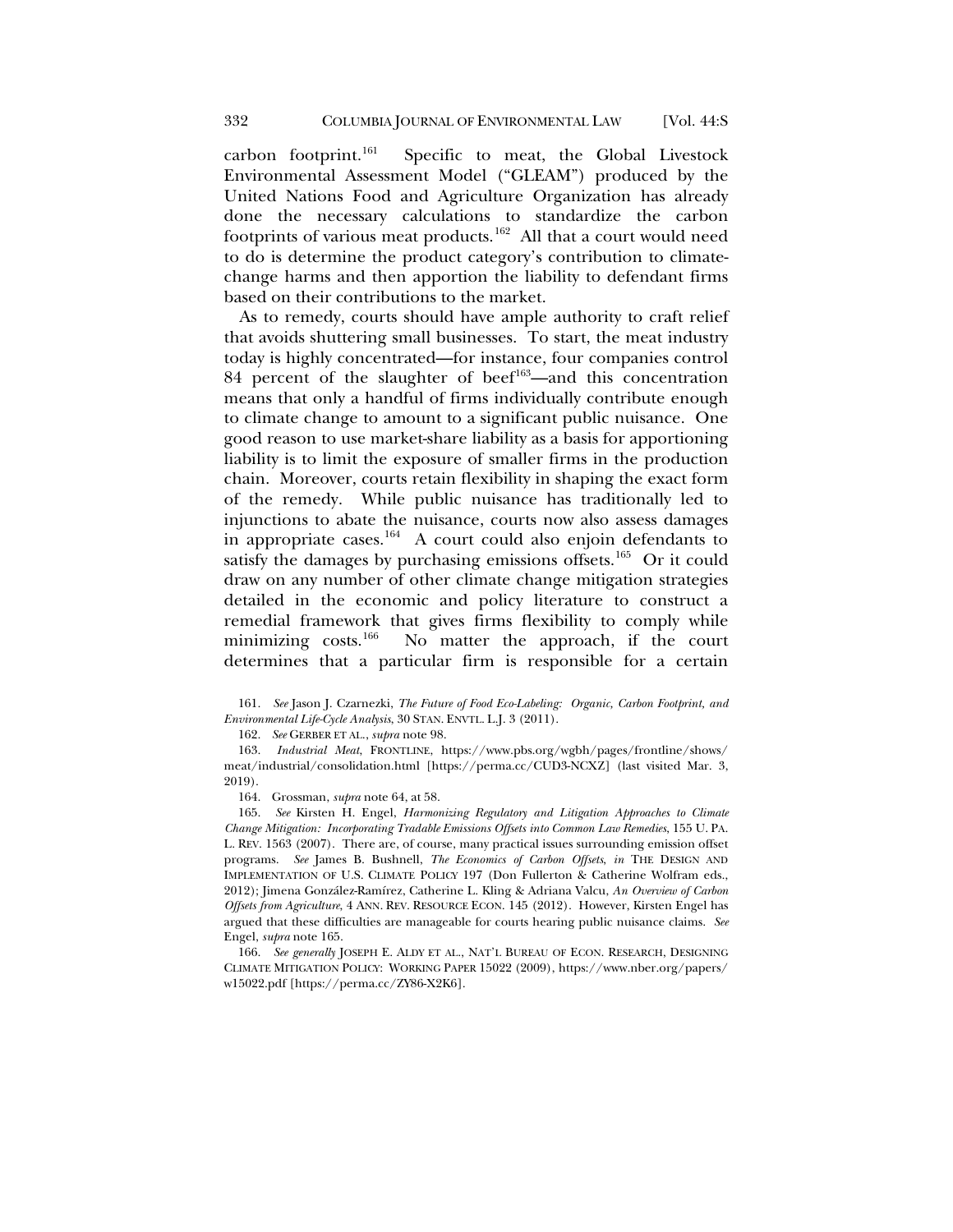percentage of the industry's contribution to the nuisance and requires the firm to abate the nuisance or pay for someone else to do it, costs would still be internalized and the price of meat would rise to reflect the environmental damage it causes. Consumers would be free to decide whether meat for every meal is still worth it.

# 2. Jurisdictional Issues

Perhaps a more probable course is that courts would pivot from displacement to another jurisdictional limitation to justify an earlystage dismissal before even reaching the merits. There are two major jurisdictional limitations that have been raised by defendants in existing suits: standing and the political question doctrine.<sup>[167](#page-34-0)</sup> Neither should prove as problematic for plaintiffs as the displacement analysis has been so far.

First, in order to establish subject-matter jurisdiction in federal court, the plaintiff must have standing to sue. The test for standing involves three prongs: (1) the plaintiff must have an injury-in-fact; (2) that injury must be caused by, or "fairly traceable to," the defendants' conduct; and (3) the injury must be "likely to be redressed by a favorable judicial decision."[168](#page-34-1) What is important to recognize is that states and other sub-national government units are not "normal litigants for the purposes of invoking federal jurisdiction."<sup>[169](#page-34-2)</sup> Because they have a "quasi-sovereign" right to sue on behalf of their citizens' health and well-being, they are entitled

<span id="page-34-0"></span>167. The *Noerr-Pennington* doctrine, which limits liability for certain political activity, has played some role in the current climate nuisance litigation. In a nutshell, the "Noerr-Pennington doctrine immunizes parties from [] liability if their 'activities comprised mere solicitation of governmental action with respect to the passage and enforcement of laws.'" Daniel J. Davis, Comment, *The Fraud Exception to the* Noerr-Pennington *Doctrine in Judicial and Administrative Proceedings*, 69 U. CHI. L. REV. 325, 326 (2002) (quoting E. R.R. Presidents Conference v. Noerr Motor Freight, Inc., 365 U.S. 127, 138 (1961))*.* The only reason this doctrine played any role in the *City of Oakland* litigation is because the plaintiffs alleged that BP and other oil companies had failed to adequately disclose in public communications advertising, congressional testimony, and other lobbying activities—what the companies' own internal data were saying about the climate impacts of fossil fuel use, presumably to make the conduct appear more tortious and less ordinary business. The plaintiffs disclaimed reliance on that allegation when pressed by Judge Alsup. *See* City of Oakland v. BP p.l.c., 325 F. Supp. 3d 1017 (N.D. Cal. 2018). There is no reason, however, for plaintiffs to rely on allegations of improper meddling with public policy. As I have argued in Part III.A, liability stems from the knowing excess production of meat alone.

<span id="page-34-2"></span><span id="page-34-1"></span>168. Spokeo, Inc. v. Robins, 136 S. Ct. 1540, 1547 (2016), *as revised* (May 24, 2016) (quoting Lujan v. Defs. of Wildlife, 504 U.S. 555, 560–61 (1992)).

169. Massachusetts v. EPA, 549 U.S. 497, 518 (2007).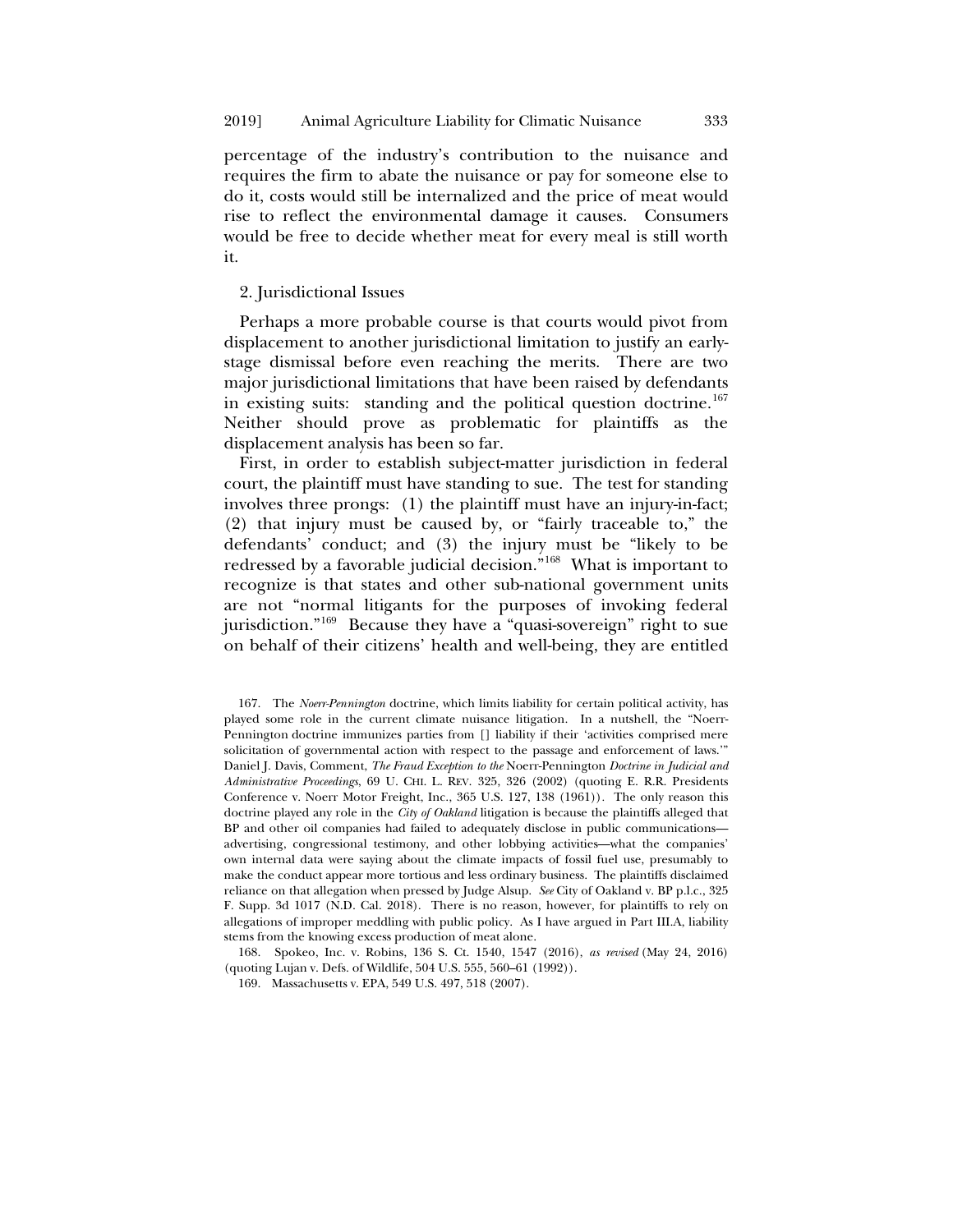to "special solicitude"—essentially, a light touch—in the standing inquiry.[170](#page-35-0) Thus, although there are perhaps some questions on each prong of the standing inquiry, courts so far have mostly held that standing is satisfied, at least at the motion to dismiss stage. Indeed, in *American Electric Power*, there were four votes for finding that standing had been met for at least some state plaintiffs because of their quasi-sovereign interests, and since Justice Sotomayor did not participate, there likely would have been five votes for standing. Justice Kennedy's retirement and replacement by Justice Kavanaugh makes it somewhat unclear whether the special treatment of states in standing analysis will survive in the future. Even if it does not, states will be able to advance plausible arguments on each prong of the standing analysis, which should be enough to avoid dismissal in at least some courts.<sup>[171](#page-35-1)</sup>

Much of the same can be said about the political question doctrine. The political question doctrine requires courts to dismiss suits insofar as they raise certain questions that would require judges to go beyond the proper judicial role of deciding discrete cases and controversies and to instead assume powers assigned to the coordinate branches of the government.<sup>172</sup> It can be difficult to read the signals from the courts that have opined on the political question issues. In *American Electric Power*, the Second Circuit panel held that the political question doctrine did not apply. Four Supreme Court Justices on review of that decision agreed,

<span id="page-35-0"></span>170. *See* Amy J. Wildermuth, *Why State Standing in* Massachusetts v. EPA *Matters*, 27 J. LAND RES. & ENVTL. L. 273, 284 (2007) (quoting *Massachusetts*, 549 U.S. at 520) (discussing the quasi-sovereign interests and how they alter the traditional standing inquiry).

<span id="page-35-1"></span>171. *See, e.g.*, Comer v. Murphy Oil USA, 585 F.3d 855, 862–64 (5th Cir. 2009) (stating that review of standing at the motion to dismiss stage cannot become so stringent that it becomes a merits determination).

<span id="page-35-2"></span>172. United States v. Munoz-Flores, 495 U.S. 385, 394 (1990) (noting the purpose of the political question doctrine as "restrain[ing] the Judiciary from inappropriate interference in the business of the other branches of Government"). Courts apply a six-factor standard to determine whether a political question is presented:

Prominent on the surface of any case held to involve a political question is found [(1)] a textually demonstrable constitutional commitment of the issue to a coordinate political department; or [(2)] a lack of judicially discoverable and manageable standards for resolving it; or [(3)] the impossibility of deciding without an initial policy determination of a kind clearly for nonjudicial discretion; or  $[(4)]$  the impossibility of a court's undertaking independent resolution without expressing lack of the respect due coordinate branches of government; or [(5)] an unusual need for unquestioning adherence to a political decision already made; or [(6)] the potentiality of embarrassment from multifarious pronouncements by various departments on one question.

Baker v. Carr, 369 U.S. 186, 217 (1962).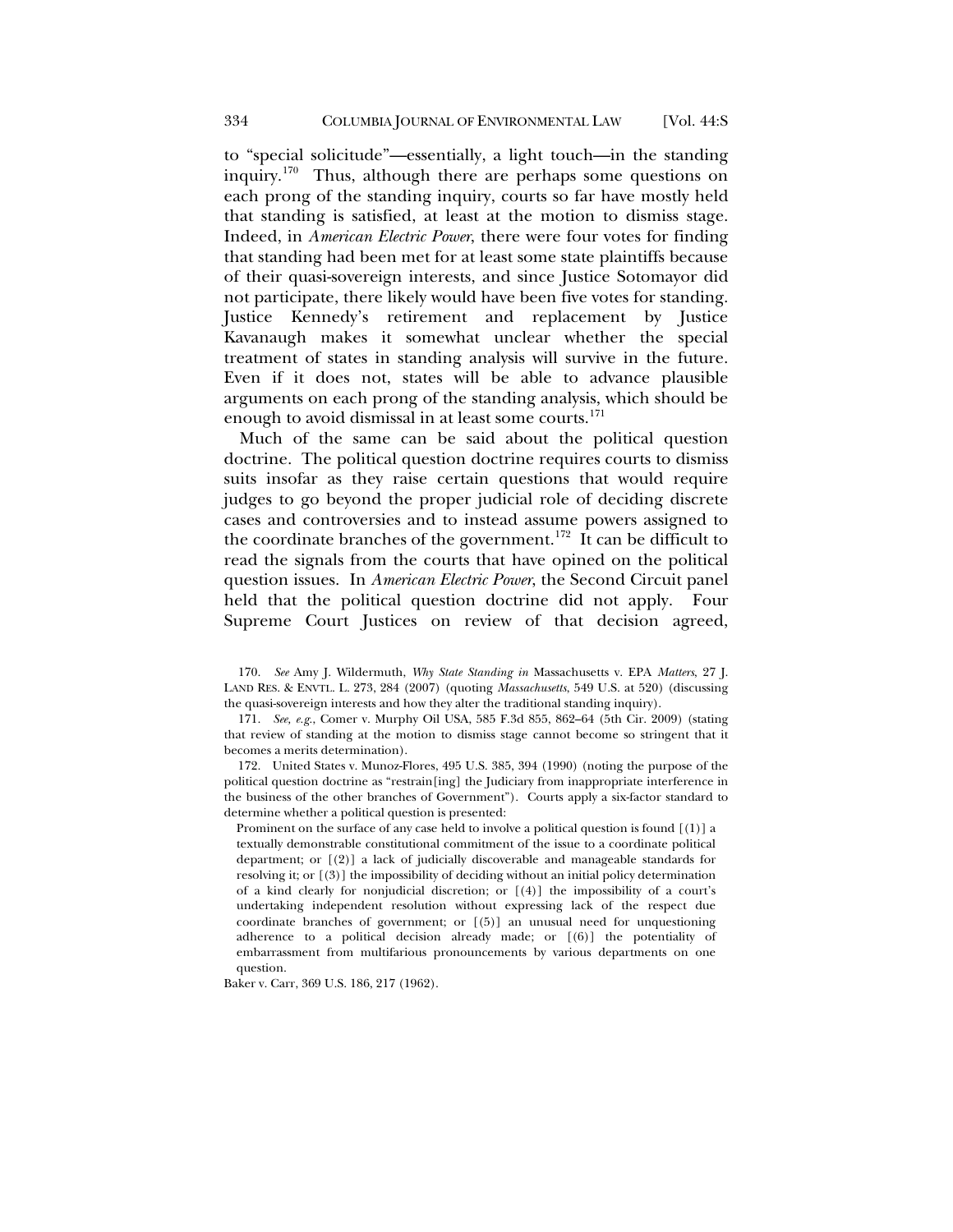cryptically stating that neither the political question doctrine nor any "other threshold obstacle" bars review, although again the departure of Justice Kennedy raises questions about whether views have changed. The doctrine would indeed seem to have little applicability to a non-constitutional cause of action, such as public nuisance. For many of the reasons highlighted above, courts have traditionally been recognized as appropriately in charge of determining liability in tort, to the extent that it applies.<sup>[173](#page-36-0)</sup>

#### B. The Indirect Effects of the Litigation

Suppose for the sake of argument that there is some insuperable barrier to a merits judgment that I have not envisioned here. Even without a judgment directly imposing liability, climate change litigation can have wide-ranging indirect effects that justify the effort.<sup>[174](#page-36-1)</sup> That is especially likely to be the case with suits targeting animal agriculture's impact on the environment, where there is a policy vacuum and a lack of public appreciation for the linkages that cause so much harm.

#### 1. "Prodding" the Federal Government to Fill the Policy Vacuum

As Benjamin Ewing and Douglas Kysar have written, government actors should "perform[] their official roles with a self-conscious appreciation for the ways in which they can signal to other institutional actors that a given problem demands attention and action.["175](#page-36-2) They can use "prods and pleas" to combat "government *under*reach," much as they can use checks and balances to regulate

<span id="page-36-0"></span>173. The political question doctrine might, however, be a proxy for a larger constellation of concerns about interference with the policymaking prerogatives of the coordinate branches. *See* Lin & Burger, *supra* note [7,](#page-3-0) at 67–68. For instance, lower courts hearing the latest round of climate litigation have raised concerns about courts' interference with the complexities of international climate policymaking. In *City of Oakland v. BP*, one of the recent climatic nuisance suits against oil producers, Judge Alsup dismissed the suit after he determined that federal courts should voluntarily avoid recognizing new twists on the federal common law of nuisance that would effectively set foreign policy. To find liability for international conduct the court would potentially "interfere with reaching a worldwide consensus" over climate change policy. City of Oakland v. BP p.l.c., 325 F. Supp. 3d 1017, 1026 (N.D. Cal. 2018).

<span id="page-36-1"></span>174. *See* PEEL & OSOFSKY, *supra* note [144](#page-29-2) (providing a model of the indirect effects of climate change litigation).

<span id="page-36-2"></span>175. Benjamin Ewing & Douglas A. Kysar, *Prods and Pleas: Limited Government in an Era of Unlimited Harm*, 121 YALE L.J. 350, 354 (2011).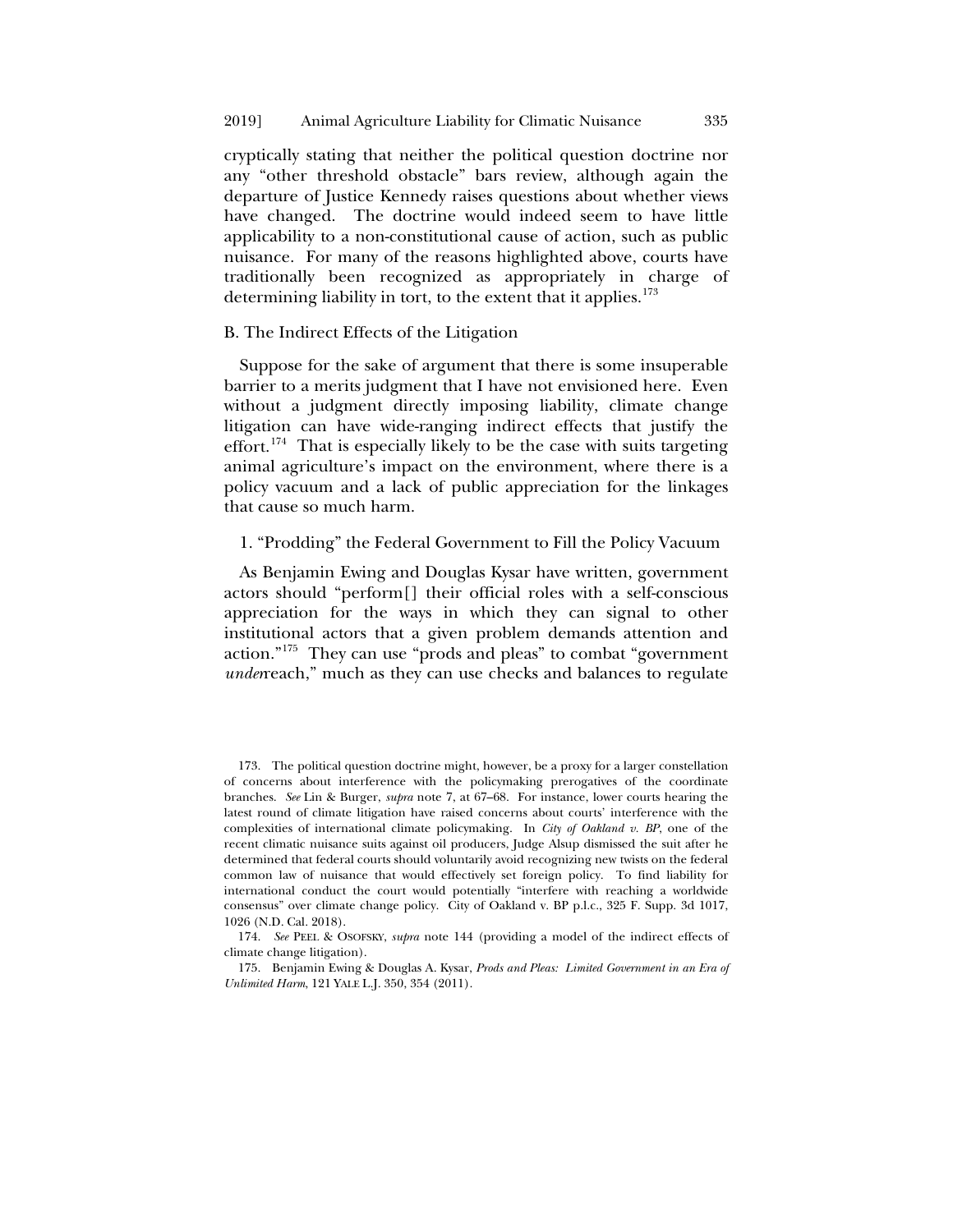government *over*reach.<sup>[176](#page-37-0)</sup> This dynamic can become even more powerful when multiple levels of government act simultaneously.<sup>[177](#page-37-1)</sup>

The "exceptional" status of agriculture under federal environmental law is, as J.B. Ruhl has argued, highly questionable. Farming operations contribute significantly to the environmental harms that other industries alone are tasked with remediating. If public nuisance suits open the doors to liability for environmental harms flowing from agricultural activities, history may repeat itself and the agricultural industry may seek out preemptive federal regulatory legislation that both protects the industry and ensures a baseline level of control over the environmental harms that farms create.[178](#page-37-2) Courts' ability to find and remedy liability can amount to an intolerable change to the policy status quo (from the perspective of producers of meat) which may induce coordinate branches to take up the problem, and when they do, national regulatory policy will be up for debate.<sup>[179](#page-37-3)</sup>

2. Encouraging and Accelerating Change in the Industry

Another major indirect effect of even the possibility of exposure to liability is that it can spur innovation and self-regulation, whether in an attempt to appeal to niche markets or to limit risk.<sup>[180](#page-37-4)</sup> Indeed, the deterrence theory of torts is premised on the hope that exposure to liability will encourage potential defendants to avoid harms *ex ante* by taking adequate precautions.<sup>[181](#page-37-5)</sup>

In many ways, the potential for liability for public nuisance for contributing to climate change through meat production would only reinforce larger market trends that are promising to fundamentally change the animal agriculture industry. Cellcultured meat—i.e., meat grown from stem cells in a lab—appears

176. *Id*. (emphasis added).

<span id="page-37-1"></span><span id="page-37-0"></span>177. *See* Kirsten H. Engel, *Harnessing the Benefits of Dynamic Federalism in Environmental Law*, 56 EMORY L.J. 159, 161 (2006).

<span id="page-37-2"></span>178. *See, e.g.*, GABRIEL KOLKO, THE TRIUMPH OF CONSERVATISM: A REINTERPRETATION OF AMERICAN HISTORY, 1900–1916 (1977) (arguing that much Progressive Era regulation was requested by industry, as it was feeling pressure from litigation imposing liability, among other things).

179. *See* PEEL & OSOFSKY, *supra* not[e 144.](#page-29-2)

<span id="page-37-4"></span><span id="page-37-3"></span>180. *Id*. at 48 (noting that "climate change litigation can tie into the broader corporate social responsibility movement").

<span id="page-37-5"></span>181. *See* Thomas C. Galligan, Jr., *Deterrence: The Legitimate Function of the Public Tort*, 58 WASH. & LEE L. REV. 1019 (2001).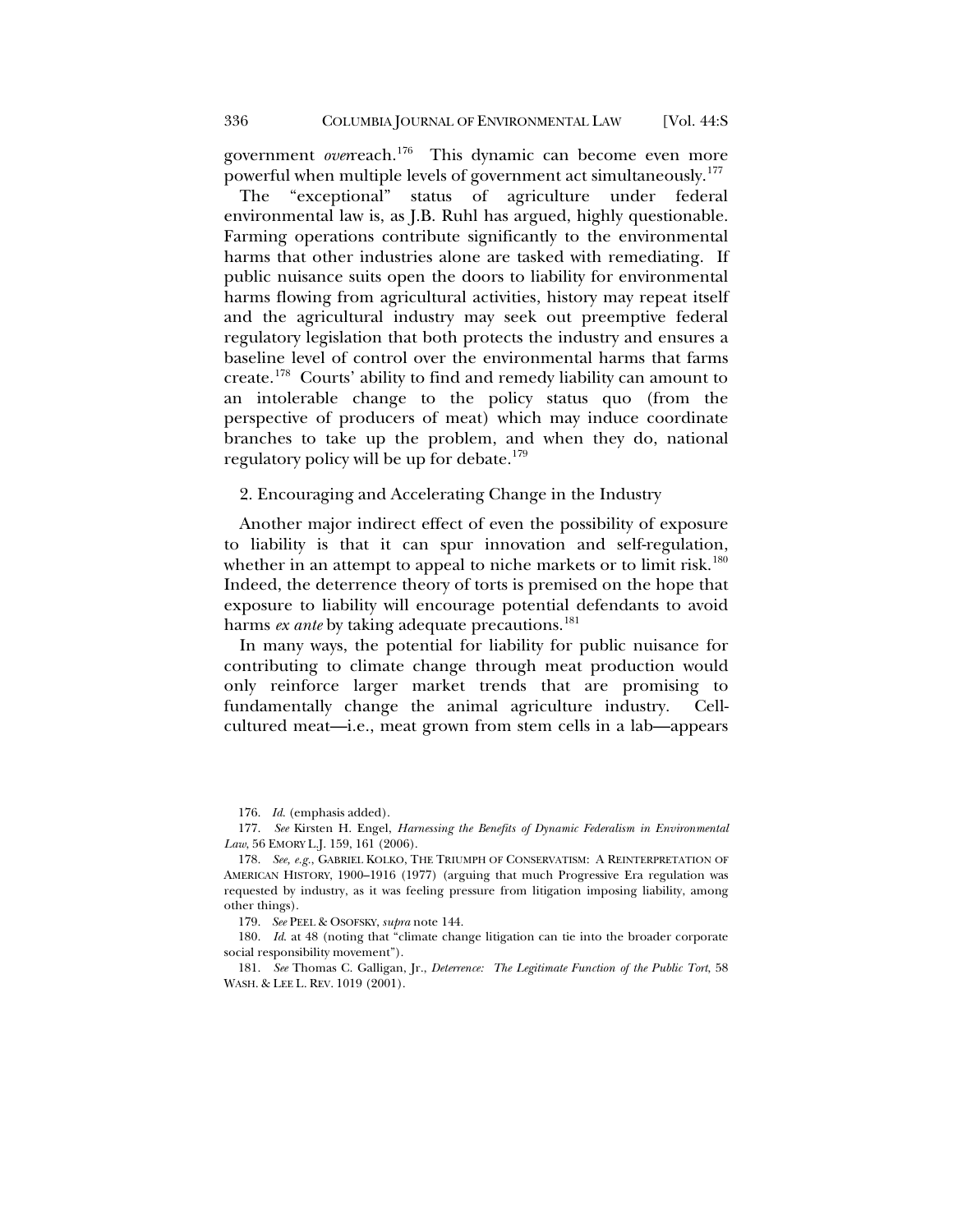to be on the verge of marketability.<sup>[182](#page-38-0)</sup> Such meat would have an estimated 7 to 45 percent reduction in energy use, a 78 to 96 percent reduction in greenhouse gas emissions, a 99 percent reduction in land use, and an 82 to 96 percent reduction in water use.<sup>[183](#page-38-1)</sup> In fact, incumbent meat industry leaders have recently begun investing in the technology.<sup>184</sup> Short of a shift to cellular agriculture, there are ample opportunities for cutting emissions from the supply chain of meat production. The United Nations' Food and Agriculture Organization has outlined a suite of technologies and practices that increase the efficiency of animal agriculture.<sup>185</sup> Implementing them across the industry could Implementing them across the industry could reduce emissions by 30 percent. $^{186}$  $^{186}$  $^{186}$ 

All these adaptations would tend to limit firms' exposure to liability. Consequently, one way to speed the transition would be to heighten the incentives to avoid liability, thereby increasing the incentives to find inefficiencies and remedy them.

3. Changing Public Perceptions and Consumer Behavior

Even a marginally successful public nuisance action against animal agriculture—getting to the discovery stage would qualify might foster public awareness of and deliberation over the significant role of animal agriculture in climate change.<sup>187</sup> Much

cells/#29cbecae534c [https://perma.cc/UV5C-3MDH] (reviewing estimates that cellcultured meat could appear on the market in as little as a year, although perhaps more realistically in 3 to 5 years). For a helpful review of the technology and its growth potential, see Neil Stephens et al., *Bringing Cultured Meat to Market: Technical, Socio-Political, and Regulatory Challenges in Cellular Agriculture*, 78 TRENDS IN FOOD SCI. & TECH. 155 (2018). For an advocate's view of the promise of the industry, see PAUL SHAPIRO, CLEAN MEAT: HOW GROWING MEAT WITHOUT ANIMALS WILL REVOLUTIONIZE DINNER AND THE WORLD (2018).

<span id="page-38-1"></span>183. Hanna L. Tuomisto & M. Joost Teixeria de Mattos, *Environmental Impacts of Cultured Meat Production*, 45 ENVTL. SCI. & TECH. 6117 (2011).

<span id="page-38-2"></span>184. *See, e.g.*, Alisa Odenheimer, *Tyson Foods Makes Another Investment in Lab-Grown Meat*, BLOOMBERG (May 2, 2018), https://www.bloomberg.com/news/articles/2018-05-02/u-s-food -giant-tyson-makes-first-investment-in-israel [https://perma.cc/W6GN-NVL3] (describing investments by Tyson and Cargill in cellular agriculture startups); Matt Ball, *Mosa Meat, Creator of First Clean Meat Burger, Raises \$8.8 Million, Featured in Wall Street Journal*, GOOD FOOD INST. (July 16, 2018), https://www.gfi.org/mosa-meat-creator-of-first-clean-meat-burger-2 [\[https://perma.cc/G5JA-NTMS\]](https://perma.cc/G5JA-NTMS) (describing an investment by Bell Food Group, one of Europe's leading meat producers).

<span id="page-38-3"></span>185. *See* GERBER ET AL., *supra* not[e 98.](#page-19-10)

<span id="page-38-4"></span>186. *Id*. at 45–46.

<span id="page-38-5"></span>187. PEEL & OSOFSKY, *supra* not[e 144,](#page-29-2) at 49–50.

<span id="page-38-0"></span><sup>182.</sup> *See* Barb Stuckey, *What's Next After Plant-Based? Clean Meat Grown from Animal Cells*, FORBES (Sept. 10, 2018), https://www.forbes.com/sites/barbstuckey/2018/09/10/ conference-tackles-whats-next-after-plant-based-clean-meat-grown-from-animal-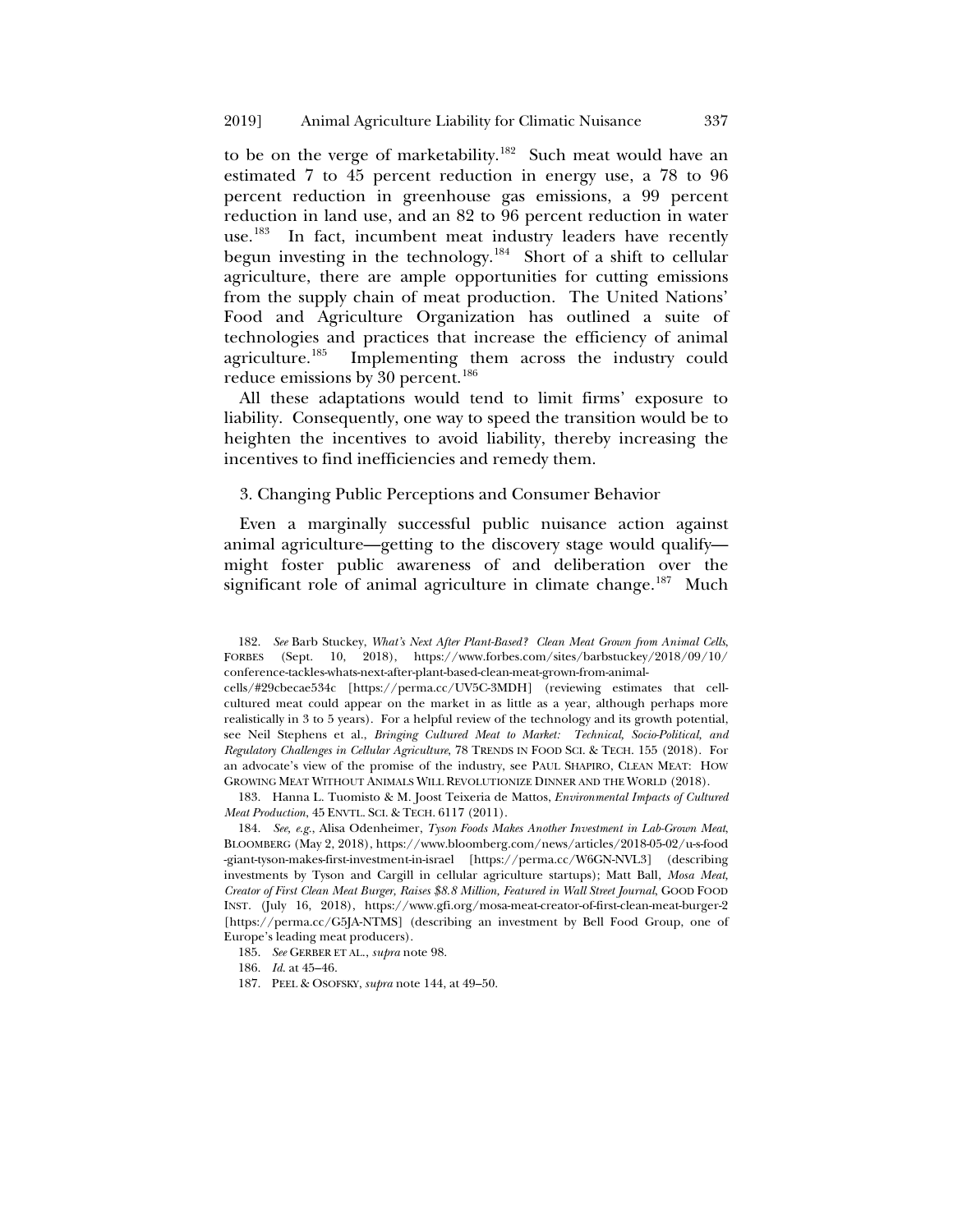climate litigation around the world has been undertaken primarily for its potential to ignite ground-up changes by raising public awareness. For instance, the 2005 Inuit petition to the Inter-American Commission on Human Rights had a major impact on changing the public dialogue on human rights and climate change.<sup>[188](#page-39-0)</sup>

As it is, awareness of meat's significant contribution to climate change is dismally low. A 2014 survey by Chatham House and Glasgow University Media Group found that only 29 percent of respondents believed that meat and dairy production were a major contributor to climate change compared to 64 percent for energy production.<sup>189</sup> The "awareness gap" that this survey uncovered matters for consumer demand, $190$  as the same survey found that "[c]onsumers with low awareness" were "less likely to indicate willingness to change their behavio<sup>[]r"</sup> by reducing meat and dairy consumption.[191](#page-39-3) In other words, consumers who believe climate change is a problem may be willing to adapt their eating habits to contribute to mitigation, but many simply do not know that this is a way they can help. Many non-governmental organizations do not even try to influence the amount of meat people eat as a tactic for mitigating climate change, limiting the pathways through which consumers might learn about the linkages.[192](#page-39-4) Simply by crystallizing the case for curtailing meat consumption and revealing information about the climate change impacts of agriculture through discovery, litigation could significantly raise awareness and change demand-side habits among consumers.

#### **CONCLUSION**

This Article has argued that government litigants would do well to explore a new frontier in climate change litigation: federal public nuisance suits against the animal agriculture industry. Not only would exploring this frontier circumnavigate the displacement barriers that have resulted in dismissal of most public nuisance suits

189. BAILEY, FROGGATT & WELLESLEY, *supra* not[e 104,](#page-20-7) at 18–19.

191. *Id.* at 19.

<span id="page-39-1"></span><span id="page-39-0"></span><sup>188.</sup> Jacqueline Peel & Hari M. Osofsky, *A Rights Turn in Climate Change Litigation*?, 7 TRANSNAT'L ENVTL. L. 37, 41 (2018).

<sup>190.</sup> *Id*.

<span id="page-39-4"></span><span id="page-39-3"></span><span id="page-39-2"></span><sup>192.</sup> Linnea I. Laestadius et al., *"We Don't Tell People What to Do": An Examination of the Factors Influencing NGO Decisions to Campaign for Reduced Meat Consumption in Light of Climate Change*, 29 GLOBAL ENVTL. CHANGE 32 (2014).